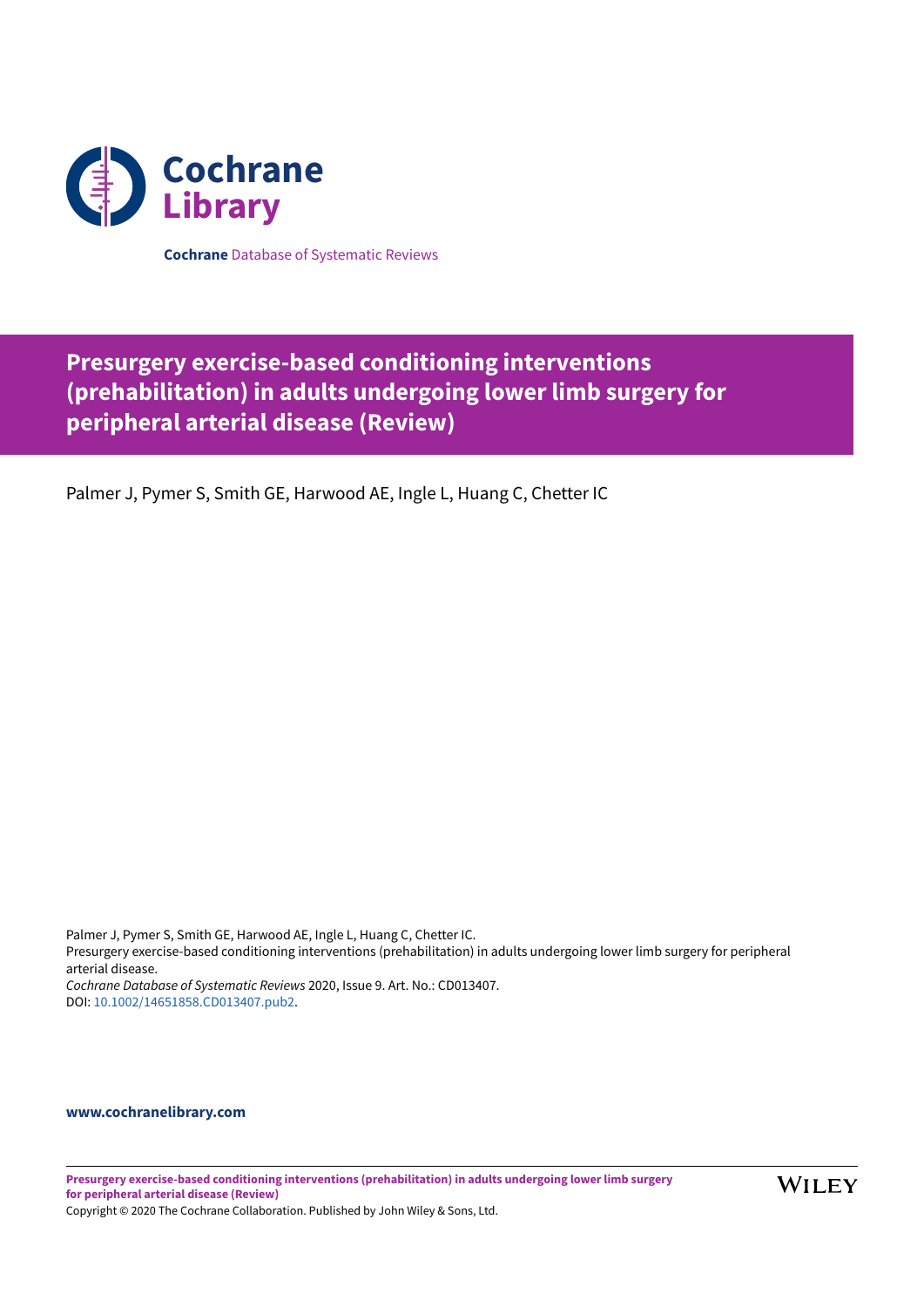

# TABLE OF CONTENTS

| HEADER             |    |
|--------------------|----|
| ABSTRACT           |    |
|                    | 2  |
| <b>BACKGROUND</b>  | 4  |
| <b>OBJECTIVES</b>  | 6  |
| <b>METHODS</b>     | 6  |
| <b>RESULTS</b>     | 9  |
| Figure 1.          | 10 |
| <b>DISCUSSION</b>  | 10 |
|                    | 11 |
|                    | 12 |
|                    | 13 |
|                    | 16 |
|                    | 16 |
| APPENDICES         | 19 |
| <b>HISTORY</b>     | 30 |
|                    | 30 |
|                    | 30 |
| SOURCES OF SUPPORT | 30 |
| <b>NOTES</b>       | 30 |
|                    |    |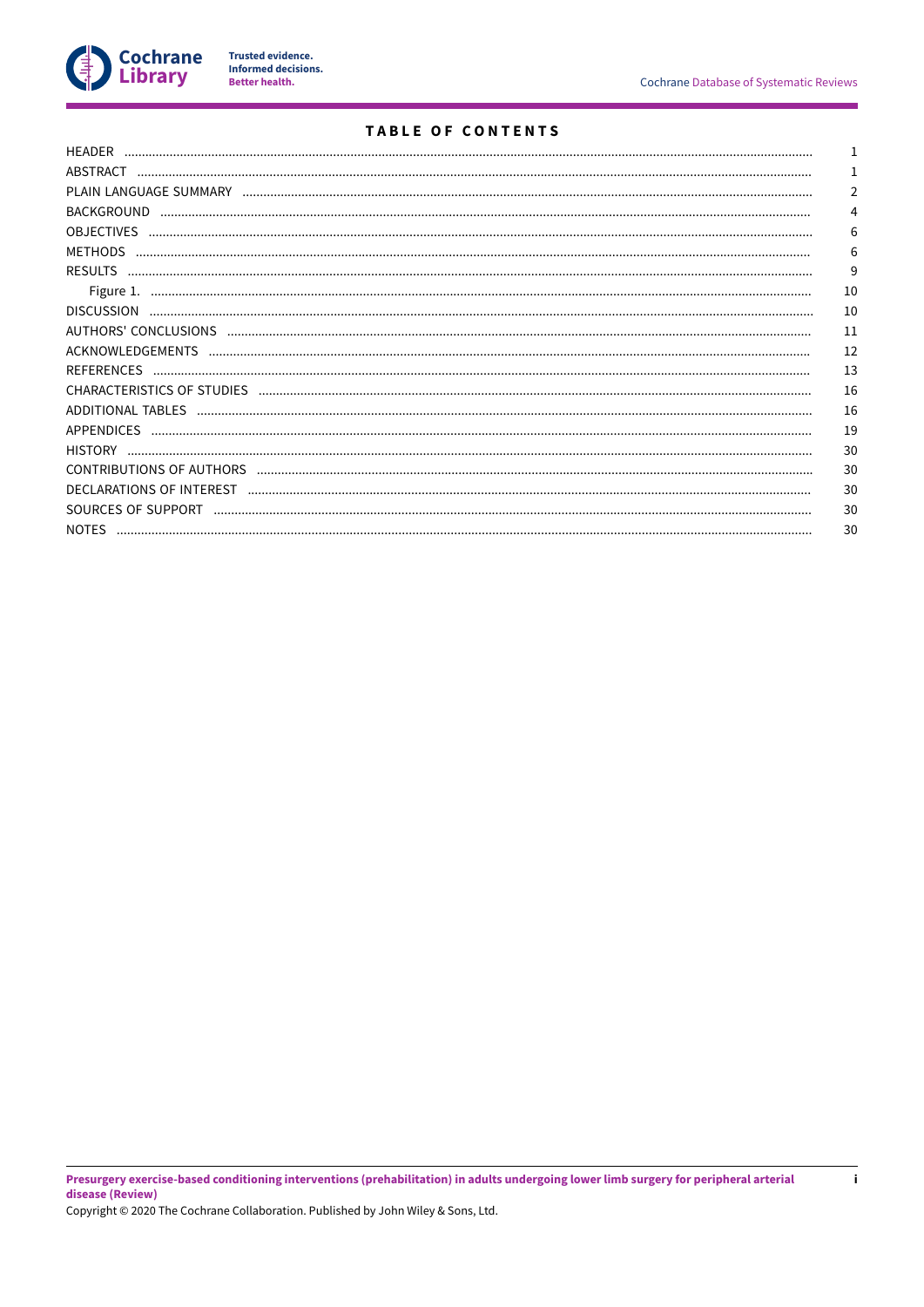<span id="page-2-0"></span>**[Intervention Review]**

# **Presurgery exercise-based conditioning interventions (prehabilitation) in adults undergoing lower limb surgery for peripheral arterial disease**

Joanne Palmer<sup>1</sup>, Sean Pymer<sup>1</sup>, George E Smith<sup>1</sup>, Amy Elizabeth Harwood<sup>2</sup>, Lee Ingle<sup>3</sup>, Chao Huang<sup>4</sup>, Ian C Chetter<sup>1</sup>

<sup>1</sup>Academic Vascular Surgical Unit, Hull York Medical School, Hull University Teaching Hospitals NHS Trust, Hull, UK. <sup>2</sup>Centre for Sport, Exercise and Life Sciences, Faculty of Health and Life Sciences, Science and Health Building, Coventry University, Coventry, UK. <sup>3</sup>School of Life Sciences, University of Hull, Hull, UK. <sup>4</sup>Hull York Medical School, University of Hull, Hull, UK

**Contact address:** Joanne Palmer, [joanne.palmer@hey.nhs.uk,](mailto:joanne.palmer@hey.nhs.uk) [hyjp17@hyms.ac.uk.](mailto:hyjp17@hyms.ac.uk)

**Editorial group:** Cochrane Vascular Group. **Publication status and date:** New, published in Issue 9, 2020.

**Citation:** Palmer J, Pymer S, Smith GE, Harwood AE, Ingle L, Huang C, Chetter IC. Presurgery exercise-based conditioning interventions (prehabilitation) in adults undergoing lower limb surgery for peripheral arterial disease. *Cochrane Database of Systematic Reviews* 2020, Issue 9. Art. No.: CD013407. DOI: [10.1002/14651858.CD013407.pub2.](https://doi.org/10.1002%2F14651858.CD013407.pub2)

Copyright © 2020 The Cochrane Collaboration. Published by John Wiley & Sons, Ltd.

# **A B S T R A C T**

## <span id="page-2-1"></span>**Background**

Lower limb peripheral arterial disease (PAD) is a type of cardiovascular disease where the blood vessels that carry the blood to the legs are hardened and narrowed. The most severe manifestation of PAD is critical limb ischaemia (CLI). This condition results in symptoms of intractable rest pain, non-healing wounds and ulceration, gangrene or both. PAD aHects more than 200 million people worldwide and approximately 3% to 5% of people aged over 40 have PAD, rising to 18% in people over 70 years of age. Between 5% to 10% of symptomatic PAD patients will progress to CLI over a five-year period and the five year cumulative incidence rate for asymptomatic patients with PAD deteriorating to intermittent claudication is 7%, with 21% of these progressing to CLI. Treatment options include angioplasty, bypass or amputation of the limb, when life or limb is threatened. People with CLI have a high risk of mortality and morbidity. The mortality rates during a surgical admission are approximately 5%. Within one year of surgery, the mortality rate rises to 22%. Postoperative complications are as high as 30% and readmission rates vary between 7% to 18% in people with CLI.

Despite recent advances in surgical technology, anaesthesia and perioperative care, a proportion of surgical patients have a suboptimal recovery. Presurgery conditioning (prehabilitation) is a multimodal conditioning intervention carried out prior to surgery using a combination of exercise, with or without nutritional or psychological interventions, or both. The use of prehabilitation is gaining momentum, particularly in elderly patients undergoing surgery and patients undergoing colorectal cancer surgery, as a means of optimising fitness to improve the prognosis for people undergoing the physiological stress of surgery. People with PAD are characterised by poor mobility and physical function and have a lower level of fitness as a result of disease progression. Therefore, prehabilitation may be an opportunity to improve their recovery following surgery. However, as multimodal prehabilitation requires considerable resources, it is important to assess whether it is superior to usual care.

This review aimed to compare prehabilitation with usual care (defined as a preoperative assessment, including blood and urine tests). The key outcomes were postoperative complications, mortality and readmissions within 30 days of the surgical procedure, and one-year survival rates.

## **Objectives**

To assess the eHectiveness of prehabilitation (preoperative exercise, either alone or in combination with nutritional or psychological interventions, or both) on postoperative outcomes in adults with PAD undergoing open lower limb surgery.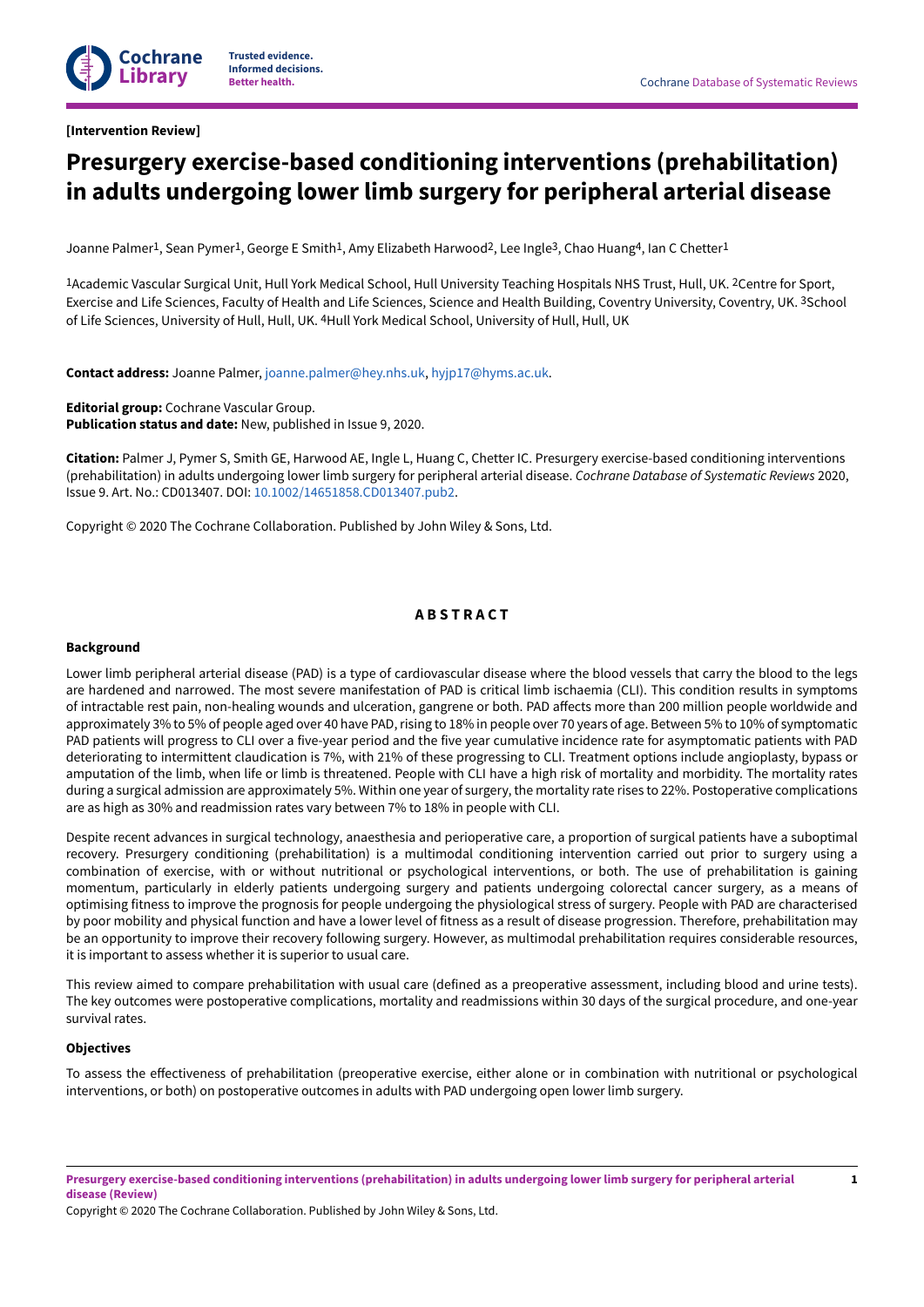

#### **Search methods**

The Cochrane Vascular Information Specialist searched the Cochrane Vascular Specialised Register, CENTRAL, MEDLINE, Embase, CINAHL, World Health Organization International Clinical Trials Registry Platform and ClinicalTrials.gov trials register to 25 September 2019.

#### **Selection criteria**

We considered all published and unpublished randomised controlled trials (RCTs) comparing presurgery interventions and usual care. Primary outcomes were postoperative complications, mortality and readmission to hospital within 30 days of the surgical procedure.

#### **Data collection and analysis**

Two review authors independently reviewed all records identified by the searches conducted by the Cochrane Vascular Information Specialist. We planned to undertake data collection and analysis in accordance with recommendations described in the *Cochrane Handbook for Systematic Reviews of Interventions*.

## **Main results**

We found no RCTs that met the inclusion criteria for this review.

#### **Authors' conclusions**

We found no RCTs conducted to determine the effects of prehabilitation on mortality or other postoperative outcomes when compared to usual care for patients with PAD. As a consequence, we were unable to provide any evidence to guide the treatment of patients with PAD undergoing surgery. To perform a randomised controlled trial of presurgery conditioning would be challenging but trials are warranted to provide solid evidence on this topic.

## <span id="page-3-0"></span>**P L A I N L A N G U A G E S U M M A R Y**

## **Presurgery exercise-based conditioning interventions (prehabilitation) in adults with peripheral arterial disease, having leg surgery**

## **Background**

Lower limb peripheral arterial disease (PAD) is a type of cardiovascular disease where the blood vessels that carry the blood to the legs are hardened and narrowed. Its most severe state (critical limb ischaemia (CLI)), results in symptoms of pain when resting, non-healing wounds and ulceration, gangrene or both. PAD affects more than 200 million people worldwide and approximately 3% to 5% of people aged above 40 have PAD, rising to 18% in people above 70 years of age. Of those who show symptoms of PAD, between 5% and 10% will progress to CLI over a five-year period. Of those with PAD with no symptoms, 7% will go on to develop symptoms of cramping in the legs when walking and of these patients, 21% will progress to CLI within five years. The treatment options include using a balloon or stent (a device that sits in the artery) to open it up and allow the blood to flow (angioplasty), taking a vein from the opposite leg or arm and attaching it to the artery above and below the blocked artery (bypass), or removal of the limb (amputation), when the life of the patient is at risk due to infection. People with CLI have a high risk of death and worsening health.

Despite recent advances in surgical technology, anaesthesia, and care during and after surgery, a number of surgical patients have a poor recovery. Presurgery conditioning (prehabilitation) is carried out prior to surgery and includes exercise with a nutritional or psychological intervention or both. Exercise consists of aerobic training, such as walking, running or swimming (ideally three to five times a week) and training to build muscle and strength, using weights or resistance bands (ideally two times a week). The nutritional intervention includes eating or drinking a protein supplement daily, after training or with meals, to improve the effects of any training. Psychological interventions may include breathing exercises, meditation, mindfulness, coping techniques or cognitive behavioural therapy, with an aim to reduce the anxiety of having surgery.

Presurgery conditioning has become popular in bowel surgery and for elderly patients undergoing an operation. It is used as a means of improving the condition of the patient as a way to reduce complications during and after surgery. People with PAD have difficulty walking and doing their daily living activities and as a result are often very unfit. They therefore have the potential to improve their recovery during and after surgery from presurgery conditioning. However, as presurgery conditioning requires a big commitment from both the hospital and the patient, it is important to know how presurgery conditioning compares to usual practice (preoperative assessment, including blood and urine tests and information about the operation) for reducing the number of deaths or postoperative complications, or both.

#### **Study characteristics and key results**

We performed a review of the literature (current up to 25 September 2019) to determine whether prehabilitation was associated with reduced complications and death after surgery. We identified no randomised controlled trials on this topic.

#### **Certainty of the evidence**

We found no studies undertaken to address our objectives; therefore we were not able to assess the certainty of the evidence.

Presurgery exercise-based conditioning interventions (prehabilitation) in adults undergoing lower limb surgery for peripheral arterial **disease (Review)**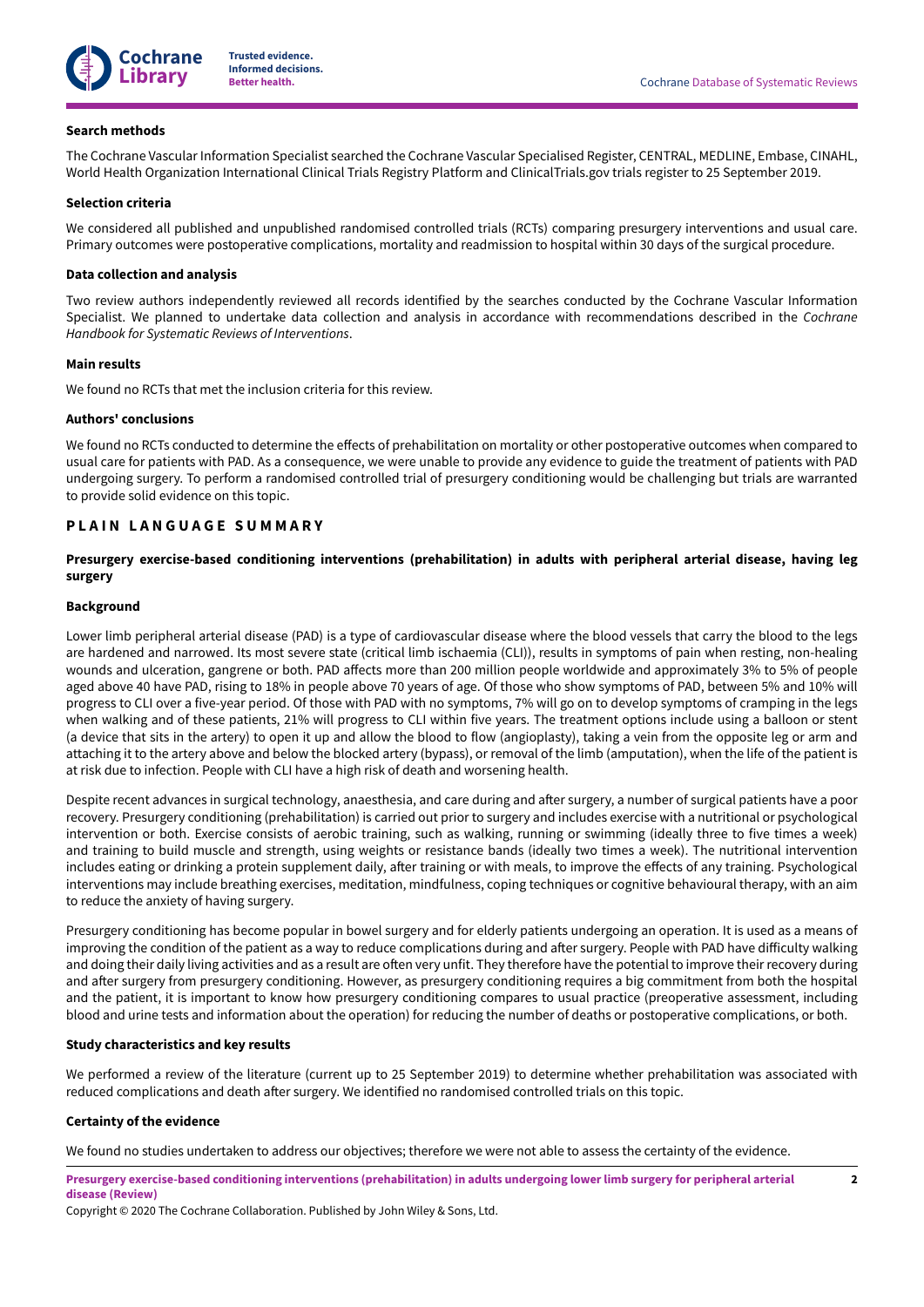

#### **Conclusion**

We found no evidence to determine if presurgery conditioning is better than usual care in reducing the number of deaths or postoperative complications. Although presurgery conditioning trials are difficult to do with people with lower limb peripheral arterial disease, randomised controlled trials are needed to provide solid evidence on this topic.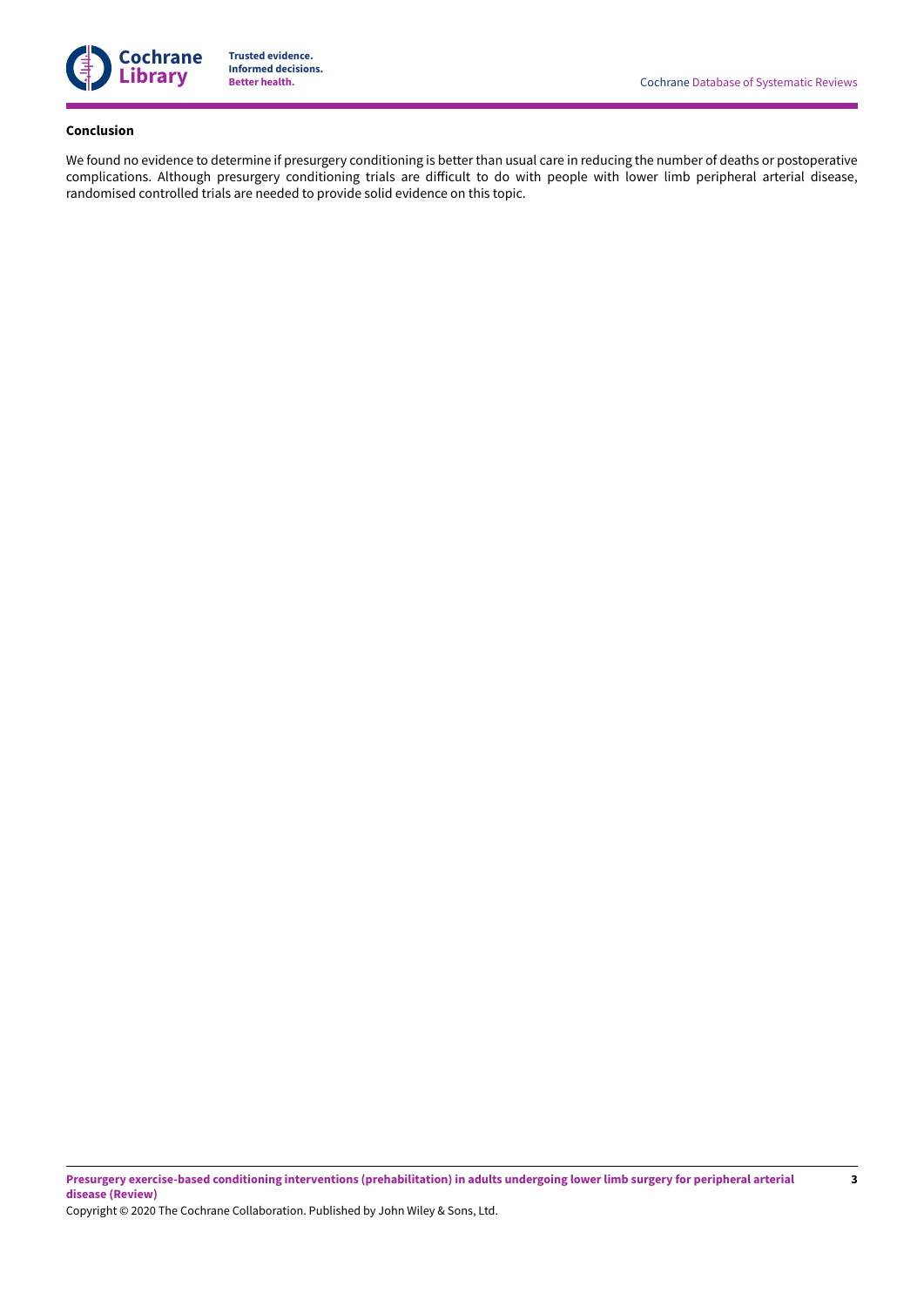

## <span id="page-5-0"></span>**B A C K G R O U N D**

## **Description of the condition**

Lower limb peripheral arterial disease (PAD) is a type of cardiovascular disease in which the blood vessels (arteries) that carry blood to the legs are hardened and narrowed, or blocked by build-up of fatty plaques on the arterial wall (atherosclerosis) [\(Hiatt](#page-15-0) 2001). The most common symptom of PAD is intermittent claudication (IC). This is muscle pain, fatigue, or discomfort in the calves, thighs, or buttocks that occurs during exercise and is relieved by rest. It occurs because there is an inability to match blood flow to demand and results in a lack of oxygen supply. People with IC often have a reduction in their physical activity, walking capacity, and quality of life. Risk factors for developing PAD and contributing to a decline in health can be described as non-modifiable (including race, gender and age) or as modifiable (including smoking, diabetes mellitus, hypertension and high cholesterol). Current treatment for PAD is focused on preventing cardiovascular events, symptom relief, restoring mobility, improving functional ability, and improving overall quality of life. Early treatment options include risk factor management using pharmacotherapy, supervised exercise, smoking cessation, weight management, and surgical procedures [\(Norgren](#page-16-0) 2007).

However, PAD can be a progressive disease. Approximately 10% to 20% of people with PAD will have disease progression and 5% to 10% will develop critical limb ischaemia (CLI) [\(NICE 2012](#page-16-1)). CLI is characterised by intractable rest pain, non-healing wounds and ulceration, or gangrene, or both. The treatment option, when the limb is threatened or symptoms become unbearable, is in the first instance angioplasty. If this is unsuccessful or not possible due to anatomical variations or calcification of lesions, then progression may be to an open bypass procedure or amputation of the affected limb [\(Norgren](#page-16-0) 2007). People with IC benefit from supervised exercise programmes, to manage their claudication symptoms [\(Lane 2017](#page-15-1)). These supervised programmes are a crucial treatment option to manage PAD symptoms and prevent progression to a surgical procedure. However, people with CLI are often unable to manage the type of exercise offered in these programmes and so surgical intervention becomes the only option available. This difficulty with undertaking structured exercise then results in people with CLI being unable to maintain their physical fitness due to their disease progression and management of lifestyle factors, which in turn puts them at greater risk of poorer outcomes after surgery. Therefore, this Cochrane Review intended to focus only on prehabilitation conducted to optimise people prior to undergoing an open surgical intervention for PAD, and not exercise performed for symptomatic benefit.

#### **Prevalence and impact**

PAD affects more than 200 million people worldwide and is a common cause of vascular morbidity ([Fowkes](#page-15-2) 2013). Total disease prevalence is approximately 3% to 5% of people aged above 40, rising to 11% to 18% in people above 70 years of age ([Selvin 2004\)](#page-16-2). Of those with symptomatic PAD, 5% to 10% will progress to CLI over a five-year period ([NICE 2012](#page-16-1)), and the five year cumulative incidence rate for asymptomatic patients with PAD deteriorating to intermittent claudication is 7% with 21% of these progressing to CLI [\(Sigvant](#page-16-3) 2016). The annual incidence of CLI is estimated at 220 to 3500 per 1 million people, with a prevalence of approximately

1% of the population [\(Nehler 2014;](#page-16-4) [Norgren](#page-16-0) 2007). People with PAD carry a high risk for surgical intervention, which may result in poor outcomes in mortality, morbidity, and length of hospital stay. Identified risk factors of poor surgical outcome in vascular patients include age, chronic obstructive pulmonary disease, coronary arterydisease, inflammatorybiomarker high sensitivityCreactive protein, smoking, functional decline, and poor nutritional status ([Ambler 2015;](#page-14-1) [Hasanadka](#page-15-3) 2011; Luo [2016](#page-16-5); [Owens](#page-16-6) 2012). Surgical outcomes for vascular procedures have an in-hospital postoperative mortality rate of 2.8% to 5% [\(Waton](#page-17-2) 2017), but this can be as high as 22% for bypass, below knee and above knee amputation procedures ([Fortington](#page-15-4) 2013). Postoperative complication rates range from 14% in the UK, 19.9% in the USA, and up to 30% in Europe. Readmission rates vary between 7% and 18% ([Fortington](#page-15-4) 2013; [Kazaure](#page-15-5) 2016; [Kehlet](#page-15-6) 2016; [Waton](#page-17-2) 2017; [Zhang 2014](#page-17-3)). A recent review that examined the surgical outcomes of bypass surgery for chronic lower limb ischaemia found that surgical outcomes did not reach statistical difference between type of procedure for mortality (P = 0.16), patency (P = 0.92), and amputation rates (P = 0.15). However, the review did find a higher risk of complications (odds ratio (OR) 1.57, 95% CI 1.09 to 2.24, P = 0.01) in patients with CLI compared to patients with IC [\(Antoniou](#page-14-2) [2017\)](#page-14-2). Patients with CLI are also at greater risk of cardiac events due to the higher prevalence of atherosclerosis in other cardiovascular vessel beds [\(Farber](#page-15-7) 2016), indicating that the severity of the disease results in a poorer prognosis for patients with CLI.

## **Description of the intervention**

Prehabilitation is a multimodal conditioning intervention carried out prior to surgery. It consists of exercise, with or without nutritional care or a psychological intervention, or both ([Minnella](#page-16-7) [2017\)](#page-16-7). Prehabilitation is proposed as a means to enhance functional capacity with the intention to reduce postoperative morbidity and improve postsurgical recovery.

#### **Exercise**

Exercise includes regular physical activity that is incorporated into a structured programme with the specific goal of improving fitness. The exercise programme should include aerobic and strength training, and a flexibility component to encourage improvements in both functional reserve and the musculoskeletal system. Ideally, patients should engage in aerobic exercise three to five days per week, and strength training at least two days per week for between 30 and 60 minutes as recommended by the American College of Sports Medicine ([Pescatello](#page-16-8) 2014). However, prehabilitation exercise programmes vary in frequency, intensity, type and time principles. The exercise intervention should be overseen or delivered, or both, by either an exercise specialist or physiotherapist, and should commence up to 12 weeks prior to surgery, and be continued until the surgery date.

#### **Nutritional care**

Nutritional supplementation has three main functions: (i) to provide energy to enable the completion of aerobic exercise; (ii) to facilitate muscle repair; and (iii) to adapt and support the postoperative catabolic response to surgery. People who are malnourished have diminished protein and stored glycogen reserves that help to combat the metabolic stress of surgery [\(Gillis 2015](#page-15-8)). Carbohydrate supplementation may facilitate the completion of an exercise session via facilitation of supplementary protein. Protein supplementation helps to facilitate muscle repair

Presurgery exercise-based conditioning interventions (prehabilitation) in adults undergoing lower limb surgery for peripheral arterial **disease (Review)**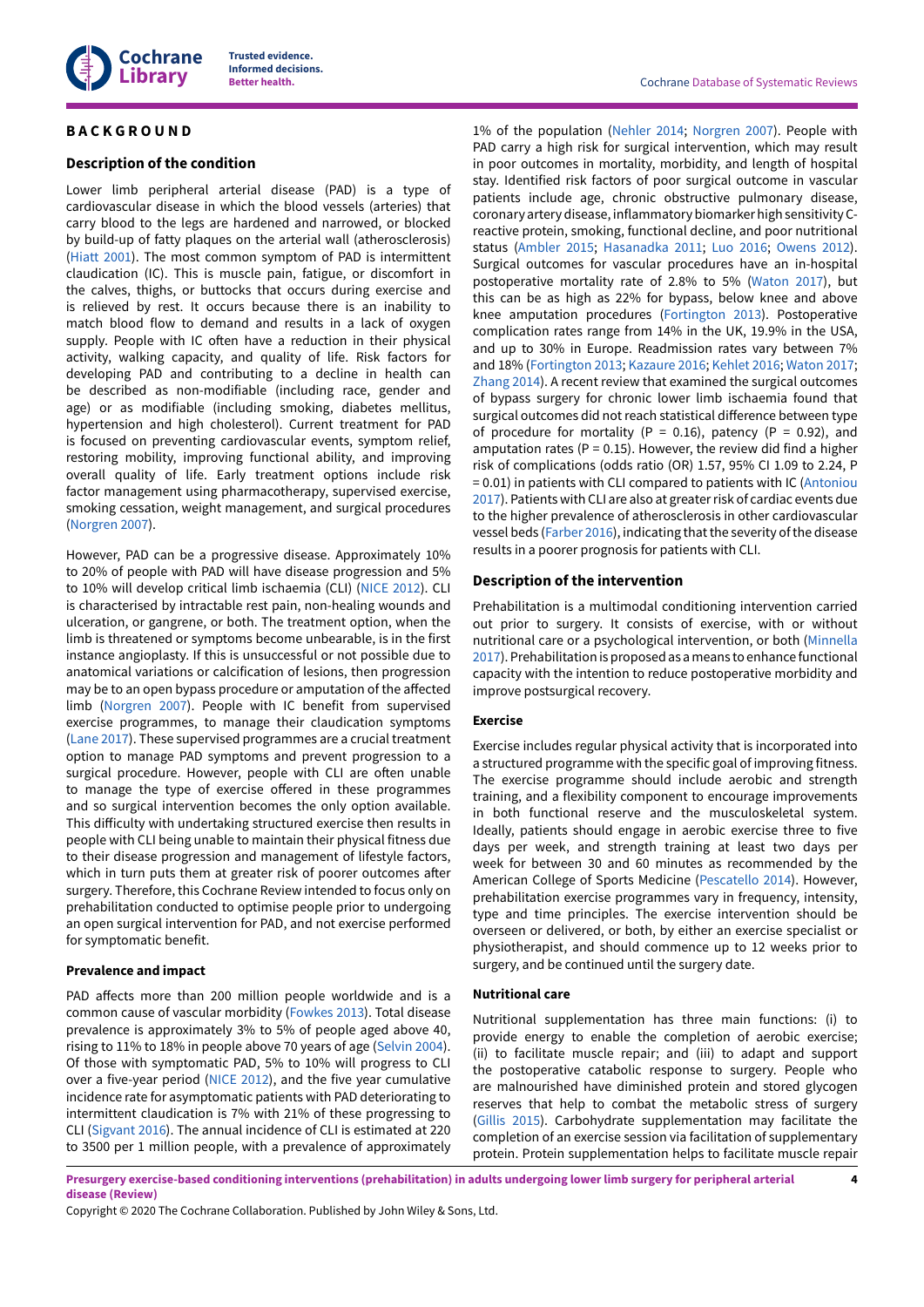and adaptation, with 1.2 g to 1.5 g protein/kg demonstrated to support the postoperative catabolic response to surgery ([Braga](#page-14-3) [2009](#page-14-3)). A dietician should oversee the nutritional status of patients and can prescribe the required dose for each individual patient.

## **Psychological interventions**

The primary aim of a psychological intervention is to reduce the anxiety and emotional burden of having surgery. A number of psychological characteristics such as mood, anxiety, health beliefs, and expectations have been suggested to influence postsurgery outcomes ([Levett](#page-15-9) 2016). Psychological interventions, such as relaxation techniques, breathing exercises or meditation, as well as mindfulness, coping strategies and cognitive behavioural therapy, may all play a role in anxiety reduction [\(Powell](#page-16-9) 2016). An appropriately trained healthcare professional should deliver all psychological therapies.

## **How the intervention might work**

People undergoing major surgery, who have poor cardiorespiratory reserve levels due to low levels of fitness, may be at a higher risk of morbidity and mortality due to the elevated inflammatory response invoked by surgery. This response results in an increased demand in oxygen consumption in the postoperative period, which puts the body under additional stress (Le Roy [2016](#page-15-10)). Improving the fitness of a patient prior to surgery may aid the body to withstand this trauma, and providing nutritional supplementation may help patients to overcome the metabolic stress or facilitate any exercise training effects, or both. In addition, any surgical procedure is associated with an increased anxiety state in patients about their impending operation and ability to recover. Therefore this period may provide an ideal window of opportunity to engage patients in activities to aid their recovery by reducing their emotional distress. This may be achieved through proactively engaging the patients in the preparation prior to their surgery ([Carli 2010\)](#page-14-4).

#### **Exercise**

Research shows that regular exercise increases aerobic capacity, antioxidant capacity, insulin sensitivity, and the ratio of lean body mass to body fat [\(Pierson](#page-16-10) 2001). Poor fitness scores preoperatively increase the chance of dying within 30 days postsurgery or at least result in a significantly longer stay in hospital with a greater chance of complications in cardiac and abdominal surgery [\(Cook](#page-14-5) [2001](#page-14-5); [Playforth](#page-16-11) 1987). A review of exercise interventions prior to abdominal and cardiac surgery found that prehabilitation resulted in fewer complications, shortened length of stay, improvements in health-related quality of life (QoL), and a mediation in the decline of functional disability ([Carli 2005\)](#page-14-6). Functional capacity reflects the underlying physiological reserve and provides an insight into a person's ability to withstand the physiological stress of major surgery ([Levett](#page-15-9) 2016). Engaging in physical activity prior to surgery has the potential to enhance physiological reserve and facilitate postoperative recuperation ([Carli 2015\)](#page-14-7). Measures of exercise tolerance may indicate an ability to withstand the increased oxygen demand after surgery. Peak oxygen consumption of less than 15 mL.min-1.kg-1 and anaerobic threshold of less than 11 mL.min-1.kg-1 have been associated with increased postoperative complications after major thoracic and abdominal surgery (Le Roy [2016\)](#page-15-10). Similarly, values of 16.6 mL.min<sup>-1</sup>.kg<sup>-1</sup> and 11.8 mL.min-1.kg-1 have been found to be predictive of

postoperative complications in abdominal aortic aneurysm repair patients [\(Barakat](#page-14-8) 2015).

#### **Nutritional care**

The primary goal of nutrition therapy is to optimise the nutrient stores preoperatively and to compensate forthe catabolic response of surgery postoperatively. Current evidence highlights the role of whey protein in combating the inflammatory response [\(Yalçin](#page-17-4) [2006\)](#page-17-4), and carbohydrate in avoiding insulin resistance and postoperative hyperglycaemia ([Gupta](#page-15-11) 2016). The European Society for Clinical Nutrition and Metabolism recommends 1.2 g to 1.5 g protein/kg for surgical patients ([Braga](#page-14-3) 2009). Whey protein is associated with an increase in protein synthesis, and plays a role in oxidative stress defence by increasing the content of intracellular stores of the antioxidant glutathione (GSH). GSH neutralizes reactive oxygen species (ROS), which aids the blunting of the inflammatory processes characteristic of the stress induced by surgery [\(Yalçin](#page-17-4) 2006). In a randomised controlled trial (RCT), colorectal cancer patients given a whey protein supplement of 10 g to 20 g a day, in combination with an exercise training programme for four weeks, demonstrated an improved functional performance postsurgery compared with controls [\(Gillis 2014](#page-15-12)). In addition, major surgical trauma results in a transient reduction of insulin sensitivity leading to an increase in glucose production, a decrease in tissue uptake of glucose, and glycogen synthesis due to hyperglycaemia, which significantly increases the risk of postoperative complications in patients undergoing cardiopulmonary bypass ([Doenst](#page-14-9) 2005). In previous studies, preoperative ingestation of carbohydrates, given between 12 hours and two weeks prior to surgery, demonstrated a significant reduction in insulin resistance ([Bilku](#page-14-10) 2014). This reduction of insulin resistance after cardiac surgery, has shown to be associated with a decreased risk of postoperative complications, independent of diabetic status (Sato [2010](#page-16-12)). Nutritional supplementation may therefore support a faster recovery from the metabolic stress of surgery, or improve the exercise training effect, or both.

## **Psychological interventions**

Psychological stress induces a physiological response where the body's sympathetic nervous system is activated due to the release of hormones, adrenaline and noradrenaline. This causes an increase in heart rate, blood pressure, and respiratory rate and reduces the peripheral blood flow due to vasoconstriction. This process, if sustained for long periods, can have deleterious effects on people with PAD [\(Aquarius 2006\)](#page-14-11), where the peripheral blood flow is already compromised and patients are at a higher risk of cardiac complications ([Barakat](#page-14-8) 2015). Several studies have identified that anxiety and depression can affect postoperative outcomes, such as wound healing in cancer and general surgical procedures ([Cohen 2011;](#page-14-12) [Munafo](#page-16-13) 2001; [Walburn](#page-17-5) 2009). Potential mechanisms for these interventions vary depending on the intervention used. Cognitive interventions aim to reduce negative emotions and thoughts related to the surgical process by either changing negative thoughts or refocusing attention elsewhere. Relaxation interventions aim to make an individual feel more relaxed, both psychologically and physiologically. Providing information about what is expected can have the potential to reduce anxiety by helping the patient to know what is normal when they undergo surgery [\(Powell](#page-16-9) 2016). All of these types of coping strategies can aid people's ability to tolerate or eliminate psychological stress and its potentially deleterious consequences.

Presurgery exercise-based conditioning interventions (prehabilitation) in adults undergoing lower limb surgery for peripheral arterial **disease (Review)**

Copyright © 2020 The Cochrane Collaboration. Published by John Wiley & Sons, Ltd.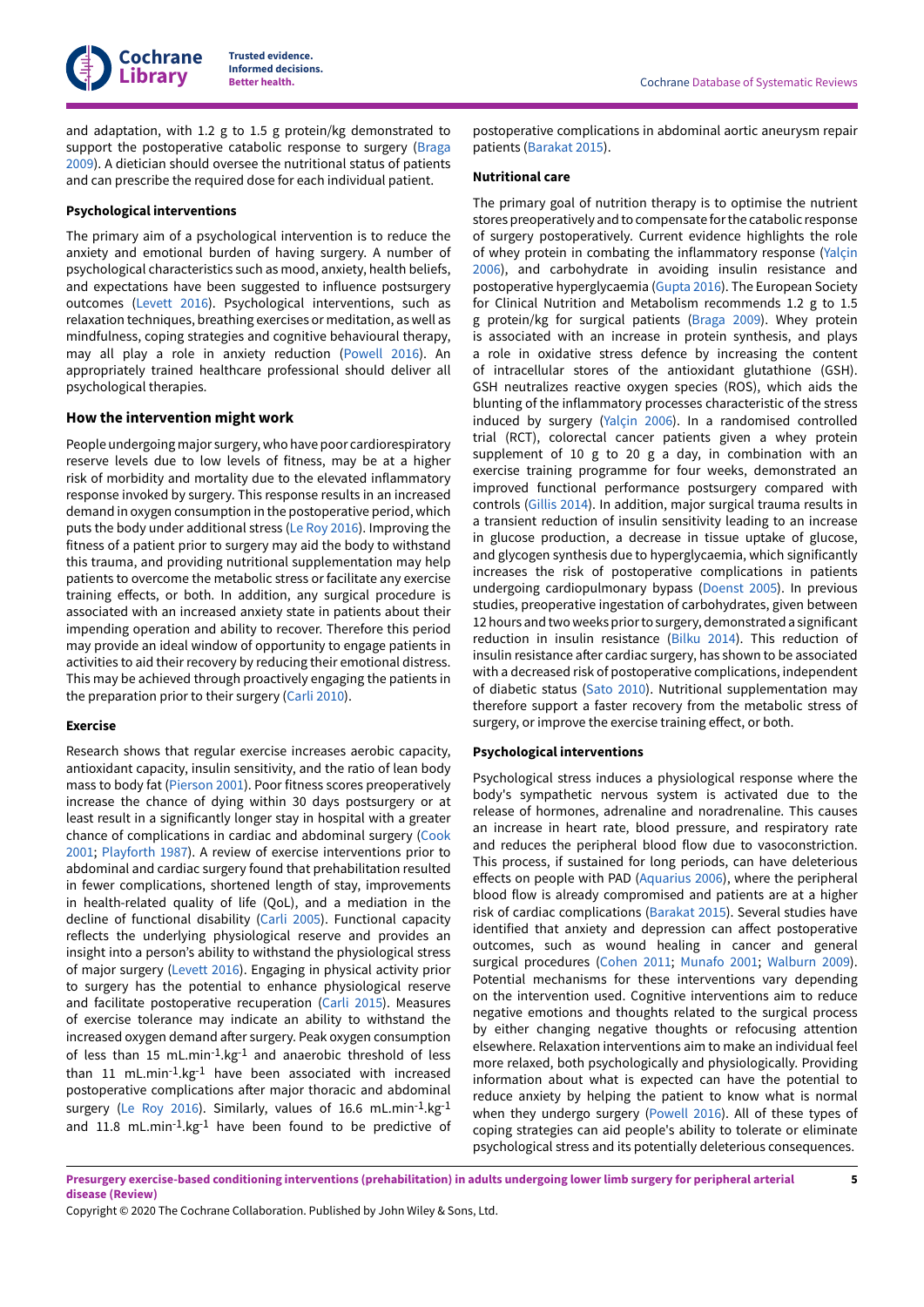## **Why it is important to do this review**

The prevalence of PAD has risen by 23% in the decade between 2000 and 2010 and is set to increase in the future in light of an aging population and an increase in the prevalence of diabetes in Western societies [\(Fowkes](#page-15-2) 2013). Despite advances in surgical technology, anaesthesia, and perioperative care, which has made surgery safer and more effective, a proportion of patients undergo surgery with a suboptimal recovery ([Carli 2015\)](#page-14-7). Since 2000, several studies have described the role of prehabilitation exercise therapy [\(Arthur 2000](#page-14-13); [Carli 2010;](#page-14-4) [Dronkers](#page-14-14) 2010; [Hulzebos](#page-15-13) [2006](#page-15-13); [Lemanu](#page-15-14) 2013; [Santa](#page-16-14) Mina 2014; [Valkenet](#page-17-6) 2011), exercise and nutrition [\(Carli 2005\)](#page-14-6), exercise and psychological interventions [\(Bruns 2016\)](#page-14-15), and all three components ([Li 2013\)](#page-16-15), with varying degrees of effectiveness in elderly patients undergoing general surgery and patients undergoing colorectal cancer surgery. While there has been much work in this area in recent years, the specific interventions (modality of exercise, exercise prescription, extent of supervision of exercise, choice of nutritional supplements, where used, and duration of intervention) vary widely between studies of prehabilitation in other patient groups, making it difficult to undertake any meaningful analyses ([Bolshinsky 2018](#page-14-16); [Hijazi 2017\)](#page-15-15).

Currently there are no systematic reviews examining the evidence for the effectiveness of prehabilitation (including exercise with or without nutritional and psychological therapy) in patients with PAD undergoing lower limb surgery, or its effectiveness on reducing mortality and morbidity. People with PAD typically have poor mobility and physicalfunction, which limits the diversity of exercise interventions possible. Thus, we believe a systematic review of this population is timely and appropriate. This Cochrane Review aimed to assess the evidence for prehabilitation in lower limb vascular surgery and support future directions for research. As the PAD patient pathway is complicated further by the changing status of otherwise stable PAD with presentations of acute limb ischaemia (ALI), it is essential to know if, and for whom, prehabilitation would be of benefit. Vascular surgeons could then make informed decisions about the best management for their patients, and would be equippedwith a strategy to improve outcomes forthose patients undergoing a surgical procedure. Additionally, a review of this kind could aim to synthesize evidence to identify relevant components of a prehabilitation programme that could be standardized to enable a meta-analysis to be undertaken in the future.

# <span id="page-7-0"></span>**O B J E C T I V E S**

To assess the effectiveness of prehabilitation (preoperative exercise, either alone or in combination with nutritional or psychological interventions or both) on postoperative outcomes in adults with PAD undergoing open lower limb surgery.

## <span id="page-7-1"></span>**M E T H O D S**

## **Criteria for considering studies for this review**

#### **Types of studies**

We intended to include all RCTs and quasi-RCTs on prehabilitation interventions with an exercise component or in combination with a nutritional or psychological component (together or separately) compared to control (standard treatment). Any methods of randomisation were eligible and we intended to take into account any differences in methodological quality in the intended analysis.

## **Types of participants**

We intended to include all participants aged 18 years and older, diagnosed with PAD Fontaine Classifications II, IIA, IIB, III, and IV, or Rutherford Class 2 to 6, diagnosed by a clinician using a combination of general and systemic examination and diagnostic tools (ankle brachial pressure index, toe pressure index, Doppler scan), who were undergoing lower limb surgery. We intended to include all open surgical bypass procedures including, but not limited to, supra and infrainguinal bypass and major amputations, including below, through, and above knee.

## **Types of interventions**

We intended to include studies that compared any form of preoperative exercise alone, or in combination with nutritional or psychological interventions, or both, with standard care. Standard care was defined as a preoperative assessment and relevant preparation prior to surgery, which may have included blood and urine tests and giving information on what will happen before, during, and after the operation.

Preoperative or prehabilitation exercise included any intervention which was designed to improve fitness up to 12 weeks prior to the surgical procedure as an inpatient or outpatient. The exercise intervention was not limited to any type and could have included individual or group, facility or home-based, or a combination thereof but was only for the purpose of improving fitness for people listed for surgery. There are likely to be variations of frequency, intensity, type and time principles used in different prehabilitation exercise programmes so we allowed for this variation when considering the inclusion of studies in this review. Exercise interventions that were designed for improving intermittent claudication (IC) symptoms only were excluded. We also excluded studies that compared the effectiveness of different types of training, such as aerobic versus strength training, unless they also had a standard care arm.

Preoperative nutritional interventions included any intervention aimed at improving the nutritional status of individuals prior to surgery. We had planned to include protein supplementation or carbohydrate loading, or both, prior to surgery; or whey protein supplementation to support exercise training.

Psychological interventions included any technique aimed at reducing the anxiety and stress of undergoing a surgical procedure. Interventions could have included inspiratory muscle training or breathing exercises, relaxation, meditation, visualisation or cognitive behavioural therapy, and smoking cessation. The smoking cessation intervention had to be part of a psychological intervention, and was only included if it was part of a prehabilitation programme to prepare the person listed for surgery.

#### **Types of outcome measures**

## *Primary outcomes*

• 30-day mortality: defined as all-cause death occurring within 30 days of the surgical procedure

Presurgery exercise-based conditioning interventions (prehabilitation) in adults undergoing lower limb surgery for peripheral arterial **disease (Review)**

Copyright © 2020 The Cochrane Collaboration. Published by John Wiley & Sons, Ltd.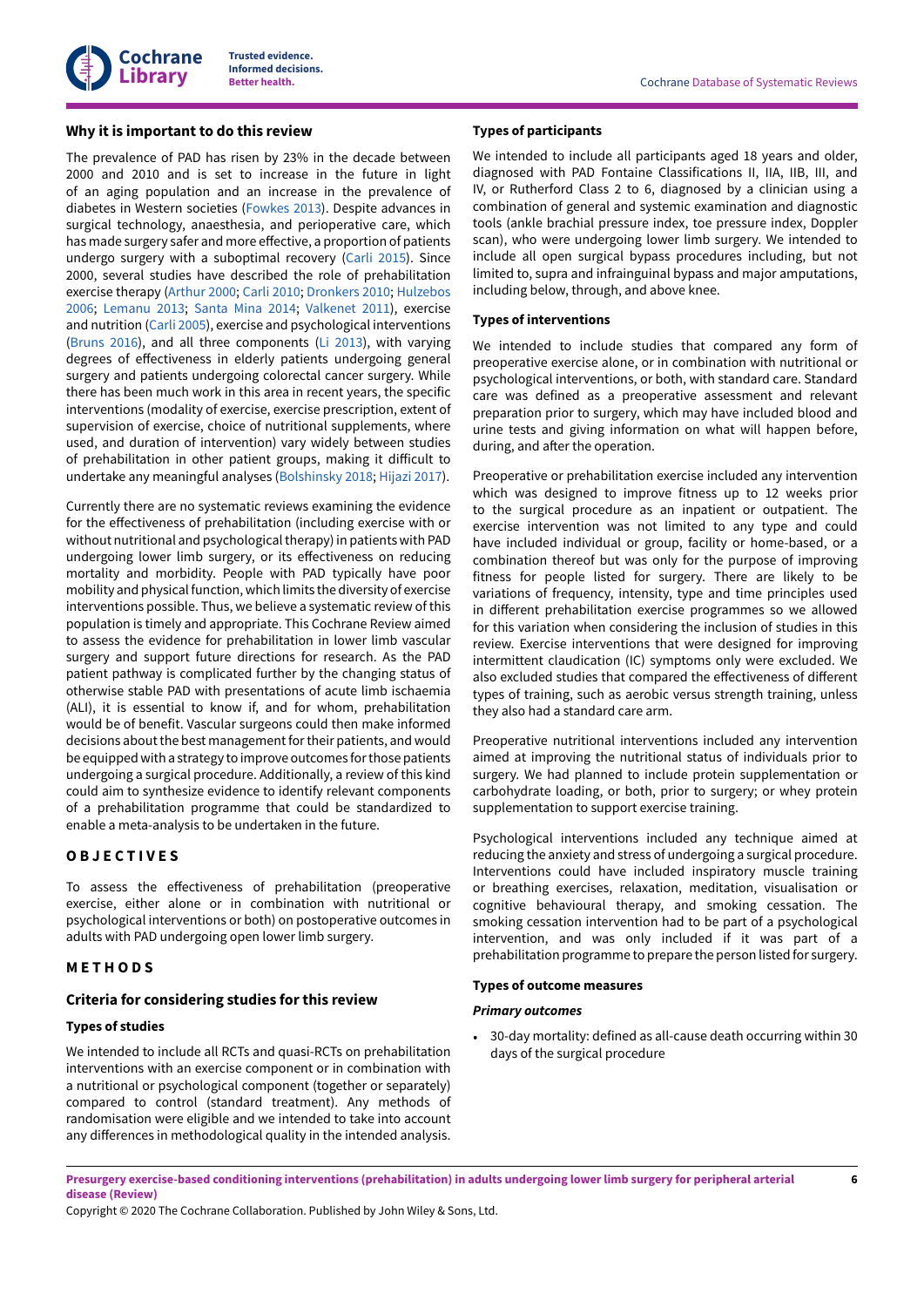**Beta Cochrane Database of Systematic Reviews** 

- Postoperative complications
	- \* Non-fatal cardiovascular events including myocardial infarction, heart failure, or stroke
	- Pulmonary complications: including hypoxia, atelectasis, pneumonia, and respiratory failure
	- Haemorrhage
	- Surgical site infection (SSI)
	- Any other complications not specified above
- Readmission within 30 days of the surgical procedure
	- Major adverse limb events (MALE), including amputations or major re-intervention
	- \* Any other cause related to surgery

## *Secondary outcomes*

- Survival at one year for all types of surgery
- Amputation-free survival in revascularisation procedures
- Changes in fitness or functional capacity, or both, preintervention and postintervention (measured by VO<sub>2Peak</sub>, ventilatory anaerobic threshold (VAT), grip strength, or submaximal exercise tests)
- Changes in psychological health presurgery and postsurgery (measured by validated questionnaires such as the hospital anxiety and depression scale, coping questionnaires, or psychological components in quality of life (QoL) scores)
- Changes in health-related QoL scores presurgery and postsurgery (measured by validated questionnaires such as the Short Form (SF) 36, SF12, or disease-specific tools such as the Vascular Quality of Life (VascuQoL).
- Patient adherence and acceptability of exercise, nutritional, and psychological programmes (prehabilitation programmes) as reported by the study investigators
- Adverse events related to prehabilitation interventions
- Length of hospital stay

For all outcomes, we intended to include the time points reported by the individual studies. Clinically relevant time points were baseline (presurgery), postintervention, and postsurgery at 30 days, three, six, and 12 months. We also planned to present outcomes that we did notinclude in any meta-analyses, in narrative form.

# **Search methods for identification of studies**

We used no restrictions on language or publication status.

## **Electronic searches**

The Cochrane Vascular Information Specialist conducted systematic searches of the following databases for RCTs and quasi-RCTs without language, publication year or status (published, unpublished, in press, or in progress) restriction.

- Cochrane Vascular Specialised Register via the Cochrane Register of Studies (CRS-Web) (searched 30 September 2019)
- Cochrane Central Register of Controlled Trials (CENTRAL; 2019, Issue 8) in the Cochrane Register of Studies Online (CRSO)
- MEDLINE (Ovid MEDLINE® Epub Ahead of Print, In-Process & Other Non-Indexed Citations, Ovid MEDLINE® Daily and Ovid MEDLINE®) (from 1946 onwards) (searched 25 September 2019)
- Embase Ovid (from 1974 onwards) (searched 25 September 2019)
- CINAHL Ebsco (from 1982 onwards) (searched 25 September 2019)

The Information Specialist modelled search strategies for other databases on the search strategy designed for CENTRAL. Where appropriate, they were combined with adaptations of the highly sensitive search strategy designed by Cochrane for identifying RCTs and controlled clinical trials (as described in the *Cochrane Handbook for Systematic Reviews of Interventions* Chapter 6, [Lefebvre](#page-15-16) 2011). Search strategies for major databases are provided in [Appendix 1](#page-20-1).

The Information Specialist searched the following trials registries on 30 September 2019.

- World Health Organization International Clinical Trials Registry Platform ([who.int/trialsearch](http://www.who.int/trialsearch))
- ClinicalTrials.gov [\(clinicaltrials.gov\)](http://www.clinicaltrials.gov)

## **Searching other resources**

We planned to search the reference lists of all included studies' citations and contact authors of included studies for further information of unpublished studies. As we identified no RCTs eligible for inclusion, we sought to review the non-randomised studies. We also did not identify any non-randomised studies.

## **Data collection and analysis**

# **Selection of studies**

Two review authors (JP, SP) independently reviewed the titles and abstracts of each study to identify those that met the inclusion criteria. We retrieved the full-text articles of the studies identified as potentially relevant by at least one of the review authors. The same two review authors independently screened the fulltext articles retrieved for inclusion or exclusion. We resolved any disagreements by discussion and therefore consultation with a third review author was unnecessary. We recorded the selection process and completed a Preferred Reporting Items for Systematic Reviews and Meta-Analyses (PRISMA) flow diagram.

## **Data extraction and management**

We planned for two review authors (JP, SP) to independently extract data from the eligible studies using an adapted data extraction form provided by Cochrane Vascular. We intended to resolve any disagreements by discussion and, if necessary, consult a third review author (AH). One review author (JP) was to enter the extracted data into Review Manager 5 [\(RevMan](#page-16-16) 2014). A second review author (SP), was to check for accuracy and consistency against the data extraction sheets.

We planned to extract data from each included study on the following.

- Lead author, date
- Study participant inclusion/exclusion criteria
- Country where the research was conducted
- Participants' gender and age
- Study design, randomisation processes, allocation concealment • Recruitment rates
- Presurgery exercise-based conditioning interventions (prehabilitation) in adults undergoing lower limb surgery for peripheral arterial **disease (Review)**

Copyright © 2020 The Cochrane Collaboration. Published by John Wiley & Sons, Ltd.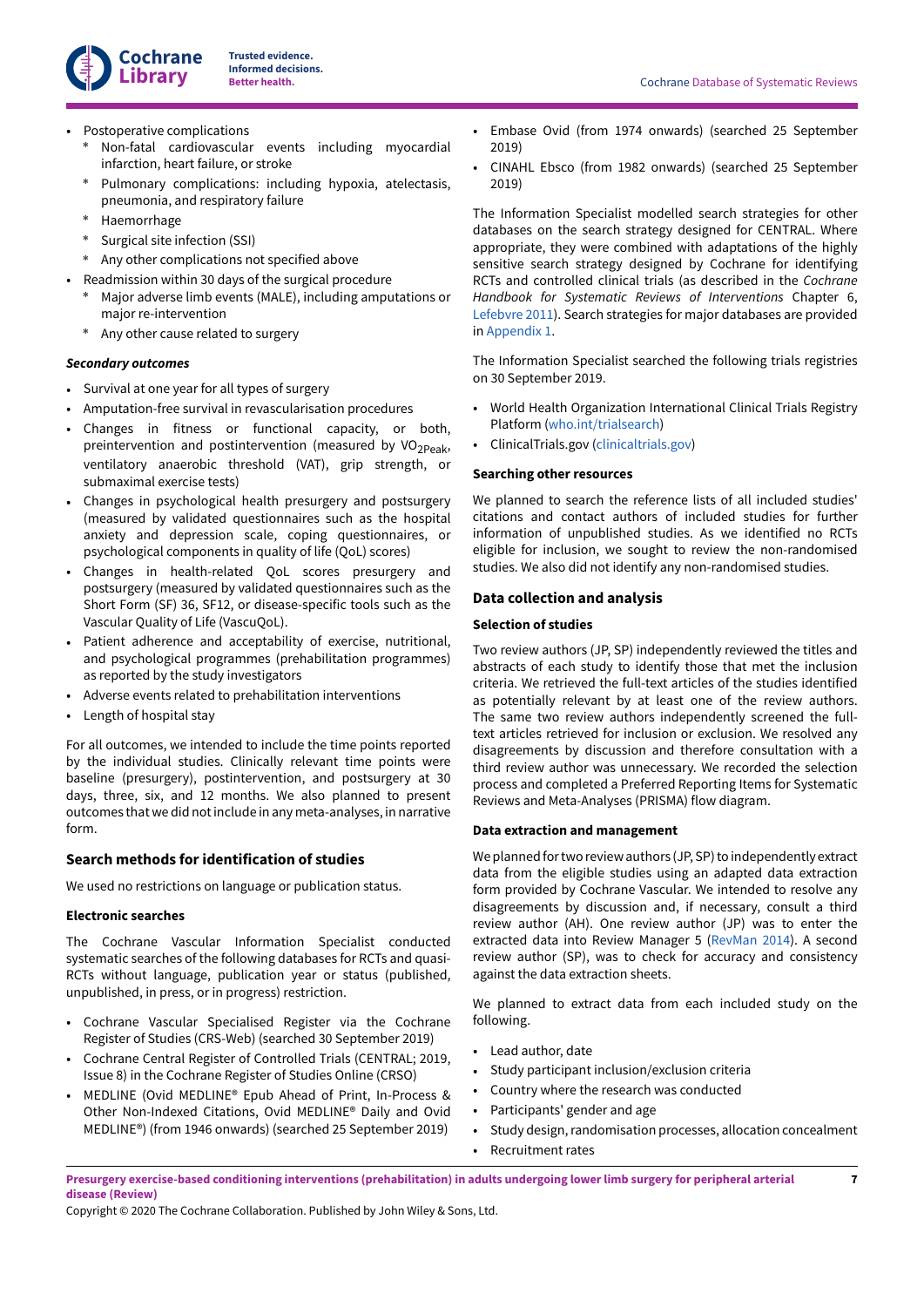

- Descriptions of interventions (type, length, adherence)
- Intervention settings (home, hospital, gym) and resources required (expertise and numbers of staff)
- Number of participants in each trial arm, withdrawals, dropouts, and loss to follow-up
- Length of follow-up
- Outcome measures and times outcomes were assessed
- Funding source(s)

#### **Assessment of risk of bias in included studies**

We planned for two review authors (JP, SP) to independently assess the risk of bias in each study using the criteria below, as recommended by the *CochraneHandbook for Systematic Reviews of Interventions* [\(Higgins 2011](#page-15-17)).

- Random sequence generation (selection bias)
- Allocation concealment (selection bias)
- Blinding of participants and personnel (performance bias)
- Blinding of outcome assessment (detection bias)
- Incomplete outcome data (attrition bias)
- Selective outcome reporting (reporting bias)
- Other sources of bias

We intended to judge each criterion with a score of either low, high, or unclear risk of bias and to provide a statement to support each judgement. We planned to resolve any disagreements with discussion with a third review author (AH). We planned to contact any study authors should further information be required for the 'Risk of bias' assessment and assess the likely magnitude and direction of bias and whether it was likely to impact on the findings using sensitivity analyses (see [Sensitivity analysis](#page-10-1)). We intended to present 'Risk of bias' results using a 'Risk of bias' graph and a 'Risk of bias' summary.

#### **Measures of treatment effect**

#### *Dichotomous data*

We planned to analyse the data based on the number of the events and the number of people assessed in the intervention and comparison groups for dichotomous outcomes. We intended to use these to calculate the risk ratio (RR) or odds ratio (OR) and associated 95% confidence intervals (CIs) to reflect uncertainty of the estimate of effect.

#### *Continuous data*

We planned to analyse data based on the mean and standard deviation (SD) and to calculate the mean difference (MD) with corresponding 95% CIs for continuous outcome measures. We intended to use standardised mean difference (SMD) with 95% CIs to combine data from trials that measure the same outcome using different scales ([Higgins 2011\)](#page-15-17).

#### *Time-to-event data*

We planned to use survival analysis to report time-to-event data and the intervention effect was to be expressed as a hazard ratio (HR) and associated 95% CIs guided by the methods used and described by [Parmar](#page-16-17) 1998 and [Tierney](#page-16-18) 2007.

## **Unit of analysis issues**

We intended for randomised individual participants to be the unit of analysis.

#### **Dealing with missing data**

We intended to perform all analyses using an intention-to-treat approach, where we would have analysed all participants and their outcomes within the groups to which they were allocated, regardless of whether they received the intervention. We planned to contact study authors to request any missing data. We intended to report the levels of loss to follow-up and assess whether this was a potential source of bias.

#### **Assessment of heterogeneity**

We planned to assess the degree of heterogeneity by visual inspection of forest plots and by using the Chi 2 test for heterogeneity. We intended to assess heterogeneity of the overall results for the main outcomes using the Chi<sup>2</sup>, I<sup>2</sup> and Tau<sup>2</sup> statistics, according to the *Cochrane Handbook for Systematic Reviews of Interventions* [\(Higgins 2011](#page-15-17)). We intended to regard statistical heterogeneity as substantial if the I 2 statistic value was > 50%, but we aimed to have interpreted this value in light of the size and direction of effects and the strength of the evidence for heterogeneity based on the P value in the Chi 2 test for heterogeneity, also known as Q statistic. Statistically significant heterogeneity would have been assumed if the Chi 2 was greater than or exceeded the df (degrees of freedom) and the P value was < 0.05. If we had detected heterogeneity, we aimed to explore the possible reasons for it.

#### **Assessment of reporting biases**

We intended to investigate publication bias using funnel plots if 10 or more studies are included in a meta-analysis, as recommended by the *Cochrane Handbook for Systematic Reviews of Interventions* [\(Higgins 2011\)](#page-15-17). We also aimed to evaluate time lag bias, duplicate publication bias, location bias, citation bias and language bias to assess any effects on the results of the review.

#### **Data synthesis**

We planned to perform statistical analyses using Review Manager 5 [\(RevMan](#page-16-16) 2014). We intended to use fixed-effect meta-analyses for synthesising data if it was reasonable to assume that trials were estimating the same underlying treatment effect. If there was clinical heterogeneity, sufficient to expect that the underlying treatment effects differed between trials, we planned to use random-effects meta-analyses and produce an overall summary where the mean treatment effect was clinically meaningful. If we had identified clinical, methodological, or statistical heterogeneity across the included trials sufficient to cause concerns, we would not have reported pooled results from the meta-analysis but would instead have used a narrative approach to the data synthesis.

#### **Subgroup analysis and investigation of heterogeneity**

We intended to perform the following subgroup analyses.

- Severity of ischaemia where participants had a Fontaine score of III or IV or a Rutherford score of 4 to 6
- Type of surgical procedure
- Combinations of interventions used

Presurgery exercise-based conditioning interventions (prehabilitation) in adults undergoing lower limb surgery for peripheral arterial **disease (Review)**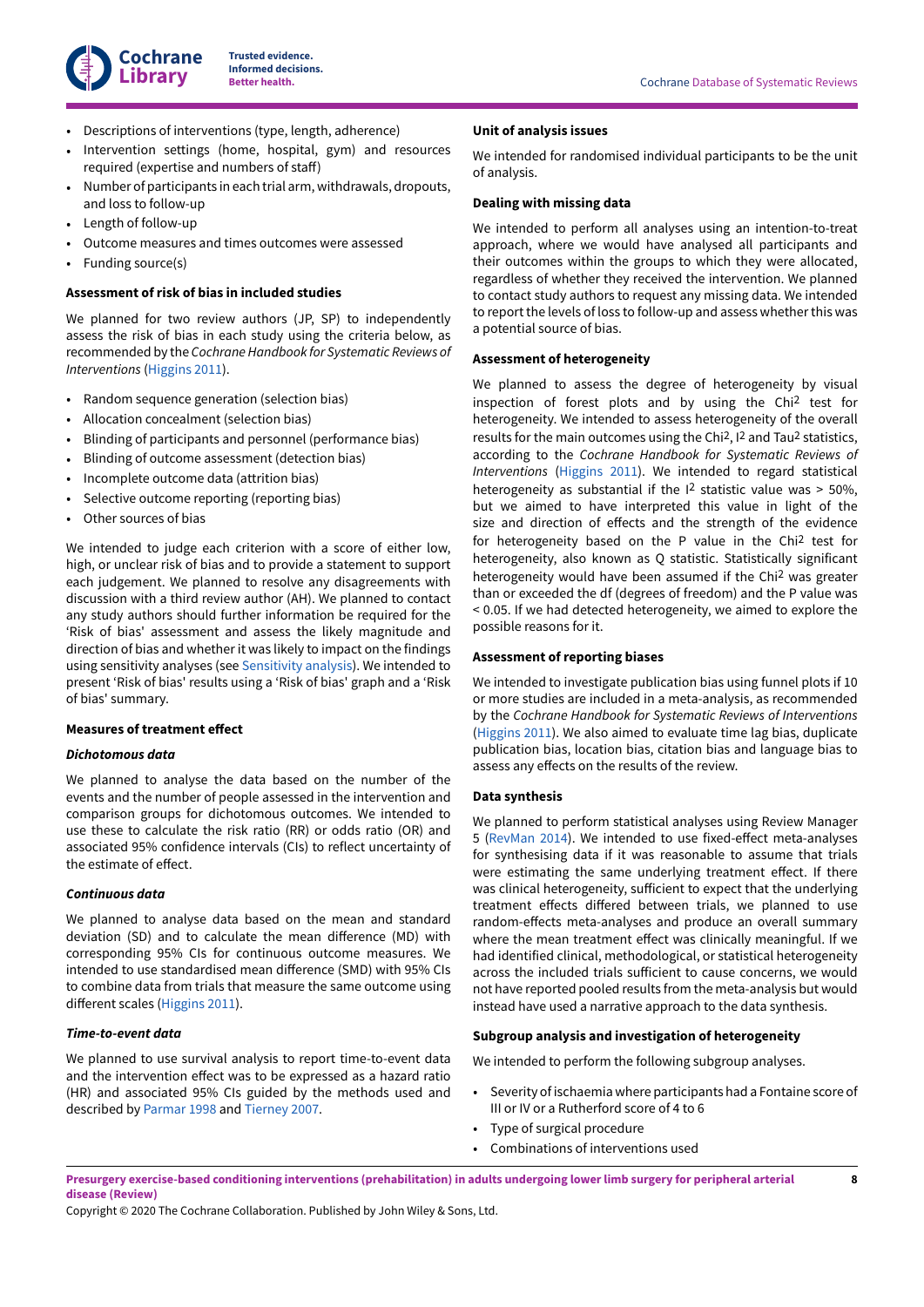

• Location of where the intervention was delivered (home, gym, or hospital)

## <span id="page-10-1"></span>**Sensitivity analysis**

We intended to repeat the analyses including high-quality trials only. For this review, we planned to classify trials that we judged as being at low risk of bias for sequence generation and allocation concealment as high-quality trials ([Higgins 2011](#page-15-17)). We also intended to repeat these analyses with quasi-RCTs, which would have allowed us to further investigate any effects of including data from quasi-RCTs on the combined results.

## **Summary of findings and assessment of the certainty of the evidence**

Based on the methods described in Chapter 11 of the *Cochrane Handbook for Systematic Reviews of Interventions* ([Higgins 2011\)](#page-15-17), we intended to present the findings of this review in a 'Summary of findings' table. We planned to present results for the main comparisons of the review and for the following outcomes, which we considered to be of the greatest clinical relevance to both patients and health professionals.

- 30-day mortality
- Postoperative complications
- Readmission within 30 days
- Survival at one year for all types of surgery
- Changes in fitness or functional capacity, or both, preintervention and postintervention
- Changes in psychological health presurgery and postsurgery
- Changes in health-related quality of life (QoL) scores presurgery and postsurgery

For each assumed risk cited in the table(s), we planned to provide a source and rationale. We intended to prepare the table using the GRADE profiler [\(GRADEpro](#page-15-18) GDT 2015). We intended to use the GRADE approach to assess the certainty of the evidence as high, moderate, low, or very low based on the risk of bias, inconsistency, indirectness, imprecision, and publication bias [\(Atkins](#page-14-17) 2004; [Higgins 2011](#page-15-17)). If meta-analysis was not possible, we planned to present the results in a narrative 'Summary of findings' table format. Please see [Table](#page-17-7) 1 for an example 'Summary of findings' table.

## <span id="page-10-0"></span>**R E S U L T S**

## **Description of studies**

#### **Results of the search**

The PRISMA flow chart in [Figure](#page-11-0) 1 shows the number of studies assessed. The search strategy identified 14,597 references. After removal of duplicates, we screened 10,788 records by title and abstract. We obtained the full text for two references for further investigation. We excluded two studies [\(Gohil 2013;](#page-14-18) [NCT02767895\)](#page-14-19), and noted the reason in the [Characteristics](#page-17-8) of excluded studies table.

Copyright © 2020 The Cochrane Collaboration. Published by John Wiley & Sons, Ltd.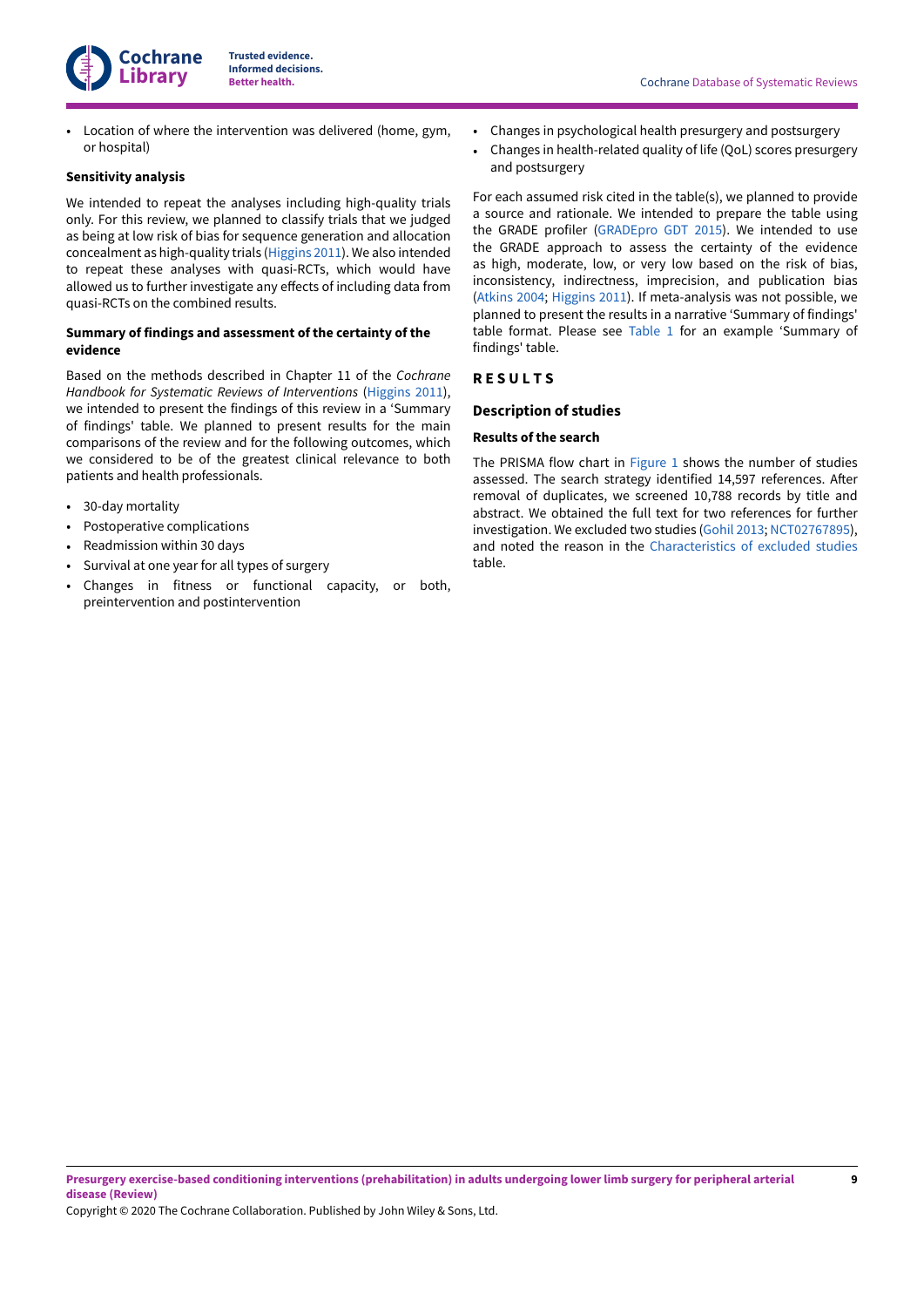

## <span id="page-11-0"></span>**Figure 1. Study flow diagram.**



## **Included studies**

We identified no eligible studies for inclusion.

## **Excluded studies**

Of the two full texts examined [\(Gohil 2013](#page-14-18); [NCT02767895\)](#page-14-19), we excluded one study as it did not address the review question and therefore did not meet the inclusion criteria. We excluded the other study because we were unable to ascertain any details of revascularisation despite attempts to contact the principal investigator.

## (See [Characteristics](#page-17-8) of excluded studies).

## **Risk of bias in included studies**

We did not include any eligible studies in this review.

#### **Effects of interventions**

Unfortunately, we could not include any eligible studies in this review. Therefore, we were unable to assess the effects of interventions on outcomes.

## <span id="page-11-1"></span>**D I S C U S S I O N**

#### **Summary of main results**

We found no randomised controlled trials that evaluated the effects of prehabilitation including preoperative exercise, either alone or in combination with nutritional or psychological interventions or both, on postoperative outcomes in adults with PAD undergoing open lower limb surgery versus usual care.

#### **Overall completeness and applicability of evidence**

We identified no completed randomised controlled trials (RCTs) or cohort studies that compared the effects of prehabilitation versus usual care on postoperative outcomes in patients with PAD undergoing lower limb surgery. We did identify one study registered on the ClinicalTrials.gov registry: a pilot trial to ascertain the feasibility and acceptability of recruiting people to a healthy behaviour program, including increasing physical activity, reducing stress and promoting healthy behaviours for four weeks prior to surgery ([NCT02767895](#page-14-19)). The primary outcomes were the feasibility and acceptability of participation including screening, and recruitment to the trial. Secondary outcome measures included whether there was an increase in physical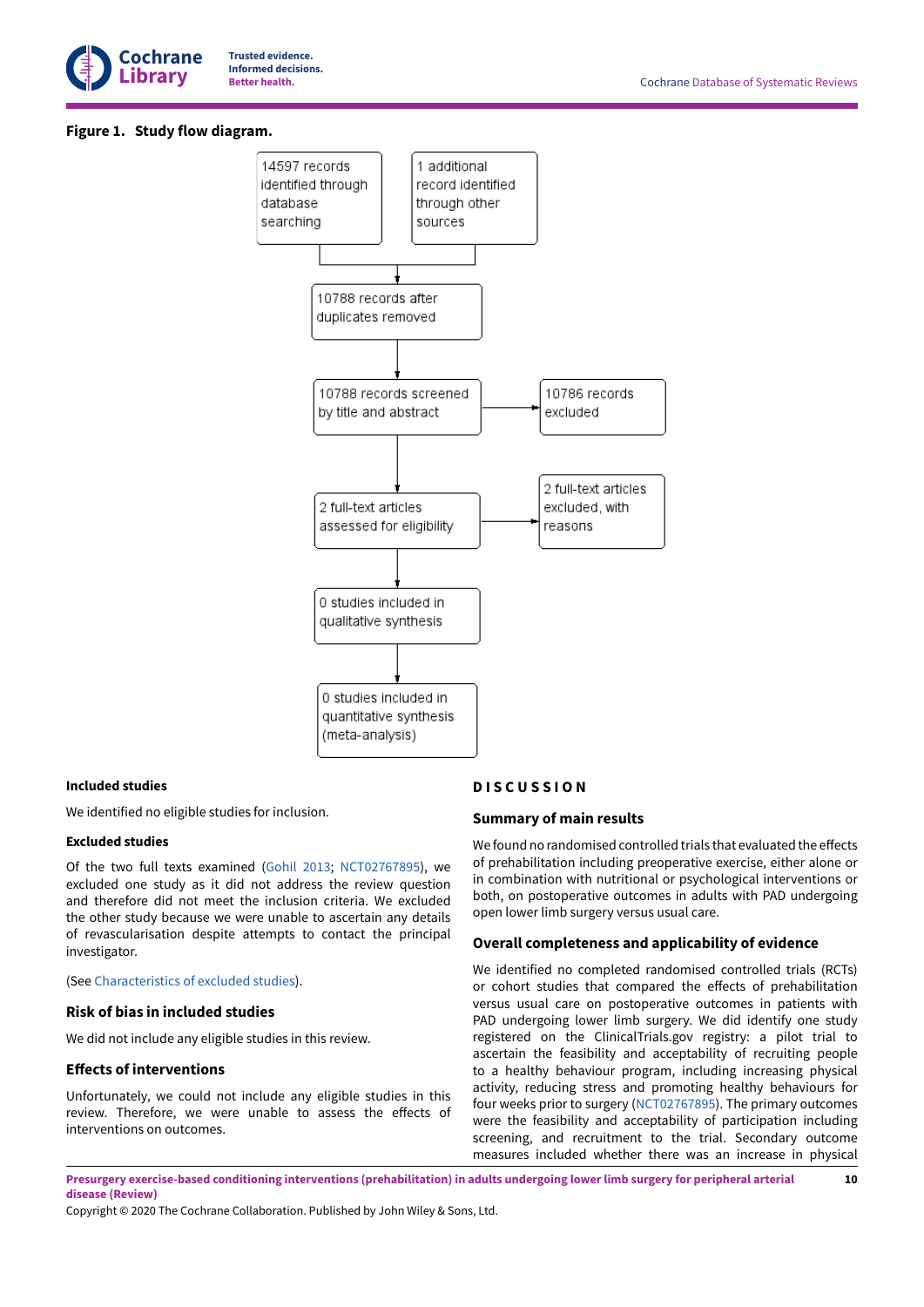activity and quality of life prior to surgery. The key inclusion criteria for participants were documented lower extremity PAD, being sedentary, and able to walk atleast a block. Participants with any signs of CLI were excluded. This study recruited seven patients in just over a year and was terminated without any results due to lack of recruitment and resources. Despite attempts to contact the principal investigator, we could not ascertain any further details.

There are a number of potential reasons why recruitment to this trial was challenging. Firstly, the trial excluded all participants with any signs of CLI, therefore the pool of available patients was vastly narrowed. Typically, in the UK, revascularisation surgery is only undertaken in people with IC if symptoms are so severe that it is limiting activities of daily living; therefore the majority of patients will be presenting with CLI ([NICE 2012](#page-16-1)).The study investigators possibly chose to exclude patients with CLI because the exercise component was geared towards a walking intervention and patients with CLI often find walking difficult due to wounds, pain and swelling. Therefore, future trials need to consider and include upper body exercise to enable patients with CLI to take part, thus widening the eligible patient population.

Secondly, the programme offered to participants was self-directed with no support other than through the information contained on the study's website. It has been demonstrated that unsupervised exercise programmes result in lower physical activity engagement, and a resultant decrease in muscular endurance and cardiovascular health, compared to supervised programmes [\(Fennell](#page-15-19) 2016). Furthermore, in a recent qualitative review of people's experience of living with PAD, the authors found that people lacked an understanding of how to effect important behaviour change (e.g. walking exercise) to reduce their risk of PAD disease progression [\(Abaraogu](#page-14-20) 2018) and fewer than half the people with IC were able to discuss the benefits of regular exercise ([Harwood](#page-15-20) 2017). This finding supports the assumption that prehabilitation may not be an intervention that people with PAD would consider they could manage without support. Therefore, unsupervised programmes may be futile. Programmes that offer participants support, education about the benefits of exercise, and supervision are required.

Undertaking a randomised controlled trial (RCT) to assess the benefits of prehabilitation in the PAD population presents challenges due to the natural history of the condition. In the UK, surgery is not routinely performed on people with IC unless symptoms are severely limiting lifestyle and angioplasty has failed or is unsuitable ([NICE 2012](#page-16-1)). For those who have progressed to CLI, greater than 50% of these people present as medical emergencies requiring surgical treatment to save either life or limb in a time-critical period. Therefore, this raises several key challenges for undertaking prehabilitation research trials. Firstly, it may be difficult to identify suitable patients, in a timely way, for prehabilitation to be undertaken. People are, in the first instance, scheduled for an angioplasty and if this is unsuccessful, they often proceed to a bypass procedure during the same admission. This means that people would need to be approached and recruited to prehabilitation even though they may only undergo an angioplasty. Secondly, in order to achieve adequate power, the trial will need to be multi-centred and will require considerable resources with full engagement of other major vascular centres. Thirdly, the exercise intervention needs further development as lower body exercise may not be feasible in all patients with PAD. Arm ergometry has

been shown to improve the walking capacity of patients with IC through a combination of systemic and local skeletal adaptations [\(Treat-Jacobson](#page-16-19) 2009). However, programmes containing arm ergometry need further exploration to determine: the frequency, intensity, and duration of exercise to establish what people with PAD can manage; if patients adhere to the exercise regime; and if vascular centres typically have the equipment available for this type of training.

In light of the above issues raised, we recommend that future trials should begin with a feasibility trial or pilot RCT. This would enable refinement of both the exercise intervention and the recruitment pathway. It would also facilitate an understanding of the feasibility of vascular centres being able to deliver as well as engage with prehabilitation interventions. This information should help to pave the way for future trials studying the effectiveness of presurgery conditioning interventions in the PAD population.

## **Quality of the evidence**

We are unable to assess the certainty of the evidence in the absence of eligible studies included in this review.

#### **Potential biases in the review process**

The Cochrane Information Specialist conducted a comprehensive search of the literature, and two review authors reviewed all of the references independently. We resolved any disagreement by discussion limiting any bias.

## **Agreements and disagreements with other studies or reviews**

We found no other reviews or non-randomised studies of presurgery conditioning programmes using exercise alone or in combination with nutrition and/or psychological interventions in PAD patients having lower limb surgery.

## <span id="page-12-0"></span>**A U T H O R S ' C O N C L U S I O N S**

#### **Implications for practice**

We identified no randomised controlled trials (RCTs) that sought to determine the effects of presurgery conditioning programmes on mortality and other postoperative outcomes when compared to usual care for people with peripheral arterial disease (PAD). Despite the purported benefit in other clinical populations, we cannot currently recommend a specific prehabilitation programme for people with PAD undergoing a revascularisation or amputation procedure.

#### **Implications for research**

There are no RCTs from which we can draw conclusions about this review question. An attempt has been made but was terminated due to a difficulty with recruitment and resources. Therefore we recommend recruiting people with intermittent claudication with lifestyle limiting symptoms, for whom a supervised exercise programme did not work, and people with critical limb ischaemia (CLI). Although there will be some challenges to executing a complex intervention and identifying patients within a suitable timeframe, RCTs are needed to determine if preconditioning patients prior to surgery improves patient outcomes. In light of the above issues raised, we recommend that future trials should begin with a feasibility trial or pilot RCT. This would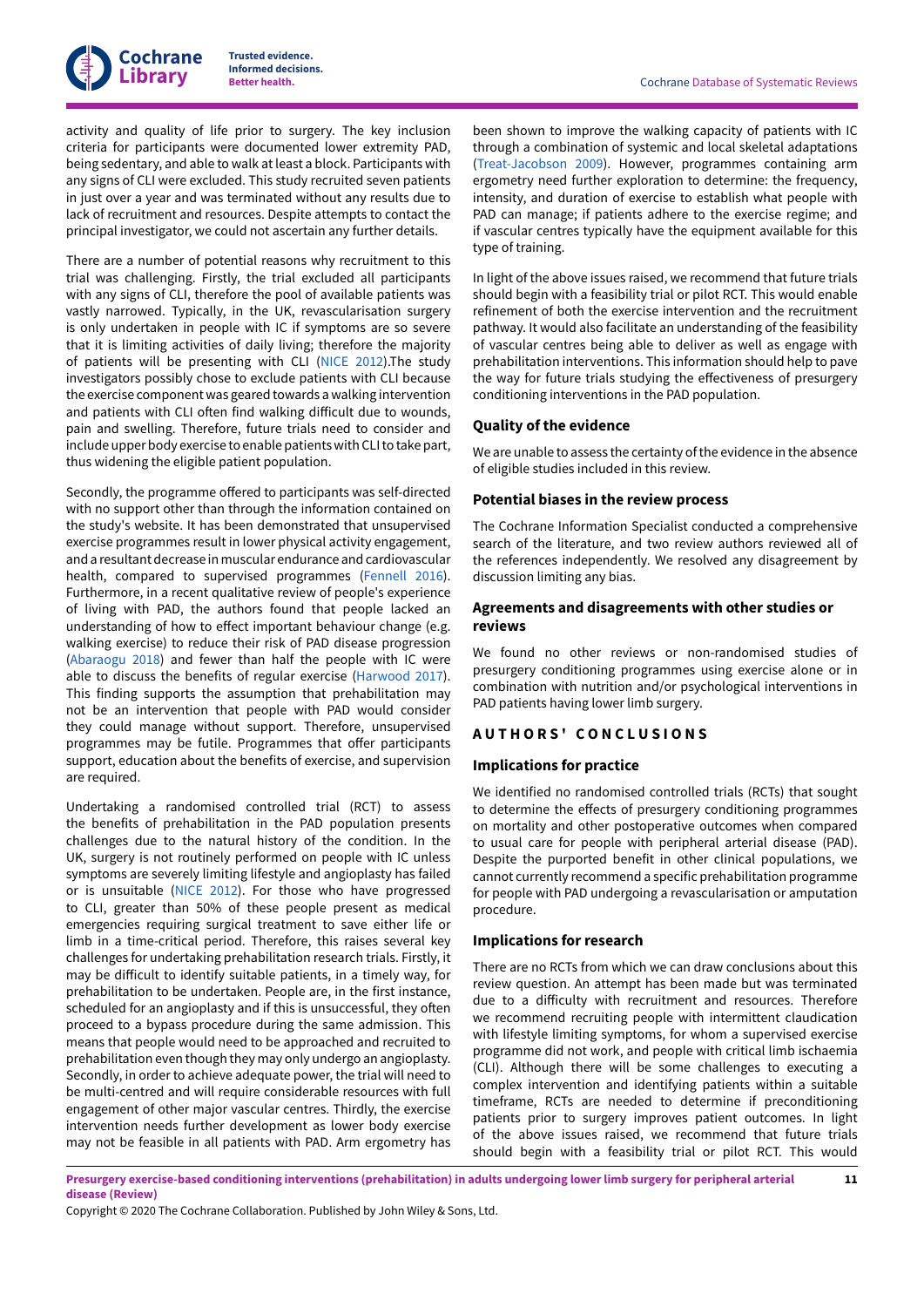

enable the refinement of both the exercise intervention and the recruitment pathway. 'Conventional' exercise prehabilitation programmes based on walking, running or cycling may not be possible for people with CLI and therefore interventions, such as arm ergometry, need to be personalised and tailored to the individual patient's limitations. This approach will also facilitate an understanding of the feasibility of vascular centres being able to deliver as well as engage with prehabilitation interventions. It will also ensure that future trials considering the effectiveness and economic impact of prehabilitation in people with PAD can be achieved.

## <span id="page-13-0"></span>**A C K N O W L E D G E M E N T S**

We gratefully thank Dr Marlene Stewart, Dr Cathryn Broderick, Ms Candida Fenton and the editorial board of Cochrane Vascular for their assistance with the preparation of this review.

The review authors and the Cochrane Vascular editorial base are grateful to the following peer reviewers for their time and comments: Mr Robert Davies, Department of Vascular Surgery, Leicester Royal Infirmary, UK; A/Prof Kerry Hitos, Westmead Clinical School, University of Sydney, Australia; Dr Simon J Howell, St James's University Hospital, Leeds, UK; Kristin Osika, USA. We are also grateful to the consumer reviewer who opted to remain anonymous.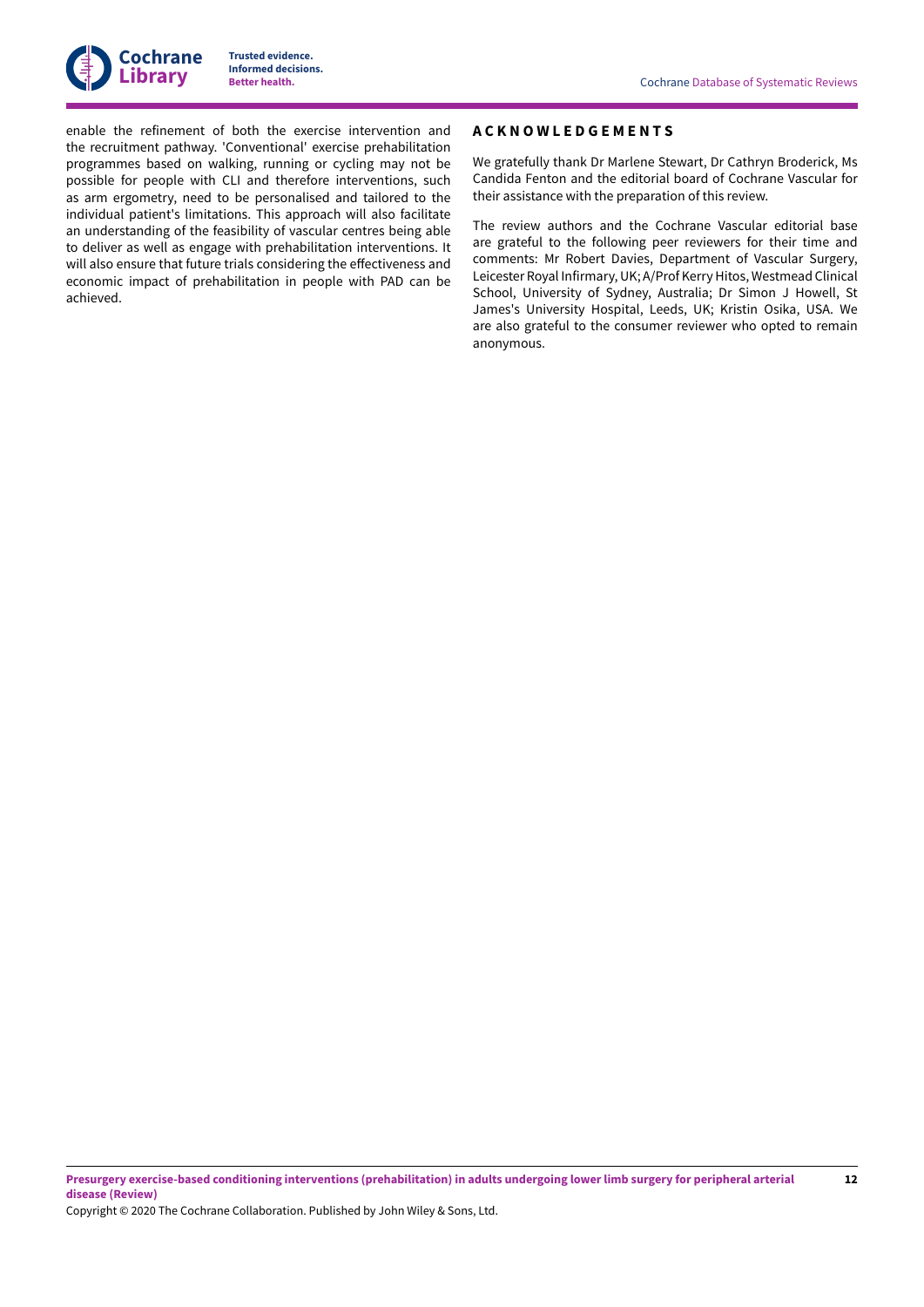

# **REFERENCES**

#### <span id="page-14-0"></span>**References to studies excluded from this review**

#### <span id="page-14-18"></span>**Gohil 2013** *{published data only}*

Gohil R. Short term physiological changes secondary to exercise in intermittent claudication [MD thesis]. Hull (UK): Hull York Medical School, 2013.

#### <span id="page-14-19"></span>**NCT02767895** *{published data only}*

NCT02767895. Prehabilitation for PAD revascularization patients [A pilot trial of prehabilitation among patients undergoing PAD revascularization]. clinicaltrials.gov/ct2/show/NCT02767895 (first received 10 May 2016).

## **Additional references**

#### <span id="page-14-20"></span>**Abaraogu 2018**

Abaraogu UO, Ezenwankwo EF, Dall PM, Seenan CA. Living a burdensome and demanding life: a qualitative systematic review of patients experiences of peripheral arterial disease. *PLOS ONE* 2018;**13**(11):e0207456.

#### <span id="page-14-1"></span>**Ambler 2015**

Ambler GK, Brooks DE, Al Zuhir N, Ali A, Gohel MS, Hayes PD, et al. Effect of frailty on short- and mid-term outcomes in vascular surgical patients. *British Journal of Surgery* 2015;**102**(6):638-45.

#### <span id="page-14-2"></span>**Antoniou 2017**

Antoniou GA, Georgiadis GS, Antoniou SA, Makar RR, Smout JD, Torella F. Bypass surgery for chronic lower limb ischaemia. *Cochrane Database of Systematic Reviews* 2017, Issue 4. Art. No: CD002000. [DOI: [10.1002/14651858.CD002000.pub3\]](https://doi.org/10.1002%2F14651858.CD002000.pub3)

## <span id="page-14-11"></span>**Aquarius 2006**

Aquarius AE, De Vries J, Henegouwen DP, Hamming JF. Clinical indicators and psychosocial aspects in peripheral arterial disease. *Archives of Surgery* 2006;**141**(2):161-6.

## <span id="page-14-13"></span>**Arthur 2000**

Arthur HM, Daniels C, McKelvie R, Hirsh J, Rush B. Effect of a preoperative intervention on preoperative and postoperative outcomes in low-risk patients awaiting elective coronary artery bypass graft surgery. A randomized, controlled trial. Annals of *Internal Medicine* 2000;**133**(4):253-62.

#### <span id="page-14-17"></span>**Atkins 2004**

Atkins D, Best D, Briss PA, Eccles M, Falck-Ytter Y, Flottorp S, et al. Grading quality of evidence and strength of recommendations. *BMJ* 2004;**328**(7454):1490.

## <span id="page-14-8"></span>**Barakat 2015**

Barakat HM, Shahin Y, McCollum PT, Chetter IC. Prediction of organ-specific complications following abdominal aortic aneurysm repair using cardiopulmonary exercise testing. *Anaesthesia* 2015;**70**(6):679-85.

#### <span id="page-14-10"></span>**Bilku 2014**

Bilku DK, Dennison AR, Hall TC, Metcalfe MS, Garcea G. Role of preoperative carbohydrate loading: a systematic review. *Annals of the Royal College of Surgeons of England* 2014;**96**(1):15-22.

#### <span id="page-14-16"></span>**Bolshinsky 2018**

Bolshinsky V, Li MH, Ismail H, Burbury K, Riedel B, Heriot A. Multimodal prehabilitation programs as a bundle of care in gastrointestinal cancer surgery: a systematic review. *Diseases of the Colon and Rectum* 2018;**61**(1):124-38.

#### <span id="page-14-3"></span>**Braga 2009**

Braga M, Ljungqvist O, Soeters P, Fearon K, Weimann A, Bozzetti F, et al. ESPEN Guidelines on Parenteral Nutrition: surgery. *Clinical Nutrition (Edinburgh, Scotland)* 2009;**28**(4):378-86.

#### <span id="page-14-15"></span>**Bruns 2016**

Bruns ERJ, van den Heuvel B, Buskens CJ, van Duijvendijk P, Festen S, Wassenaar EB, et al. The effects of physical prehabilitation in elderly patients undergoing colorectal surgery: a systematic review. *Colorectal Disease* 2016;**18**(8):267-77.

#### <span id="page-14-6"></span>**Carli 2005**

Carli F, Zavorsky GS. Optimizing functional exercise capacity in the elderly surgical population. *Current Opinion in Clinical Nutrition and Metabolic Care* 2005;**8**(1):23-32.

## <span id="page-14-4"></span>**Carli 2010**

Carli F, Charlebois P, Stein B, Feldman L, Zavorsky G, Kim DJ, et al. Randomized clinical trial of prehabilitation in colorectal surgery. *British Journal of Surgery* 2010;**97**(8):1187-97.

#### <span id="page-14-7"></span>**Carli 2015**

Carli F, Scheede-Bergdahl C. Prehabilitation to enhance perioperative care. *Anesthesiology Clinics* 2015;**33**(1):17-33.

#### <span id="page-14-12"></span>**Cohen 2011**

Cohen L, Parker PA, Vence L, Savary C, Kentor D, Pettaway C, et al. Presurgical stress management improves postoperative immune function in men with prostate cancer undergoing radical prostatectomy. *Psychosomatic Medicine* 2011;**73**(3):218-25.

## <span id="page-14-5"></span>**Cook 2001**

Cook JW, Pierson LM, Herbert WG, Norton HJ, Fedor JM, Kiebzak GM, et al. The influence of patient strength, aerobic capacity and body composition upon outcomes after coronary artery bypass graKing. *Thoracic and Cardiovascular Surgeon* 2001;**49**(2):89-93.

#### <span id="page-14-9"></span>**Doenst 2005**

Doenst T, Wijeysundera D, Karkouti K, Zechner C, Maganti M, Rao V, et al. Hyperglycemia during cardiopulmonary bypass is an independent risk factor for mortality in patients undergoing cardiac surgery. *Journal of Thoracic and Cardiovascular Surgery* 2005;**130**(4):1144.

## <span id="page-14-14"></span>**Dronkers 2010**

Dronkers JJ, Lamberts H, Reutelingsperger IMMD, Naber RH, Dronkers-Landman CM, Veldman A, et al. Preoperative therapeutic programme for elderly patients scheduled

Presurgery exercise-based conditioning interventions (prehabilitation) in adults undergoing lower limb surgery for peripheral arterial **disease (Review)**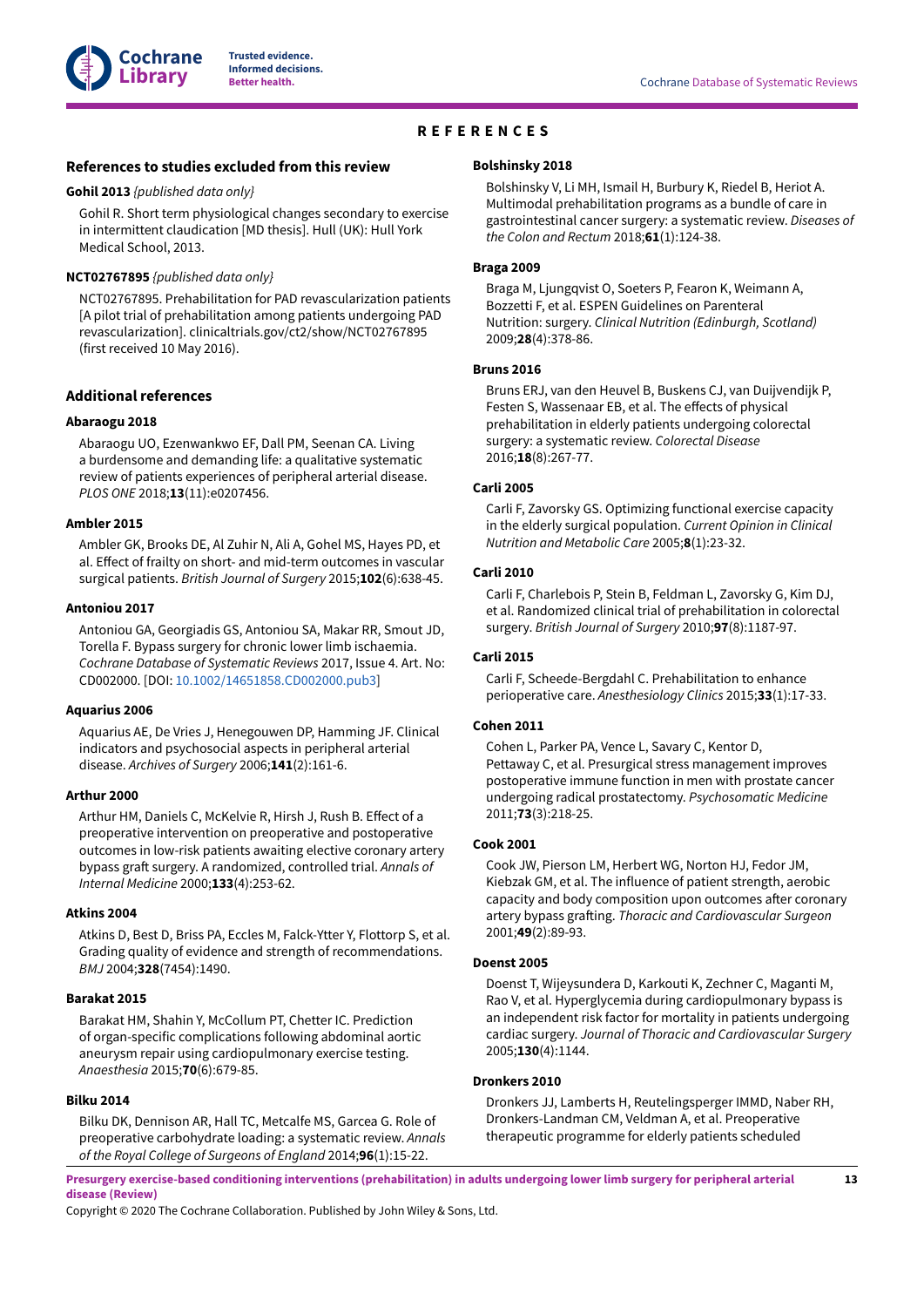

for elective abdominal oncological surgery: a randomized controlled pilot study. *Clinical Rehabilitation* 2010;**24**(7):614-22.

## <span id="page-15-7"></span>**Farber 2016**

Farber A, Eberhardt RT. The current state of critical limb ischemia: a systematic review. *JAMA Surgery* 2016;**151**(11):1070-7.

## <span id="page-15-19"></span>**Fennell 2016**

Fennell C, Peroutky P, Glickman EL. Effects of supervised training compared to unsupervised training on physical activity, muscular endurance and cardiovascular parameters. *MOJ Orthopaedics & Rheumatology* 2016;**5**(4):00184.

## <span id="page-15-4"></span>**Fortington 2013**

Fortington LV, Geertzen JHB, van Netten JJ, Postema K, Rommers GM, Dijkstra PU. Short and long term mortality rates after a lower limb amputation. *European Journal of Vascular and Endovascular Surgery* 2013;**46**(1):124-31.

## <span id="page-15-2"></span>**Fowkes 2013**

Fowkes FGR, Rudan D, Rudan I, Aboyans V, Denenberg JO, McDermott MM, et al. Comparison of global estimates of prevalence and risk factors for peripheral artery disease in 2000 and 2010: a systematic review and analysis. *Lancet* 2013;**382**(9901):1329-40.

## <span id="page-15-12"></span>**Gillis 2014**

Gillis C, Li C, Lee L, Awasthi R, Augustin B, Gamsa A, et al. Prehabilitation versus rehabilitation: a randomized control trial in patients undergoing colorectal resection for cancer. *Anesthesiology* 2014;**121**(5):937-47.

## <span id="page-15-8"></span>**Gillis 2015**

Gillis C, Carli F. Promoting perioperative metabolic and nutritional care. *Anesthesiology* 2015;**123**(6):1455-72.

## <span id="page-15-18"></span>**GRADEpro GDT 2015 [Computer program]**

McMaster University (developed by Evidence Prime) GRADEpro GDT. Version accessed 28 June 2018. Hamilton (ON): McMaster University (developed by Evidence Prime), 2015. Available at gradepro.org.

#### <span id="page-15-11"></span>**Gupta 2016**

Gupta R, Gan TJ. Preoperative nutrition and prehabilitation. *Anesthesiology Clinics* 2016;**34**(1):143-53.

## <span id="page-15-20"></span>**Harwood 2017**

Harwood AE, Broadbent E, Totty JP, Smith GE, Chetter IC. "Intermittent claudication a real pain in the calf"—Patient experience of diagnosis and treatment with a supervised exercise program. *Journal of Vascular Nursing* 2017;**35**(3):131-5.

## <span id="page-15-3"></span>**Hasanadka 2011**

Hasanadka R, McLafferty RB, Moore CJ, Hood DB, Ramsey DE, Hodgson KJ. Predictors of wound complications following major amputation for critical limb ischemia. *Journal of Vascular Surgery* 2011;**54**(5):1374-82.

#### <span id="page-15-0"></span>**Hiatt 2001**

Hiatt WR. Medical treatment of peripheral arterial disease and claudication. *New England Journal of Medicine* 2001;**344**(21):1608-21.

## <span id="page-15-17"></span>**Higgins 2011**

Higgins JP, Green S, editor(s). Cochrane Handbook for Systematic Reviews of Interventions Version 5.1.0 (updated March 2011). The Cochrane Collaboration, 2011. Available from handbook.cochrane.org.

#### <span id="page-15-15"></span>**Hijazi 2017**

Hijazi Y, Gondal U, Aziz O. A systematic review of prehabilitation programs in abdominal cancer surgery. *International Journal of Surgery* 2017;**39**:156-62.

## <span id="page-15-13"></span>**Hulzebos 2006**

Hulzebos EHJ, Helders PJM, Favié NJ, De Bie RA, Brutel de la Riviere A, Van Meeteren NLU. Preoperative intensive inspiratory muscle training to prevent postoperative pulmonary complications in high-risk patients undergoing CABG surgery: a randomized clinical trial. *JAMA* 2006;**296**(15):1851-7.

#### <span id="page-15-5"></span>**Kazaure 2016**

Kazaure HS, Chandra V, Mell MW. Unplanned reoperations after vascular surgery. *Journal of Vascular Surgery* 2016;**63**(3):730-6.

## <span id="page-15-6"></span>**Kehlet 2016**

Kehlet M, Jensen LP, Schroeder TV. Risk factors for complications after peripheral vascular surgery in 3,202 patient procedures. *Annals of Vascular Surgery* 2016;**36**:13-21.

#### <span id="page-15-1"></span>**Lane 2017**

Lane R, Harwood A, Watson L, Leng GC. Exercise for intermittent claudication. *Cochrane Database of Systematic Reviews* 2017, Issue 12. Art. No: CD000990. [DOI: [10.1002/14651858.CD000990.pub4\]](https://doi.org/10.1002%2F14651858.CD000990.pub4)

#### <span id="page-15-10"></span>**Le Roy 2016**

Le Roy B, Selvy M, Slim K. The concept of prehabilitation: what the surgeon needs to know? *Journal of Visceral Surgery* 2016;**153**(2):109-12.

#### <span id="page-15-16"></span>**Lefebvre 2011**

Lefebvre C , Manheimer E, Glanville J. Chapter 6: Searching for studies. In: Higgins JP, Green S, editor(s). Cochrane Handbook for Systematic Reviews of Interventions Version 5.1.0 (updated March 2011). The Cochrane Collaboration, 2011. Available from handbook.cochrane.org.

## <span id="page-15-14"></span>**Lemanu 2013**

Lemanu DP, Singh PP, MacCormick AD, Arroll B, Hill AG. Effect of preoperative exercise on cardiorespiratory function and recovery after surgery: a systematic review. World Journal of *Surgery* 2013;**37**(4):711-20.

#### <span id="page-15-9"></span>**Levett 2016**

Levett DZH, Edwards M, Grocott M, Mythen M. Preparing the patient for surgery to improve outcomes. *Best Practice and Research. Clinical Anaesthesiology* 2016;**30**(2):145-57.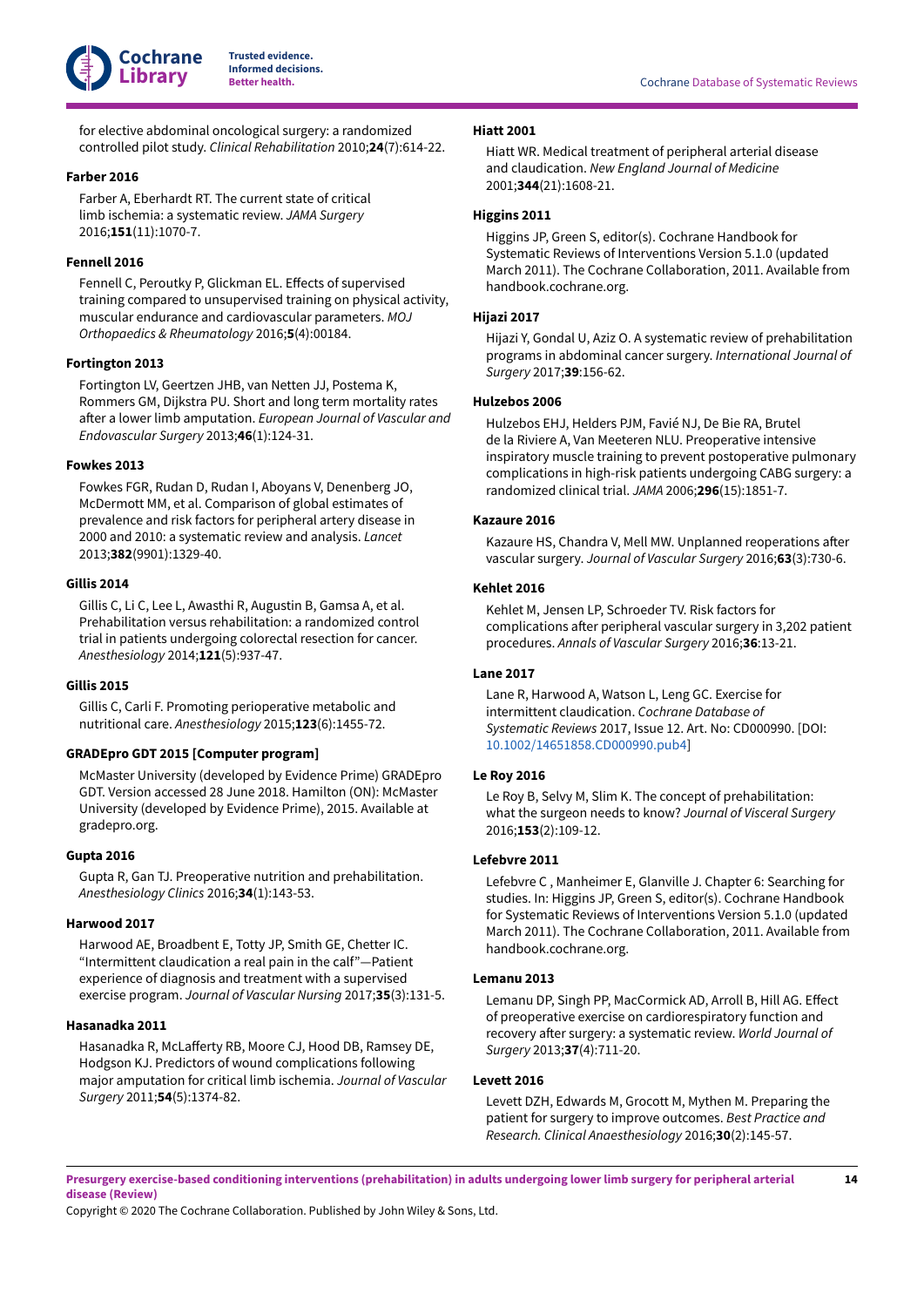

## <span id="page-16-15"></span>**Li 2013**

Li C, Carli F, Lee L, Charlebois P, Stein B, Liberman AS, et al. Impact of a trimodal prehabilitation program on functional recovery after colorectal cancer surgery: a pilot study. *Surgical Endoscopy* 2013;**27**(4):1072-82.

## <span id="page-16-5"></span>**Luo 2016**

Luo H, Yang H, Huang B, Yuan D, Zhu J, Zhao J. Geriatric nutritional risk index (GNRI) independently predicts amputation In chronic critical limb ischemia (CLI). *PLoS One* 2016;**11**(3):e0152111.

## <span id="page-16-7"></span>**Minnella 2017**

Minnella EM, Bousquet-Dion G, Awasthi R, Scheede-Bergdahl C, Carli F. Multimodal prehabilitation improves functional capacity before and after colorectal surgery for cancer: a five-year research experience. *Acta Oncologica (Stockholm, Sweden)* 2017;**56**(2):295-300.

#### <span id="page-16-13"></span>**Munafo 2001**

Munafò MR, Stevenson J. Anxiety and surgical recovery. Reinterpreting the literature. *Journal of Psychosomatic Research* 2001;**51**(4):589-96.

## <span id="page-16-4"></span>**Nehler 2014**

Nehler MR, Duval S, Diao L, Annex BH, Hiatt WR, Rogers K, et al. Epidemiology of peripheral arterial disease and critical limb ischemia in an insured national population. *Journal of Vascular Surgery* 2014;**60**(3):686-695.e2.

#### <span id="page-16-1"></span>**NICE 2012**

National Clinical Guideline Centre. Lower limb peripheral arterial disease: Diagnosis and management 147. www.nice.org.uk/guidance/cg147/resources/ peripheral-arterial-disease-diagnosis-and-managementpdf-35109575873989 (accessed 26/05/2020) 2012:1-299.

## <span id="page-16-0"></span>**Norgren 2007**

Norgren L, Hiatt WR, Dormandy JA, Nehler MR, Harris KA, Fowkes FGR. Inter-society consensus for the management of peripheral arterial disease (TASC II). *Journal of Vascular Surgery* 2007;**45**(1):S5-S67.

## <span id="page-16-6"></span>**Owens 2012**

Owens CD, Kim JM, Hevelone ND, Gasper WJ, Belkin M, Creager MA, et al. An integrated biochemical prediction model of all-cause mortality in patients undergoing lower extremity bypass surgery for advanced peripheral artery disease. *Journal of Vascular Surgery* 2012;**56**(3):686-95.

#### <span id="page-16-17"></span>**Parmar 1998**

Parmar MK, Torri V, Stewart L. Extracting summary statistics to perform meta-analyses of the published literature for survival endpoints. *Statistics in Medicine* 1998;**17**(24):2815-34.

## <span id="page-16-8"></span>**Pescatello 2014**

Pescatello LS, American College of Sports Medicine. ACSM's Guidelines for Exercise Testing and Prescription. Philadelphia: Wolters Kluwer/Lippincott Williams & Wilkins Health, 2014.

## <span id="page-16-10"></span>**Pierson 2001**

Pierson LM, Herbert WG, Norton HJ, Kiebzak GM, Griffith P, Fedor JM, et al. Effects of combined aerobic and resistance training versus aerobic training alone in cardiac rehabilitation. *Journal of Cardiopulmonary Rehabilitation* 2001;**21**(2):101-10.

## <span id="page-16-11"></span>**Playforth 1987**

Playforth MJ, Smith GM, Evans M, Pollock AV. Pre-operative assessment of fitness score. *British Journal of Surgery* 1987;**74**(10):890-2.

#### <span id="page-16-9"></span>**Powell 2016**

Powell R, Scott NW, Manyande A, Bruce J, Vögele C, Byrne-Davis LMT, et al. Psychological preparation and postoperative outcomes for adults undergoing surgery under general anaesthesia. *Cochrane Database of Systematic Reviews* 2016, Issue 5. Art. No: CD008646. [DOI: [10.1002/14651858.CD008646.pub2\]](https://doi.org/10.1002%2F14651858.CD008646.pub2)

#### <span id="page-16-16"></span>**RevMan 2014 [Computer program]**

Nordic Cochrane Centre, The Cochrane Collaboration Review Manager 5 (RevMan 5). Version 5.3. Copenhagen: Nordic Cochrane Centre, The Cochrane Collaboration, 2014.

## <span id="page-16-14"></span>**Santa Mina 2014**

Santa Mina D, Clarke H, Ritvo P, Leung YW, Matthew AG, Katz J, et al. EHect of total-body prehabilitation on postoperative outcomes: a systematic review and meta-analysis. *Physiotherapy* 2014;**100**(3):196-207.

#### <span id="page-16-12"></span>**Sato 2010**

Sato H, Carvalho G, Sato T, Lattermann R, Matsukawa T, Schricker T. The association of preoperative glycemic control, intraoperative insulin sensitivity, and outcomes after cardiac surgery. *Journal of Clinical Endocrinology and Metabolism* 2010;**95**(9):4338-44.

## <span id="page-16-2"></span>**Selvin 2004**

Selvin E, Erlinger TP. Prevalence of and risk factors for peripheral arterial disease in the United States: results from the National Health and Nutrition Examination Survey, 1999-2000. *Circulation* 2004;**110**(6):738-43.

#### <span id="page-16-3"></span>**Sigvant 2016**

Sigvant B, Lundin F, Wahlberg E. The risk of disease progression in peripheral arterial disease is higher than expected: a metaanalysis of mortality and disease progression in peripheral arterial disease. *European Journal of Vascular and Endovascular Surgery* 2016;**51**(3):395-403.

## <span id="page-16-18"></span>**Tierney 2007**

Tierney JF, Stewart LA, Ghersi D, Burdett S, Sydes MR. Practical methods for incorporating summary time-to-event data into meta-analysis. *Trials* 2007;**8**:16.

## <span id="page-16-19"></span>**Treat-Jacobson 2009**

Treat-Jacobson D, Bronas UG, Leon AS. Efficacy of armergometry versus treadmill exercise training to improve walking distance in patients with claudication. *Vascular Medicine* 2009;**14**:203-13.

Presurgery exercise-based conditioning interventions (prehabilitation) in adults undergoing lower limb surgery for peripheral arterial **disease (Review)**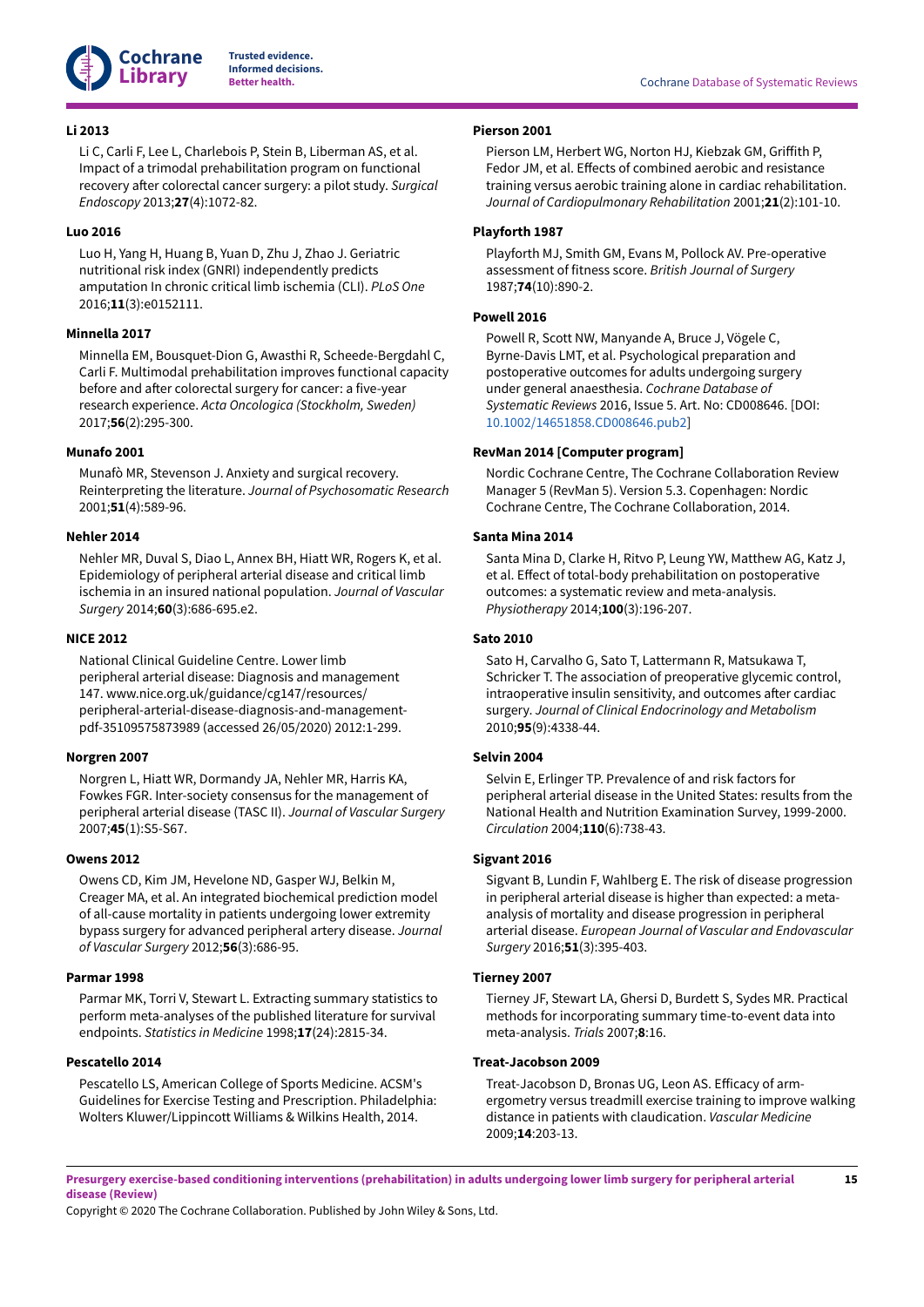

Valkenet K, van de Port IGL, Dronkers JJ, de Vries WR, Lindeman E, Backx FJG. The effects of preoperative exercise therapy on postoperative outcome: a systematic review. *Clinical*

Walburn J, Vedhara K, Hankins M, Rixon L, Weinman J. Psychological stress and wound healing in humans: a

Waton S, Johal A, Heikkila K, Cromwell D, Loftus I, Boyle J. National Vascular Registry: 2017 Annual report. www.vsqip.org.uk/content/uploads/2018/05/2017-NVR-Annual-

systematic review and meta-analysis. *Journal of Psychosomatic*

*Rehabilitation* 2011;**25**(2):99-111.

*Research* 2009;**67**(3):253-71.

Report.pdf (accessed 9 July 2019).

#### <span id="page-17-6"></span>**Valkenet 2011**

<span id="page-17-5"></span>**Walburn 2009**

<span id="page-17-2"></span>**Waton 2017**

## <span id="page-17-4"></span>**Yalçin 2006**

Yalçin AS. Emerging therapeutic potential of whey proteins and peptides. *Current Pharmaceutical Design* 2006;**12**(13):1637-43.

#### <span id="page-17-3"></span>**Zhang 2014**

Zhang JQ, Curran T, McCallum JC, Wang L, Wyers MC, Hamdan AD, et al. Risk factors for readmission after lower extremity bypass in the American College of Surgeons National Surgery Quality Improvement Program. *Journal of Vascular Surgery* 2014;**59**(5):1331-9.

## **References to other published versions of this review**

#### **Palmer 2019**

Palmer J, Pymer S, Smith GE, Harwood AE, Ingle L, Huang C, Chetter IC. Presurgery conditioning interventions (prehabilitation) in adults undergoing lower limb surgery for peripheral arterial disease. *Cochrane Database of Systematic Reviews* 2019, Issue 9. Art. No: CD013407. [DOI: [10.1002/14651858.CD013407\]](https://doi.org/10.1002%2F14651858.CD013407)

## <span id="page-17-0"></span>**C H A R A C T E R I S T I C S O F S T U D I E S**

## <span id="page-17-8"></span>**Characteristics of excluded studies** *[ordered by study ID]*

| <b>Study</b>      | <b>Reason for exclusion</b>                                                                                                                                                               |
|-------------------|-------------------------------------------------------------------------------------------------------------------------------------------------------------------------------------------|
| <b>Gohil 2013</b> | Not a randomised controlled trial and participants did not meet the inclusion of exercise for prepa-<br>ration prior to surgery.                                                          |
| NCT02767895       | We were unable to ascertain any details of revascularisation despite attempts to contact the princi-<br>pal investigator therefore did not meet inclusion criteria of being open surgery. |

## <span id="page-17-1"></span>**A D D I T I O N A L T A B L E S**

#### <span id="page-17-7"></span>**Table 1. Example Summary of Findings table**

#### **Prehabilitation compared with standard care for peripheral arterial disease (PAD)**

**Patient or population:** adults with PAD undergoing lower limb surgery

## **Settings:** hospital **Intervention:** prehabilitation1

#### **Comparison:** standard care 2

| <b>Outcomes</b>       | Anticipated absolute effects* (95% CI) |                                  | Rela-<br>tive                                                     | Num-<br>ber of | <b>Certainty of the evidence</b><br>(GRADE) | Com-<br>ments |
|-----------------------|----------------------------------------|----------------------------------|-------------------------------------------------------------------|----------------|---------------------------------------------|---------------|
|                       | <b>Risk with standard</b><br>care      | <b>Risk with prehabilitation</b> | effect<br>par-<br>tici-<br>(95%<br>CI)<br>pants<br>(stud-<br>ies) |                |                                             |               |
| 30-day mortali-<br>ty | <b>Study population</b>                |                                  | <b>RR</b><br>[val-                                                | [val-<br>ue]   | [Delete as<br>appropriate]                  |               |

Presurgery exercise-based conditioning interventions (prehabilitation) in adults undergoing lower limb surgery for peripheral arterial **disease (Review)**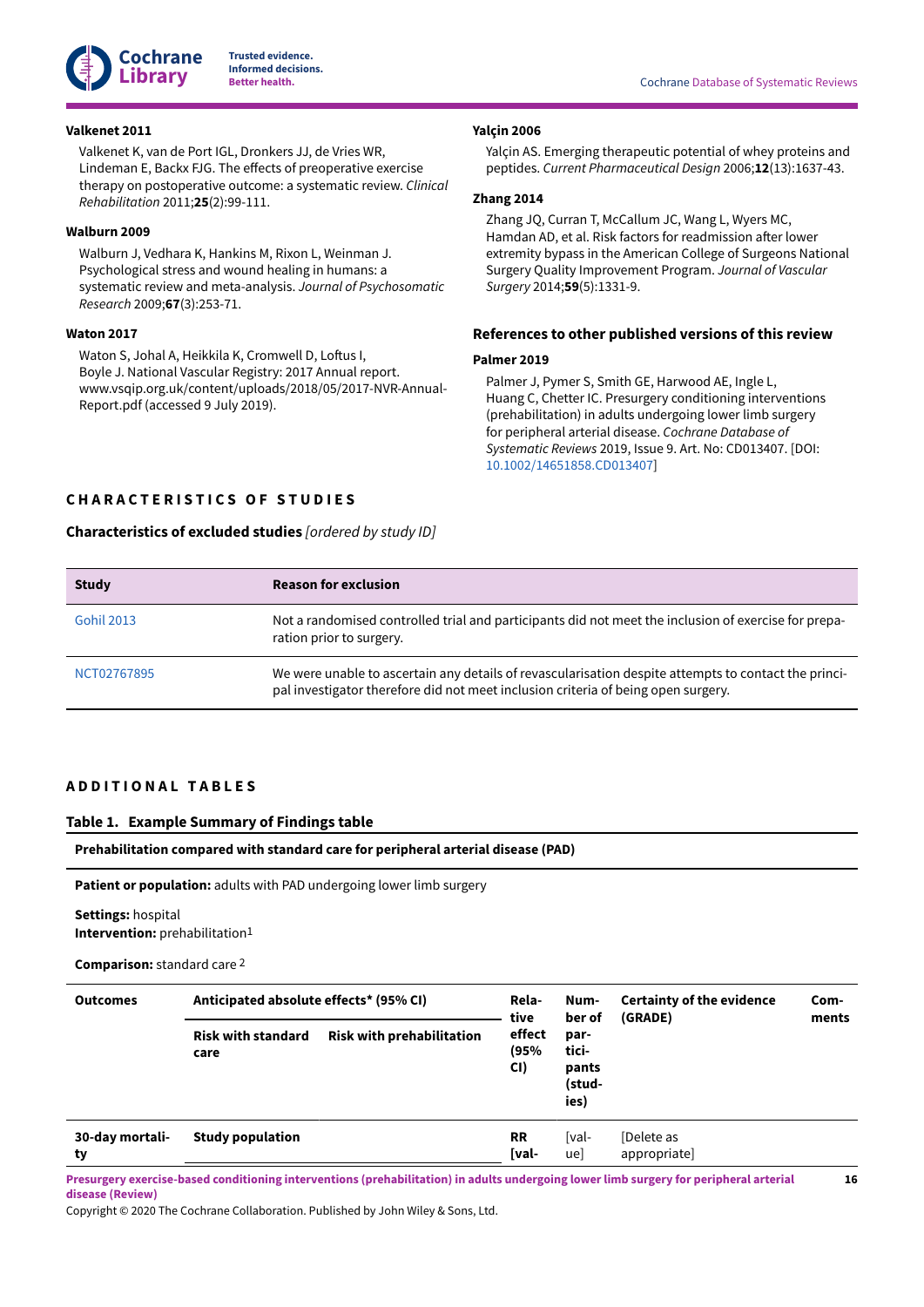

**17**

|                                                                                  | Table 1. Example Summary of Findings table (Continued)                              |                                                                                                                           |                                                                |                                |                                                                                                                                                        |
|----------------------------------------------------------------------------------|-------------------------------------------------------------------------------------|---------------------------------------------------------------------------------------------------------------------------|----------------------------------------------------------------|--------------------------------|--------------------------------------------------------------------------------------------------------------------------------------------------------|
|                                                                                  | [value] per 1000                                                                    | [value] per 1000<br>([value] to [value])                                                                                  | ue]<br>([val-<br>ue] to<br>[val-<br>ue])                       | ([val-<br>ue])                 | ⊕⊝⊝⊕<br>very low<br>⊕⊕⊝<br>low<br>$\oplus \oplus \oplus$<br>moderate<br>$\oplus \oplus \oplus$<br>high                                                 |
| Postoperative<br>complications $3$<br>(follow-up)                                | The mean [out-<br>come] ranged<br>across control<br>groups from<br>[value][measure] | The mean [outcome] in the<br>intervention groups was<br>[value] [lower/higher]<br>[(value to value lower/high-<br>er)]    |                                                                | [val-<br>ue]<br>([val-<br>ue]) | [Delete as<br>appropriate]<br>⊕⊝⊝⊕<br>very low<br>⊕⊕⊝<br>low<br>$\oplus \oplus \oplus$<br>moderate<br>$\oplus \oplus \oplus$<br>high                   |
| Readmission<br>(within 30 days<br>of surgery)                                    | <b>Study population</b><br>[value] per 1000                                         | [value] per 1000<br>([value] to [value])                                                                                  | <b>RR</b><br>[val-<br>ue]<br>([val-<br>ue] to<br>[val-<br>ue]) | [val-<br>ue]<br>([val-<br>ue]) | [Delete as<br>appropriate]<br>⊕⊝⊝⊕<br>very low<br>$\oplus \oplus \odot$<br>low<br>$\oplus \oplus \oplus$<br>moderate<br>$\oplus \oplus \oplus$<br>high |
| One-year sur-<br>vival                                                           | <b>Study population</b><br>[value] per 1000                                         | [value] per 1000<br>([value] to [value])                                                                                  | RR<br>[val-<br>ue]<br>([val-<br>ue] to<br>[val-<br>ue])        | [val-<br>ue]<br>([val-<br>ue]) | [Delete as<br>appropriate]<br>⊕⊝⊝⊕<br>very low<br>⊕⊕⊝<br>low<br>$\oplus \oplus \oplus$<br>moderate<br>$\oplus \oplus \oplus$<br>high                   |
| <b>Changes in fit-</b><br>ness preinter-<br>vention and<br>postinterven-<br>tion | The mean [out-<br>come] ranged<br>across control<br>groups from<br>[value][measure] | The mean [outcome] in the<br>intervention groups was<br>[value] [lower/higher]<br>[(value to value lower/high-<br>$er)$ ] |                                                                | [val-<br>ue]<br>([val-<br>ue]) | [Delete as<br>appropriate]<br>⊕⊝⊝⊕<br>very low                                                                                                         |

Presurgery exercise-based conditioning interventions (prehabilitation) in adults undergoing lower limb surgery for peripheral arterial **disease (Review)**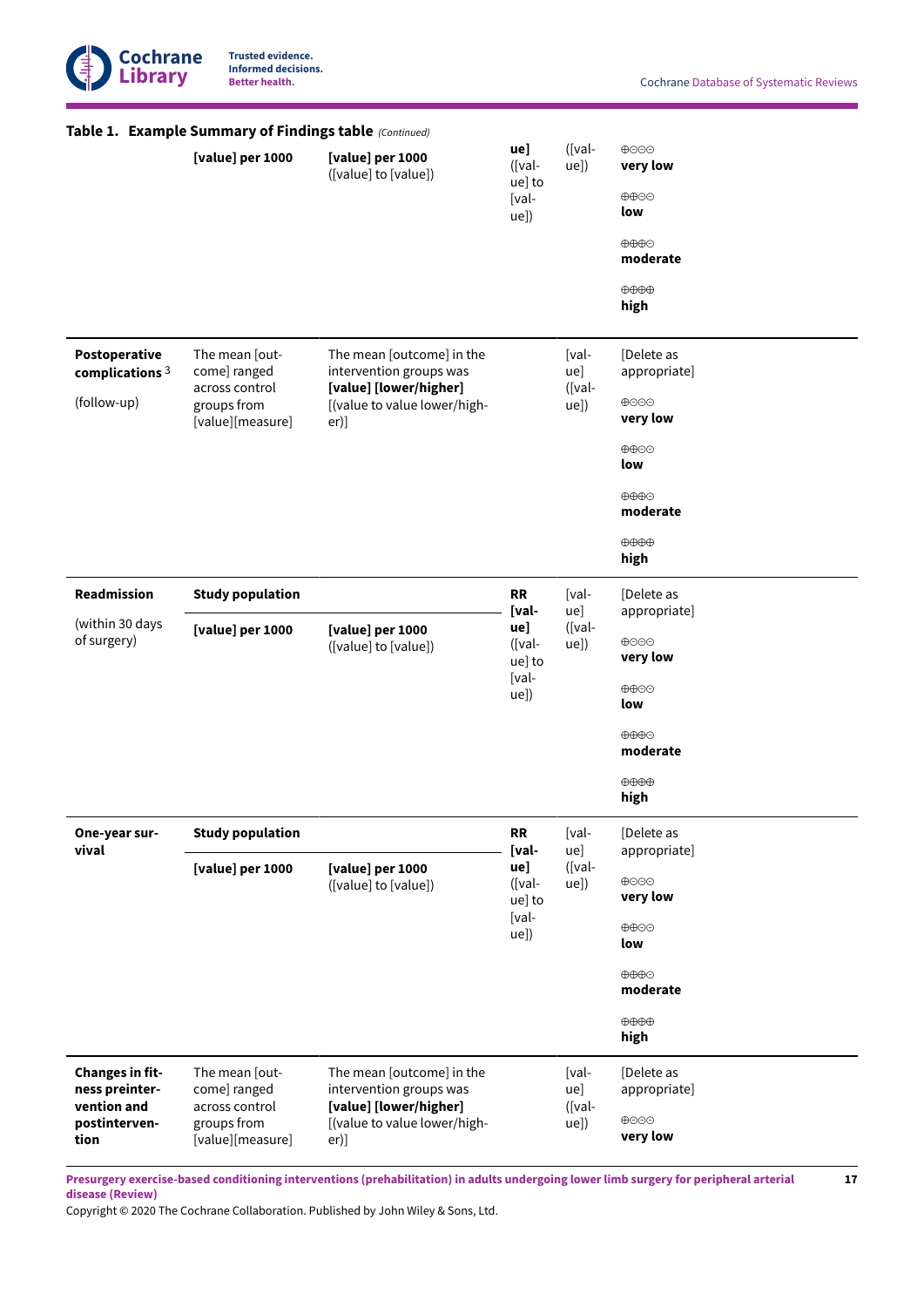

#### **Table 1. ExampleSummary of Findings table**  *(Continued)*

| (follow-up)                                         |                                                   |                                                                                |                           | $\oplus \oplus \ominus$<br>low     |  |
|-----------------------------------------------------|---------------------------------------------------|--------------------------------------------------------------------------------|---------------------------|------------------------------------|--|
|                                                     |                                                   |                                                                                |                           | $\oplus \oplus \oplus$<br>moderate |  |
|                                                     |                                                   |                                                                                |                           | $\oplus \oplus \oplus$<br>high     |  |
| <b>Changes in</b><br>psycholog-<br>ical health      | The mean [out-<br>come] ranged                    | The mean [outcome] in the<br>intervention groups was                           | [val-<br>ue]              | [Delete as<br>appropriate]         |  |
| presurgery and<br>postsurgery                       | across control<br>groups from<br>[value][measure] | [value] [lower/higher]<br>[(value to value lower/high-<br>$er)$ ]              | $([val-$<br>ue])          | ⊕⊝⊝⊕<br>very low                   |  |
| (follow-up)                                         |                                                   |                                                                                |                           | $\oplus \oplus \ominus$<br>low     |  |
|                                                     |                                                   |                                                                                |                           | $\oplus \oplus \oplus$<br>moderate |  |
|                                                     |                                                   |                                                                                |                           | $\oplus \oplus \oplus$<br>high     |  |
| <b>Changes in</b><br>health relat-<br>ed QoL scores | The mean [out-<br>come] ranged<br>across control  | The mean [outcome] in the<br>intervention groups was<br>[value] [lower/higher] | [val-<br>ue]<br>$(Ival -$ | [Delete as<br>appropriate]         |  |
| presurgery and<br>postsurgery                       | groups from<br>[value][measure]                   | [(value to value lower/high-<br>er)]                                           | ue])                      | ⊕⊝⊝⊕<br>very low                   |  |
| (follow-up)                                         |                                                   |                                                                                |                           | $\oplus \oplus \ominus$<br>low     |  |
|                                                     |                                                   |                                                                                |                           | $\oplus \oplus \oplus$<br>moderate |  |
|                                                     |                                                   |                                                                                |                           | $\oplus \oplus \oplus$<br>high     |  |

\***The risk in the intervention group** (and its 95% confidence interval) is based on the assumed risk in the comparison group and the **relative effect** of the intervention (and its 95% CI).

**CI:** confidence interval; **QoL**: quality of life; **PAD**: peripheral arterial disease; **RR:** risk ratio.

## **GRADE Working Group grades of evidence**

**High certainty:** We are very confident that the true effect lies close to that of the estimate of the effect

**Moderate certainty:** We are moderately confident in the effect estimate: The true effect is likely to be close to the estimate of the effect, but there is a possibility that it is substantially different

**Low certainty:** Our confidence in the effect estimate is limited: The true effect may be substantially different from the estimate of the effect

**Very low certainty:** We have very little confidence in the effect estimate: The true effect is likely to be substantially different from the estimate of effect

1Prehabilitation is a multimodal conditioning intervention consisting of three components, including exercise, psychological, and nutritional care prior to having a surgical procedure.

<sup>2</sup>Standard care is a preoperative assessment and relevant preparation prior to surgery, which may include blood and urine tests, and information given on what will happen before, during, and after the operation.

3Postoperative complications will include non-fatal cardiovascular events (myocardial infarction, heart failure, or stroke), pulmonary complications (hypoxia, atelectasis, pneumonia, respiratory failure), haemorrhage, and surgical site infection.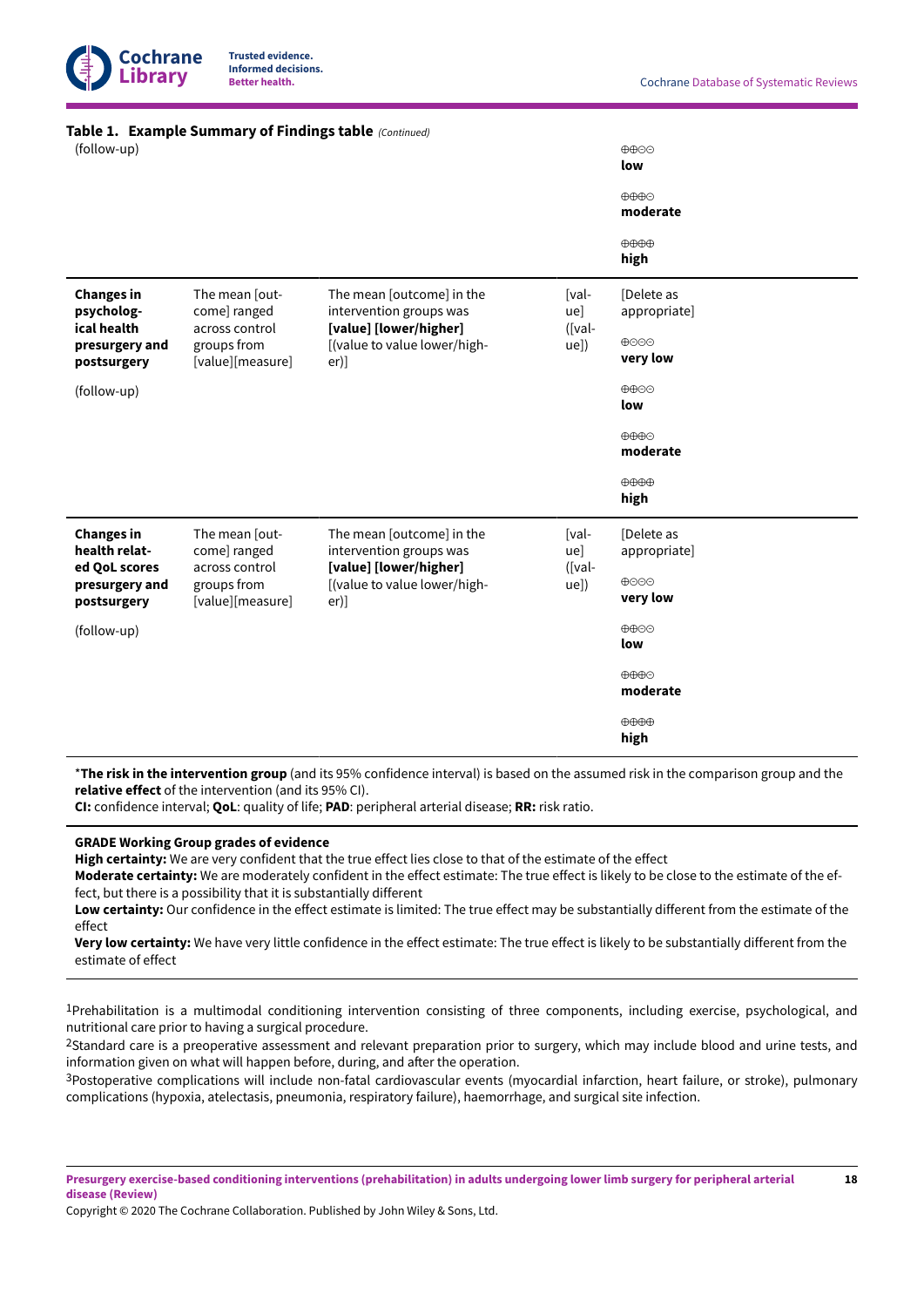

# <span id="page-20-0"></span>**A P P E N D I C E S**

# <span id="page-20-1"></span>**Appendix 1. Database searches 25September 2019**

| Source                                 | <b>Search strategy</b>                                                                                                                                                                                                            | <b>Hits retrieved</b> |
|----------------------------------------|-----------------------------------------------------------------------------------------------------------------------------------------------------------------------------------------------------------------------------------|-----------------------|
| <b>VASCULAR REGISTER</b><br>IN CRS-Web | #1 peripheral arterial disease OR Peripheral Vascular Diseases OR PVD OR Athero-<br>sclerosis OR Arteriosclerosis OR Arteriosclerosis Obliterans OR Arterial Occlusive<br>Diseases AND INREGISTER                                 | 916                   |
|                                        | #2 prehabilitation OR prehab or exercise OR training OR gym OR physical activity<br><b>AND INREGISTER</b>                                                                                                                         |                       |
|                                        | #3 #1 AND #2                                                                                                                                                                                                                      |                       |
| <b>CENTRAL</b>                         | #1 MESH DESCRIPTOR Arteriosclerosis 953                                                                                                                                                                                           | 2250                  |
|                                        | #2 MESH DESCRIPTOR Arteriolosclerosis 0                                                                                                                                                                                           |                       |
|                                        | #3 MESH DESCRIPTOR Arteriosclerosis Obliterans 83                                                                                                                                                                                 |                       |
|                                        | #4 MESH DESCRIPTOR Atherosclerosis 1123                                                                                                                                                                                           |                       |
|                                        | #5 MESH DESCRIPTOR Arterial Occlusive Diseases 836                                                                                                                                                                                |                       |
|                                        | #6 MESH DESCRIPTOR Intermittent Claudication 849                                                                                                                                                                                  |                       |
|                                        | #7 MESH DESCRIPTOR Ischemia 1658                                                                                                                                                                                                  |                       |
|                                        | #8 MESH DESCRIPTOR Peripheral Vascular Diseases EXPLODE ALL TREES 2879                                                                                                                                                            |                       |
|                                        | #9 atherosclero* or arteriosclero* or PVD or PAOD or PAD 28755                                                                                                                                                                    |                       |
|                                        | #10 (((arter* or vascular or vein* or veno* or peripher*) adj3 (occlus* or reocclus* or<br>re-occlus* or steno* or restenos* or obstruct* or lesio* or block* or harden* or stiff-<br>en* or obliter*))): TI, AB, KY 13066        |                       |
|                                        | #11 (peripheral adj3 dis*): TI, AB, KY 6047                                                                                                                                                                                       |                       |
|                                        | #12 (claudic* or IC):TI,AB,KY 5036                                                                                                                                                                                                |                       |
|                                        | #13 (isch* or CLI): TI, AB, KY 40070                                                                                                                                                                                              |                       |
|                                        | #14 arteriopathic: TI, AB, KY 7                                                                                                                                                                                                   |                       |
|                                        | #15 dysvascular*: TI, AB, KY 25                                                                                                                                                                                                   |                       |
|                                        | #16 (leg adj3 (occlus* or reocclus* or re-occlus* or steno* or restenos* or obstruct*<br>or lesio* or block* or harden* or stiffen* or obliter*)): TI, AB, KY 151                                                                 |                       |
|                                        | #17 (limb adj3 (occlus* or reocclus* or re-occlus* or steno* or restenos* or obstruct*<br>or lesio* or block* or harden* or stiffen* or obliter*)): TI, AB, KY 289                                                                |                       |
|                                        | #18 (lower adj3 extrem* adj3 (occlus* or reocclus* or re-occlus* or steno* or<br>restenos* or obstruct* or lesio* or block* or harden* or stiffen* or obliter*)):TI,AB,KY<br>133                                                  |                       |
|                                        | #19 ((iliac or femoral or popliteal or femoro* or fempop* or crural) adj3 (occlus*<br>or reocclus* or re-occlus* or steno* or restenos* or obstruct* or lesio* or block* or<br>harden* or stiffen* or obliter*)): TI, AB, KY 1903 |                       |
|                                        | #20 MESH DESCRIPTOR Leg 2832                                                                                                                                                                                                      |                       |
|                                        | #21 MESH DESCRIPTOR Iliac Artery 160                                                                                                                                                                                              |                       |
|                                        | Presurgery exercise-based conditioning interventions (prehabilitation) in adults undergoing lower limb surgery for peripheral arterial                                                                                            | 19                    |

Presurgery exercise-based conditioning interventions (prehabilitation) in adults undergoing lower limb surgery for peripheral arterial **disease (Review)**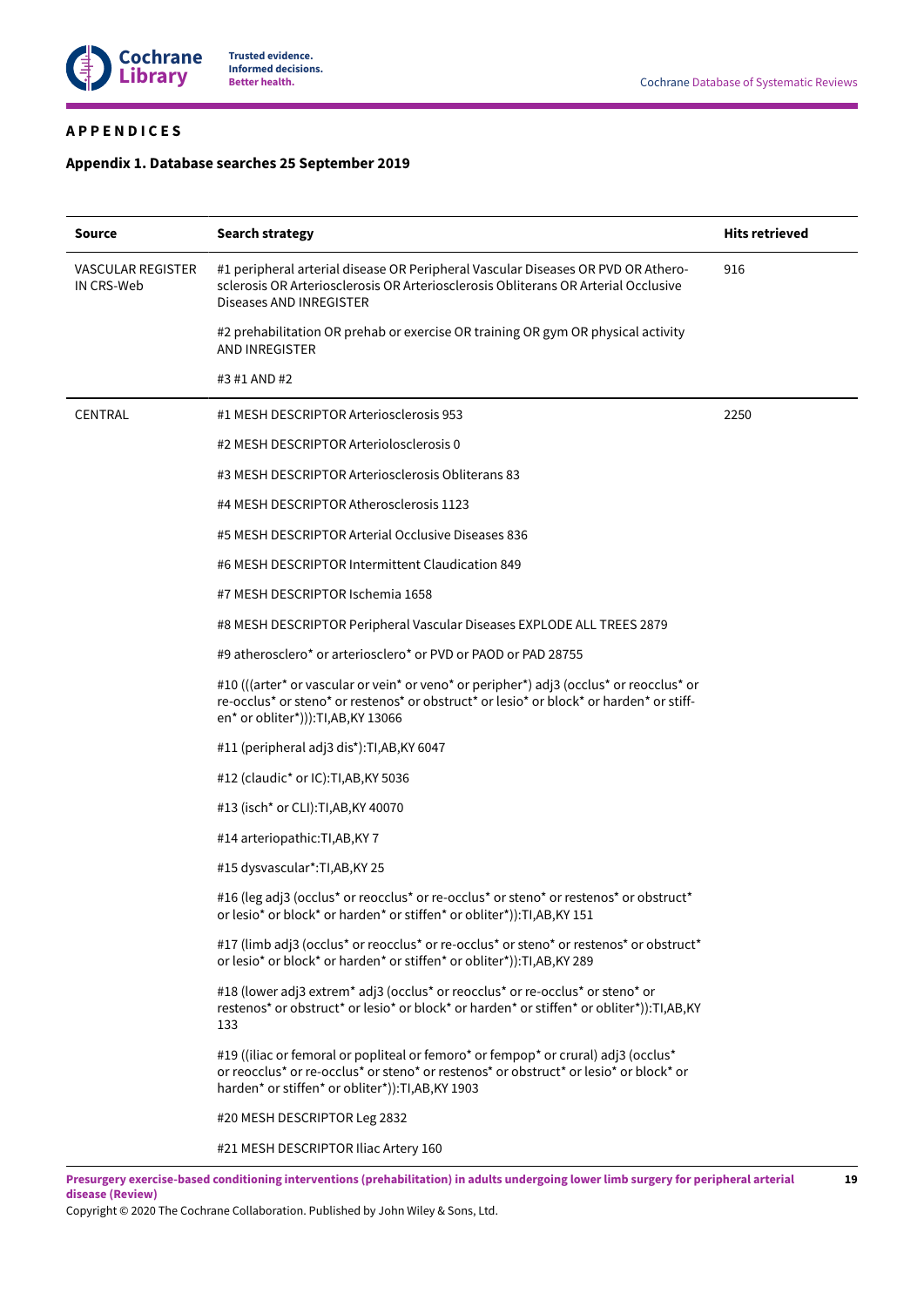*(Continued)*

## #22 MESH DESCRIPTOR Popliteal Artery 316

#### #23 MESH DESCRIPTOR Femoral Artery 934

#24 MESH DESCRIPTOR Tibial Arteries 40

#25 ((femor\* or iliac or popliteal or fempop\* or crural or poplite\* or infrapopliteal or inguinal or femdist\* or inguinal or infrainquinal or tibial) adj3 (occlus\* or reocclus\* or re-occlus\* or steno\* or restenos\* or obstruct\* or lesio\* or block\* or harden\* or stiffen\* or obliter\*)):TI,AB,KY 2183

#26 #1 OR #2 OR #3 OR #4 OR #5 OR #6 OR #7 OR #8 OR #9 OR #10 OR #11 OR #12 OR #13 OR #14 OR #15 OR #16 OR #17 OR #18 OR #19 OR #20 OR #21 OR #22 OR #23 OR #24 OR #25 83002

#27 MESH DESCRIPTOR Exercise EXPLODE ALL TREES 22042

#28 MESH DESCRIPTOR Exercise Therapy EXPLODE ALL TREES 12031

#29 (Active living):TI,AB,KY 94

- #30 (Active travel):TI,AB,KY 9
- #31 (Circuit training):TI,AB,KY 219
- #32 (Cross train\*):TI,AB,KY 57
- #33 Cross-train\*:TI,AB,KY 57
- #34 (martial art\*):TI,AB,KY 172
- #35 (Motor activity):TI,AB,KY 4817
- #36 (Physical activit\*):TI,AB,KY 23968
- #37 tennis:TI,AB,KY 923
- #38 (Water exercise\*):TI,AB,KY 111
- #39 (Weight train\*):TI,AB,KY 411
- #40 Ambulation:TI,AB,KY 2613
- #41 Badminton:TI,AB,KY 51
- #42 Cycling:TI,AB,KY 4491
- #43 Cyclist\*:TI,AB,KY 1026
- #44 Dance:TI,AB,KY 616
- #45 Dancer:TI,AB,KY 29
- #46 Dancing:TI,AB,KY 389
- #47 Exercis\*:TI,AB,KY 85039
- #48 Golf\*:TI,AB,KY 142
- #49 Gymnastic\*:TI,AB,KY 276
- #50 gym:TI,AB,KY 395
- #51 Jogging:TI,AB,KY 369
- #52 Judo:TI,AB,KY 55

Copyright © 2020 The Cochrane Collaboration. Published by John Wiley & Sons, Ltd.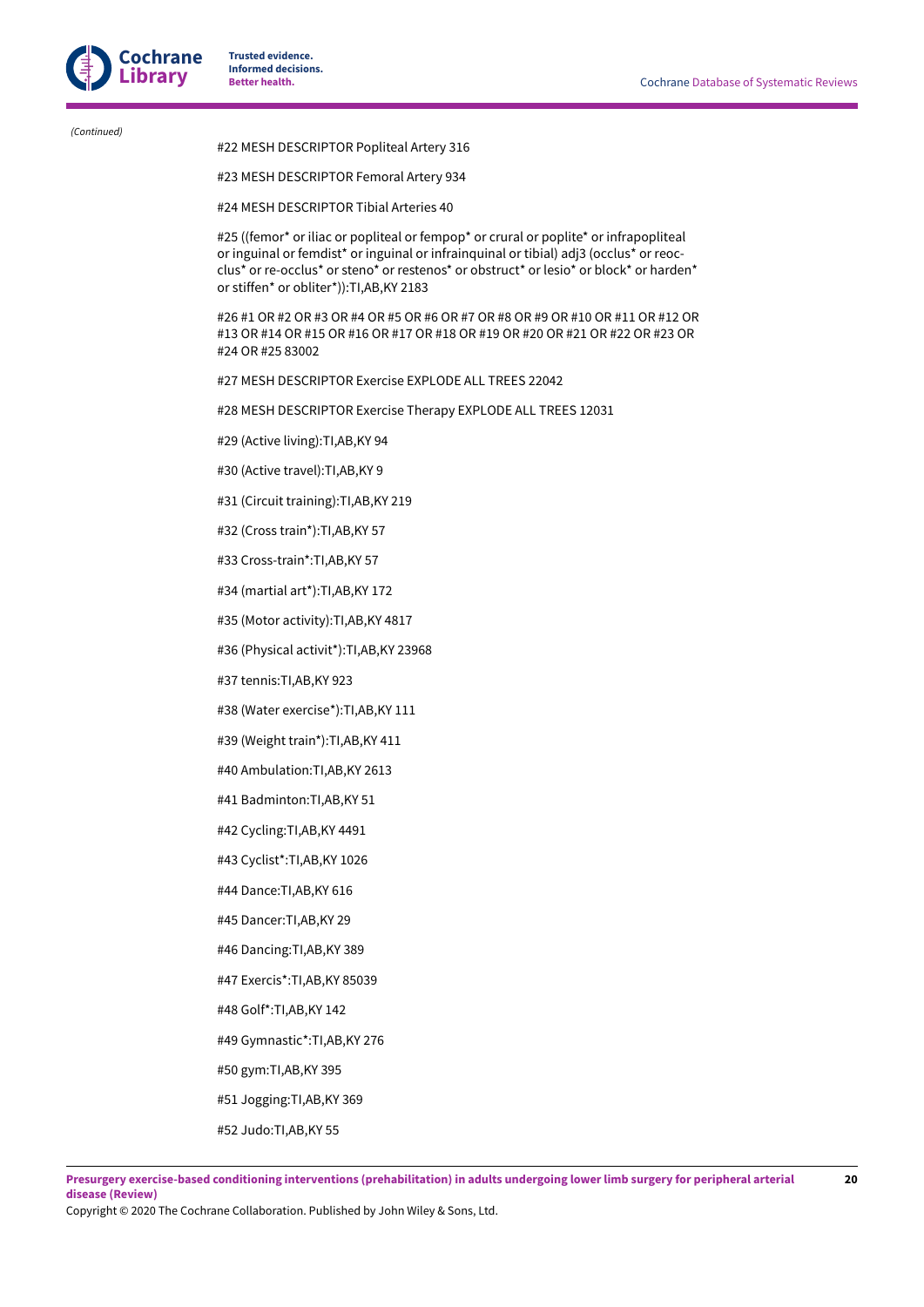

| (Continued)                                                                                                                                        |                                                                                                                                                                                                                                                                        |      |  |  |  |
|----------------------------------------------------------------------------------------------------------------------------------------------------|------------------------------------------------------------------------------------------------------------------------------------------------------------------------------------------------------------------------------------------------------------------------|------|--|--|--|
|                                                                                                                                                    | #53 Karate: TI, AB, KY 37                                                                                                                                                                                                                                              |      |  |  |  |
|                                                                                                                                                    | #54 Rowing: TI, AB, KY 244                                                                                                                                                                                                                                             |      |  |  |  |
|                                                                                                                                                    | #55 Run: TI, AB, KY 11653                                                                                                                                                                                                                                              |      |  |  |  |
|                                                                                                                                                    | #56 Running: TI, AB, KY 5102                                                                                                                                                                                                                                           |      |  |  |  |
|                                                                                                                                                    | #57 Swim*:TI,AB,KY 1090                                                                                                                                                                                                                                                |      |  |  |  |
|                                                                                                                                                    | #58 Treadmill: TI, AB, KY 7068                                                                                                                                                                                                                                         |      |  |  |  |
|                                                                                                                                                    | #59 Walk*: TI, AB, KY 24409                                                                                                                                                                                                                                            |      |  |  |  |
|                                                                                                                                                    | #60 Weight-training: TI, AB, KY 382                                                                                                                                                                                                                                    |      |  |  |  |
|                                                                                                                                                    | #61 #27 OR #28 OR #29 OR #30 OR #31 OR #32 OR #33 OR #34 OR #35 OR #36 OR #37<br>OR #38 OR #39 OR #40 OR #41 OR #42 OR #43 OR #44 OR #45 OR #46 OR #47 OR #48<br>OR #49 OR #50 OR #51 OR #52 OR #53 OR #54 OR #55 OR #56 OR #57 OR #58 OR #59<br>OR #60 127776         |      |  |  |  |
|                                                                                                                                                    | #62 before: TI, AB, KY 187740                                                                                                                                                                                                                                          |      |  |  |  |
|                                                                                                                                                    | #63 prior: TI, AB, KY 76957                                                                                                                                                                                                                                            |      |  |  |  |
|                                                                                                                                                    | #64 preoperative: TI, AB, KY 28758                                                                                                                                                                                                                                     |      |  |  |  |
|                                                                                                                                                    | #65 pre-op:TI,AB,KY 404                                                                                                                                                                                                                                                |      |  |  |  |
|                                                                                                                                                    | #66 pre-surgical:TI,AB,KY 352                                                                                                                                                                                                                                          |      |  |  |  |
|                                                                                                                                                    | #67 #62 OR #63 OR #64 OR #65 OR #66 270446                                                                                                                                                                                                                             |      |  |  |  |
|                                                                                                                                                    | #68 #61 AND #67 30304                                                                                                                                                                                                                                                  |      |  |  |  |
|                                                                                                                                                    | #69 prehabilit*: TI, AB, KY 194                                                                                                                                                                                                                                        |      |  |  |  |
|                                                                                                                                                    | #70 prehab:TI,AB,KY 37                                                                                                                                                                                                                                                 |      |  |  |  |
|                                                                                                                                                    | #71 #68 OR #69 OR #70 30369                                                                                                                                                                                                                                            |      |  |  |  |
|                                                                                                                                                    | #72 #26 AND #71 2250                                                                                                                                                                                                                                                   |      |  |  |  |
| Clinicaltrials.gov                                                                                                                                 | peripheral arterial disease OR Peripheral Vascular Diseases OR PVD OR Atheroscle-<br>rosis OR Arteriosclerosis OR Arteriosclerosis Obliterans OR Arterial Occlusive Dis-<br>eases   prehabilitation OR prehab or exercise OR training OR gym OR physical activi-<br>ty | 560  |  |  |  |
| <b>ICTRP Search Portal</b>                                                                                                                         | peripheral arterial disease OR Peripheral Vascular Diseases OR PVD OR Atheroscle-<br>rosis OR Arteriosclerosis OR Arteriosclerosis Obliterans OR Arterial Occlusive Dis-<br>eases   prehabilitation OR prehab or exercise OR training OR gym OR physical activi-<br>ty | 178  |  |  |  |
| Medline (Ovid                                                                                                                                      | 1 Arteriosclerosis/                                                                                                                                                                                                                                                    | 2787 |  |  |  |
| MEDLINE® Epub<br>Ahead of Print, In-<br>Process & Other Non-<br>Indexed Citations,<br>Ovid MEDLINE® Daily<br>and Ovid MEDLINE®)<br>1946 to present | 2 Arteriolosclerosis/                                                                                                                                                                                                                                                  |      |  |  |  |
|                                                                                                                                                    | 3 Arteriosclerosis Obliterans/                                                                                                                                                                                                                                         |      |  |  |  |
|                                                                                                                                                    | 4 Atherosclerosis/                                                                                                                                                                                                                                                     |      |  |  |  |
|                                                                                                                                                    | 5 Arterial Occlusive Diseases/                                                                                                                                                                                                                                         |      |  |  |  |
|                                                                                                                                                    | 6 Intermittent Claudication/                                                                                                                                                                                                                                           |      |  |  |  |
|                                                                                                                                                    | 7 Ischemia/                                                                                                                                                                                                                                                            |      |  |  |  |

Presurgery exercise-based conditioning interventions (prehabilitation) in adults undergoing lower limb surgery for peripheral arterial **disease (Review) 21**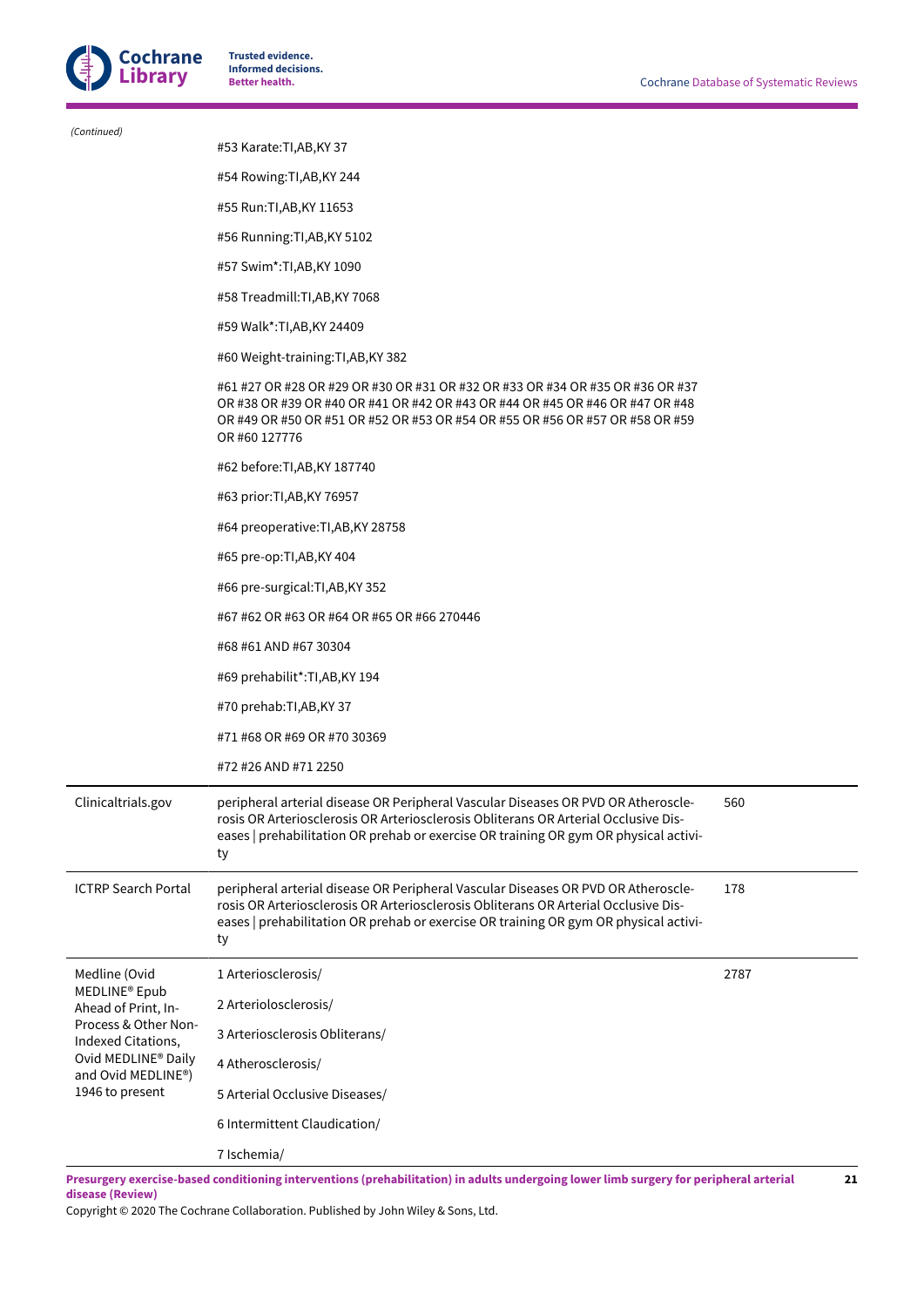*(Continued)*

8 exp Peripheral Vascular Diseases/

9 (atherosclero\* or arteriosclero\* or PVD or PAOD or PAD).ti,ab.

10 ((arter\* or vascular or vein\* or veno\* or peripher\*) adj3 (occlus\* or reocclus\* or re-occlus\* or steno\* or restenos\* or obstruct\* or lesio\* or block\* or harden\* or stiffen\* or obliter\*)).ti,ab.

- 11 (peripheral adj3 dis\*).ti,ab.
- 12 (claudic\* or IC).ti,ab.
- 13 (isch\* or CLI).ti,ab.
- 14 arteriopathic.ti,ab.
- 15 dysvascular\*.ti,ab.

16 (leg adj3 (occlus\* or reocclus\* or re-occlus\* or steno\* or restenos\* or obstruct\* or lesio\* or block\* or harden\* or stiffen\* or obliter\*)).ti,ab.

17 (limb adj3 (occlus\* or reocclus\* or re-occlus\* or steno\* or restenos\* or obstruct\* or lesio\* or block\* or harden\* or stiffen\* or obliter\*)).ti,ab.

18 (lower adj3 extrem\* adj3 (occlus\* or reocclus\* or re-occlus\* or steno\* or restenos\* or obstruct\* or lesio\* or block\* or harden\* or stiffen\* or obliter\*)).ti,ab.

19 ((iliac or femoral or popliteal or femoro\* or fempop\* or crural) adj3 (occlus\* or reocclus\* or re-occlus\* or steno\* or restenos\* or obstruct\* or lesio\* or block\* or harden\* or stiffen\* or obliter\*)).ti,ab.

20 Leg/

- 21 Iliac Artery/
- 22 Popliteal Artery/
- 23 Femoral Artery/
- 24 Tibial Arteries/

25 ((femor\* or iliac or popliteal or fempop\* or crural or poplite\* or infrapopliteal or inguinal or femdist\* or inguinal or infrainquinal or tibial) adj3 (occlus\* or reocclus\* or re-occlus\* or steno\* or restenos\* or obstruct\* or lesio\* or block\* or harden\* or stiffen\* or obliter\*)).ti,ab.

- 26 or/1-25
- 27 exp Exercise/
- 28 exp Exercise Therapy/
- 29 Active living.ti,ab.
- 30 Active travel.ti,ab.
- 31 Circuit training.ti,ab.
- 32 Cross train\*.ti,ab.
- 33 Cross-train\*.ti,ab.
- 34 martial art\*.ti,ab.
- 35 Motor activity.ti,ab.
- 36 Physical activit\*.ti,ab.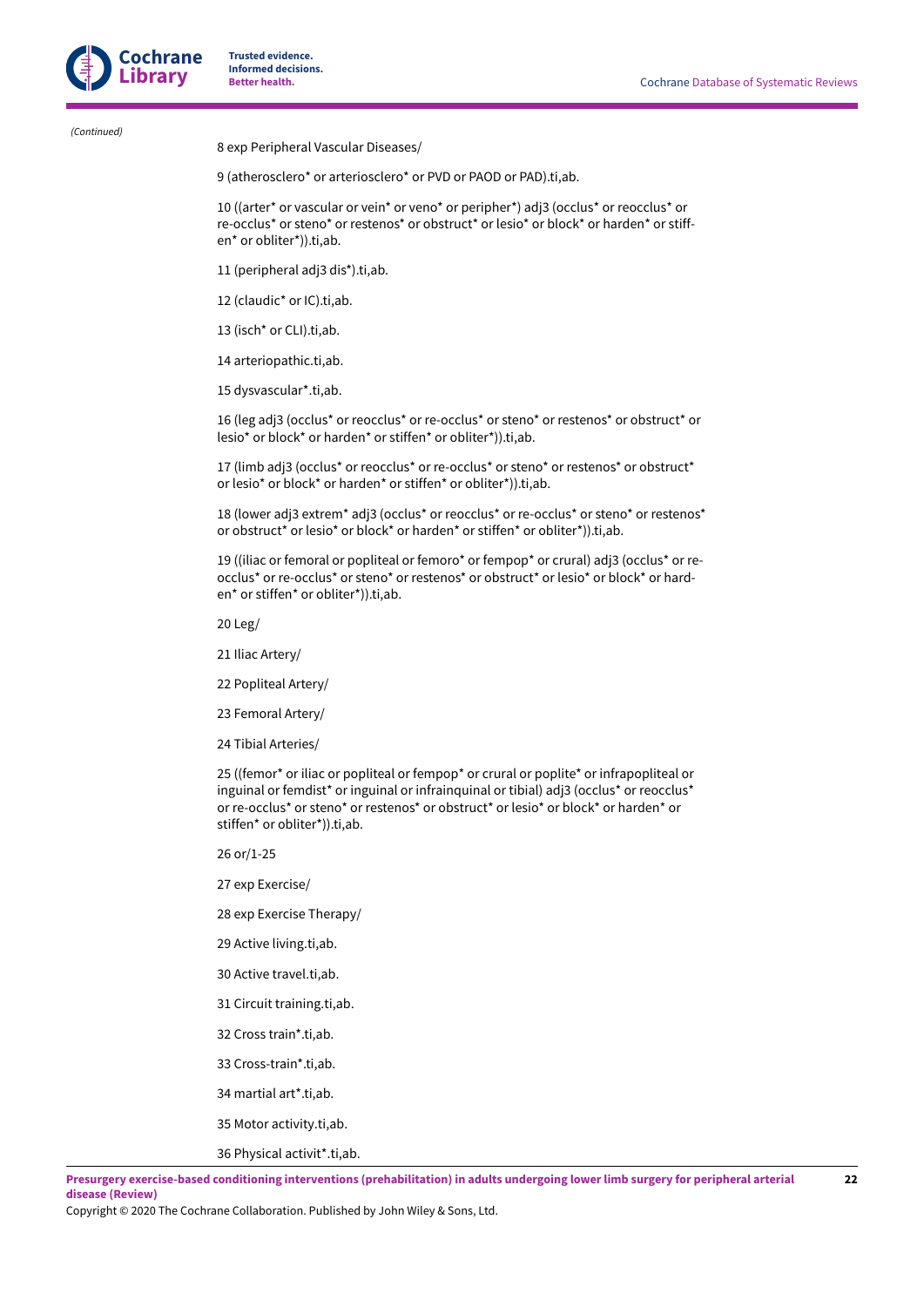

 *(Continued)*

#### 37 tennis.ti,ab.

38 Water exercise\*.ti,ab.

39 Weight train\*.ti,ab.

40 Ambulation.ti,ab.

41 Badminton.ti,ab.

42 Cycling.ti,ab.

43 Cyclist\*.ti,ab.

44 Dance.ti,ab.

45 Dancer.ti,ab.

46 Dancing.ti,ab.

47 Exercis\*.ti,ab.

48 Golf\*.ti,ab.

49 Gymnastic\*.ti,ab.

50 gym.ti,ab.

51 Jogging.ti,ab.

52 Judo.ti,ab.

53 Karate.ti,ab.

54 Rowing.ti,ab.

55 Run.ti,ab.

56 Running.ti,ab.

57 Swim\*.ti,ab.

58 Treadmill.ti,ab.

59 Walk\*.ti,ab.

60 Weight-training.ti,ab.

61 or/27-60

62 before.ti,ab.

63 prior.ti,ab.

64 preoperative.ti,ab.

65 pre-op.ti,ab.

66 pre-surgical.ti,ab.

67 or/62-66

68 61 and 67

69 prehabilit\*.ti,ab.

70 prehab.ti,ab.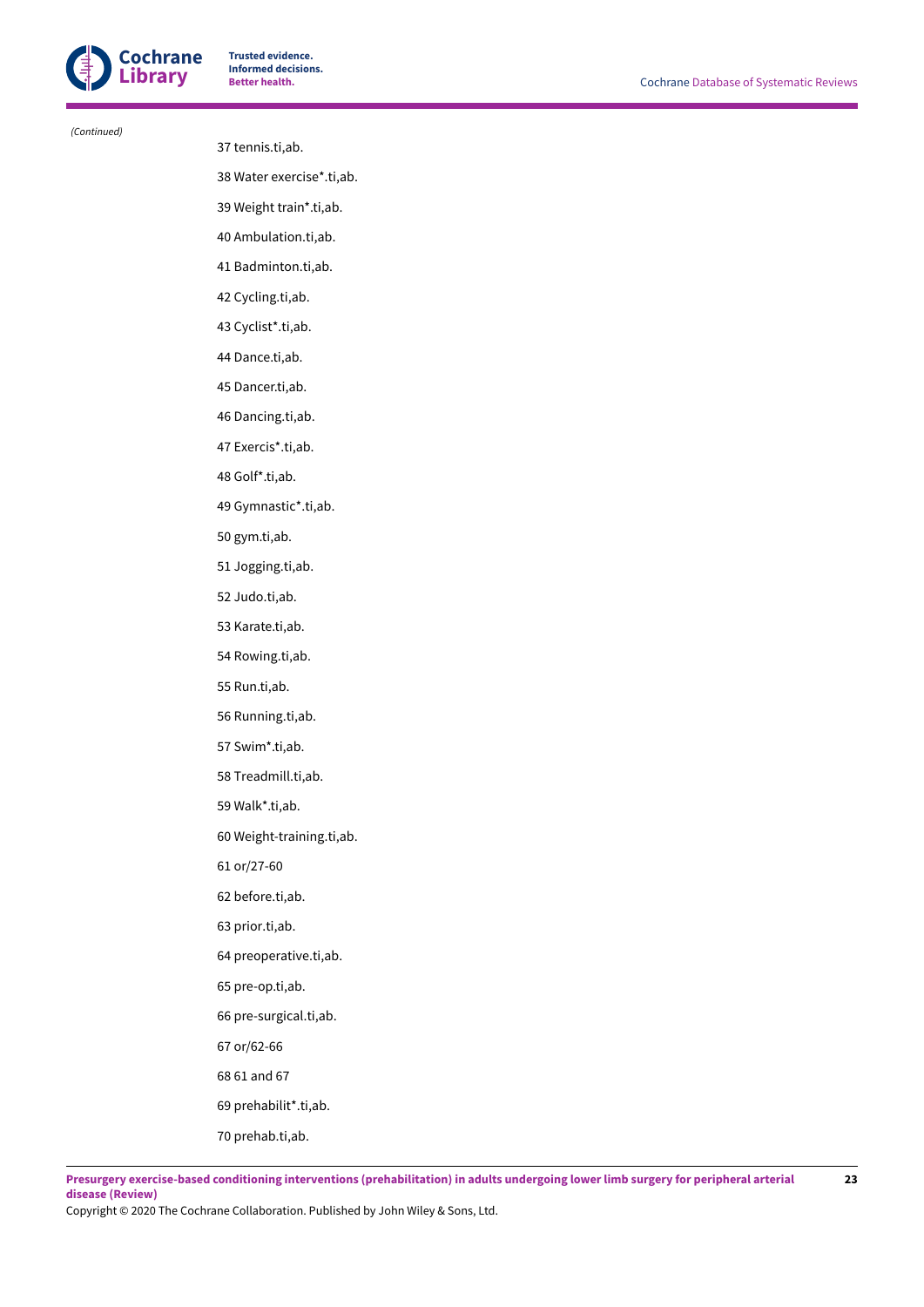

| (Continued)    |                                                                                                                                                                                                            |      |  |  |  |
|----------------|------------------------------------------------------------------------------------------------------------------------------------------------------------------------------------------------------------|------|--|--|--|
|                | 71 68 or 69 or 70                                                                                                                                                                                          |      |  |  |  |
|                | 72 26 and 71                                                                                                                                                                                               |      |  |  |  |
|                | 73 randomized controlled trial.pt.                                                                                                                                                                         |      |  |  |  |
|                | 74 controlled clinical trial.pt.                                                                                                                                                                           |      |  |  |  |
|                | 75 randomized.ab.                                                                                                                                                                                          |      |  |  |  |
|                | 76 placebo.ab.                                                                                                                                                                                             |      |  |  |  |
|                | 77 drug therapy.fs.                                                                                                                                                                                        |      |  |  |  |
|                | 78 randomly.ab.                                                                                                                                                                                            |      |  |  |  |
|                | 79 trial.ab.                                                                                                                                                                                               |      |  |  |  |
|                | 80 groups.ab.                                                                                                                                                                                              |      |  |  |  |
|                | 81 or/73-80                                                                                                                                                                                                |      |  |  |  |
|                | 82 exp animals/ not humans.sh.                                                                                                                                                                             |      |  |  |  |
|                | 83 81 not 82                                                                                                                                                                                               |      |  |  |  |
|                | 84 72 and 83                                                                                                                                                                                               |      |  |  |  |
| Embase 1974 to | 1 arteriosclerosis/                                                                                                                                                                                        | 6745 |  |  |  |
| present        | 2 arteriolosclerosis/                                                                                                                                                                                      |      |  |  |  |
|                | 3 peripheral occlusive artery disease/                                                                                                                                                                     |      |  |  |  |
|                | 4 atherosclerosis/                                                                                                                                                                                         |      |  |  |  |
|                | 5 intermittent claudication/                                                                                                                                                                               |      |  |  |  |
|                | 6 ischemia/                                                                                                                                                                                                |      |  |  |  |
|                | 7 exp peripheral vascular disease/                                                                                                                                                                         |      |  |  |  |
|                | 8 (atherosclero* or arteriosclero* or PVD or PAOD or PAD).ti,ab.                                                                                                                                           |      |  |  |  |
|                | 9 ((arter* or vascular or vein* or veno* or peripher*) adj3 (occlus* or reocclus* or re-<br>occlus* or steno* or restenos* or obstruct* or lesio* or block* or harden* or stiffen*<br>or obliter*)).ti,ab. |      |  |  |  |
|                | 10 (peripheral adj3 dis*).ti,ab.                                                                                                                                                                           |      |  |  |  |
|                | 11 (claudic <sup>*</sup> or IC).ti,ab.                                                                                                                                                                     |      |  |  |  |
|                | 12 (isch* or CLI).ti,ab.                                                                                                                                                                                   |      |  |  |  |
|                | 13 arteriopathic.ti,ab.                                                                                                                                                                                    |      |  |  |  |
|                | 14 dysvascular*.ti,ab.                                                                                                                                                                                     |      |  |  |  |
|                | 15 (leg adj3 (occlus* or reocclus* or re-occlus* or steno* or restenos* or obstruct* or<br>lesio* or block* or harden* or stiffen* or obliter*)).ti,ab.                                                    |      |  |  |  |
|                | 16 (limb adj3 (occlus* or reocclus* or re-occlus* or steno* or restenos* or obstruct*<br>or lesio* or block* or harden* or stiffen* or obliter*)).ti,ab.                                                   |      |  |  |  |
|                | 17 (lower adj3 extrem* adj3 (occlus* or reocclus* or re-occlus* or steno* or restenos*<br>or obstruct* or lesio* or block* or harden* or stiffen* or obliter*)).ti,ab.                                     |      |  |  |  |

Presurgery exercise-based conditioning interventions (prehabilitation) in adults undergoing lower limb surgery for peripheral arterial **disease (Review) 24**

Copyright © 2020 The Cochrane Collaboration. Published by John Wiley & Sons, Ltd.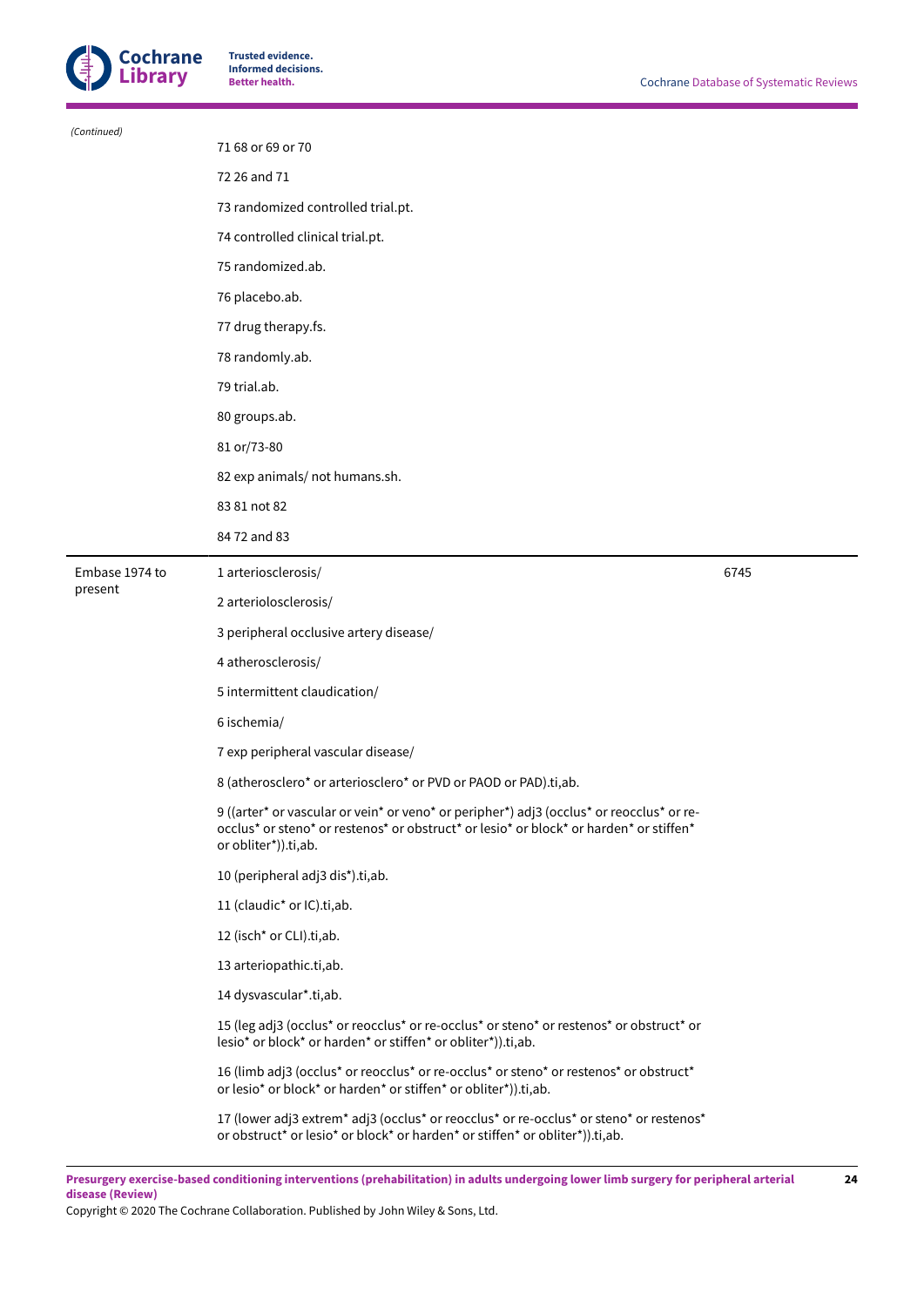

 *(Continued)*

18 ((iliac or femoral or popliteal or femoro\* or fempop\* or crural) adj3 (occlus\* or reocclus\* or re-occlus\* or steno\* or restenos\* or obstruct\* or lesio\* or block\* or harden\* or stiffen\* or obliter\*)).ti,ab.

19 leg/

- 20 iliac artery/
- 21 popliteal artery/
- 22 femoral artery/
- 23 tibial artery/

24 ((femor\* or iliac or popliteal or fempop\* or crural or poplite\* or infrapopliteal or inguinal or femdist\* or inguinal or infrainquinal or tibial) adj3 (occlus\* or reocclus\* or re-occlus\* or steno\* or restenos\* or obstruct\* or lesio\* or block\* or harden\* or stiffen\* or obliter\*)).ti,ab.

- 25 or/1-24
- 26 exp exercise/
- 27 exp kinesiotherapy/
- 28 Active living.ti,ab.
- 29 Active travel.ti,ab.
- 30 Circuit training.ti,ab.
- 31 Cross train\*.ti,ab.
- 32 Cross-train\*.ti,ab.
- 33 martial art\*.ti,ab.
- 34 Motor activity.ti,ab.
- 35 Physical activit\*.ti,ab.
- 36 tennis.ti,ab.
- 37 Water exercise\*.ti,ab.
- 38 Weight train\*.ti,ab.
- 39 Ambulation.ti,ab.
- 40 Badminton.ti,ab.
- 41 Cycling.ti,ab.
- 42 Cyclist\*.ti,ab.
- 43 Dance.ti,ab.
- 44 Dancer.ti,ab.
- 45 Dancing.ti,ab.
- 46 Exercis\*.ti,ab.
- 47 Golf\*.ti,ab.
- 48 Gymnastic\*.ti,ab.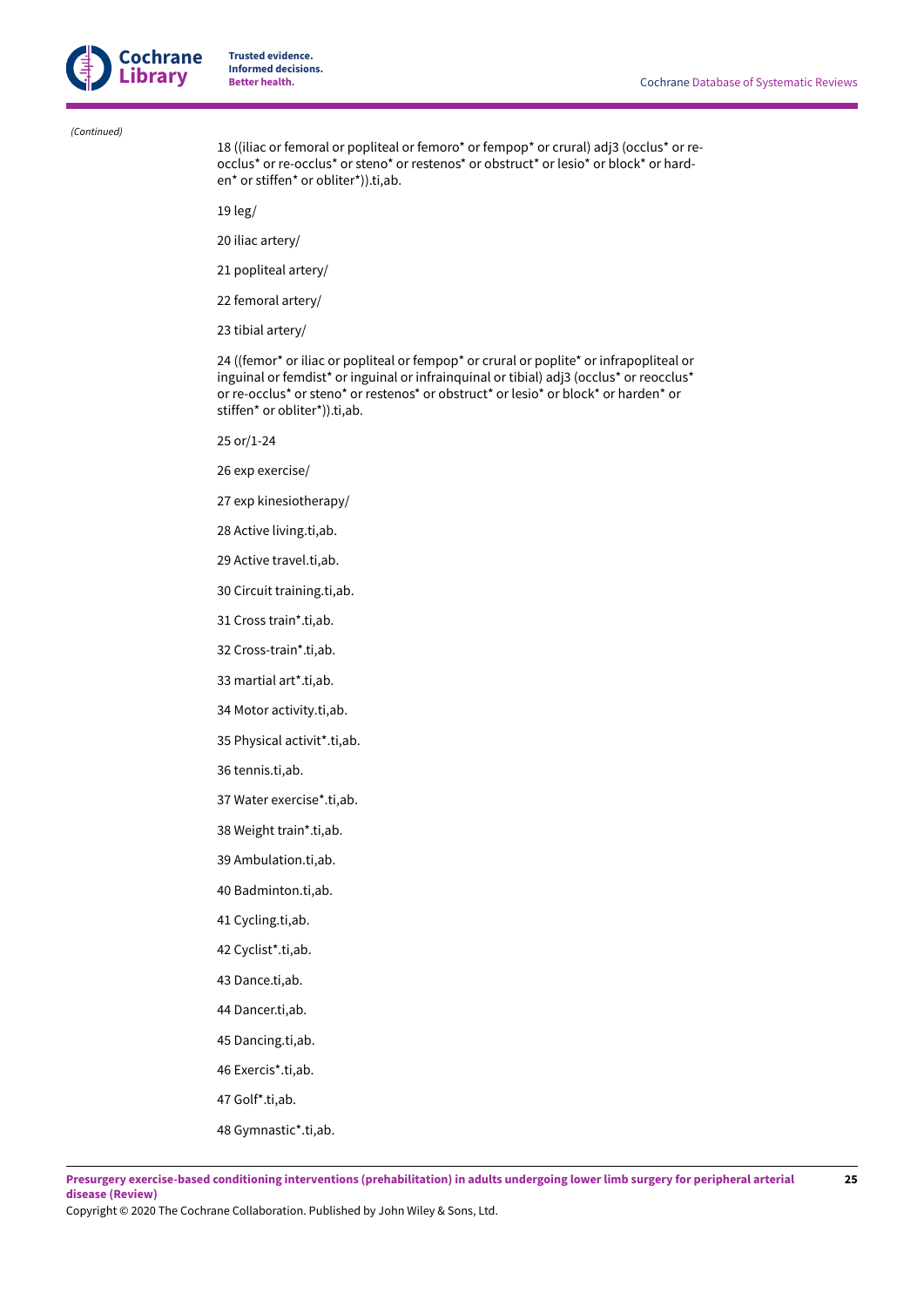

 *(Continued)*

#### 49 gym.ti,ab.

50 Jogging.ti,ab.

- 51 Judo.ti,ab.
- 52 Karate.ti,ab.
- 53 Rowing.ti,ab.
- 54 Run.ti,ab.
- 55 Running.ti,ab.
- 56 Swim\*.ti,ab.
- 57 Treadmill.ti,ab.
- 58 Walk\*.ti,ab.
- 59 Weight-training.ti,ab.
- 60 or/26-59
- 61 before.ti,ab.
- 62 prior.ti,ab.
- 63 preoperative.ti,ab.
- 64 pre-op.ti,ab.
- 65 pre-surgical.ti,ab.
- 66 or/61-65
- 67 60 and 66
- 68 prehabilit\*.ti,ab.
- 69 prehab.ti,ab.
- 70 67 or 68 or 69
- 71 25 and 70
- 72 randomized controlled trial/
- 73 controlled clinical trial/
- 74 random\$.ti,ab.
- 75 randomization/
- 76 intermethod comparison/
- 77 placebo.ti,ab.
- 78 (compare or compared or comparison).ti.

79 ((evaluated or evaluate or evaluating or assessed or assess) and (compare or compared or comparing or comparison)).ab.

80 (open adj label).ti,ab.

- 81 ((double or single or doubly or singly) adj (blind or blinded or blindly)).ti,ab.
- 82 double blind procedure/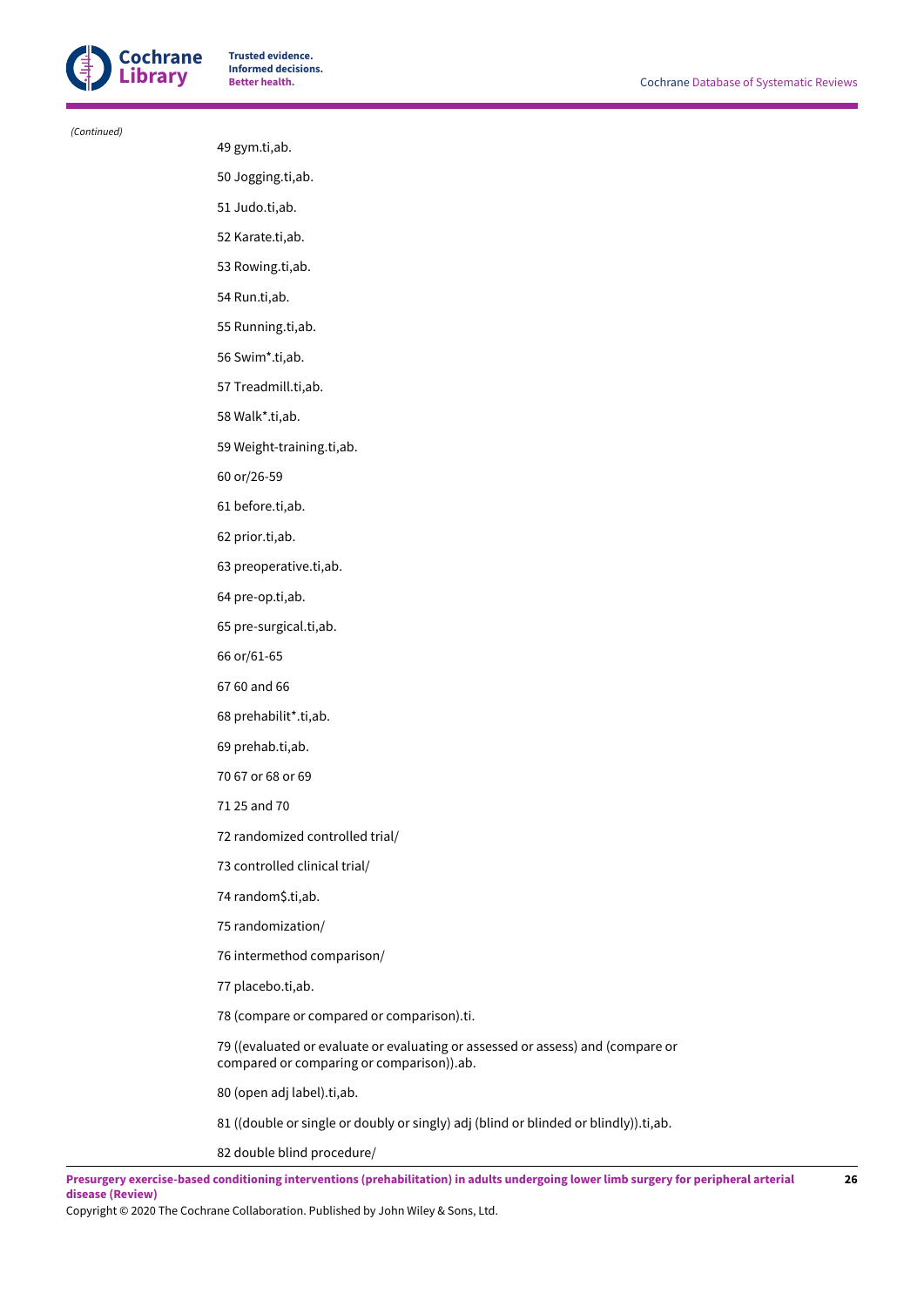

 $\overline{a}$ 

**Trusted evidence. Informed decisions.**

| (Continued)   |                                                                                                                                                             |      |
|---------------|-------------------------------------------------------------------------------------------------------------------------------------------------------------|------|
|               | 83 parallel group\$1.ti,ab.                                                                                                                                 |      |
|               | 84 (crossover or cross over).ti,ab.                                                                                                                         |      |
|               | 85 ((assign\$ or match or matched or allocation) adj5 (alternate or group\$1 or inter-<br>vention\$1 or patient\$1 or subject\$1 or participant\$1)).ti,ab. |      |
|               | 86 (assigned or allocated).ti,ab.                                                                                                                           |      |
|               | 87 (controlled adj7 (study or design or trial)).ti,ab.                                                                                                      |      |
|               | 88 (volunteer or volunteers).ti,ab.                                                                                                                         |      |
|               | 89 trial.ti.                                                                                                                                                |      |
|               | 90 or/72-89                                                                                                                                                 |      |
|               | 9171 and 90                                                                                                                                                 |      |
| <b>CINAHL</b> | S86 S71 AND S85                                                                                                                                             | 1161 |
|               | S85 S72 OR S73 OR S74 OR S75 OR S76 OR S77 OR S78 OR S79 OR S80 OR S81 OR S82<br>OR S83 OR S84                                                              |      |
|               | S84 MH "Random Assignment"                                                                                                                                  |      |
|               | S83 MH "Triple-Blind Studies"                                                                                                                               |      |
|               | S82 MH "Double-Blind Studies"                                                                                                                               |      |
|               | S81 MH "Single-Blind Studies"                                                                                                                               |      |
|               | S80 MH "Crossover Design"                                                                                                                                   |      |
|               | S79 MH "Factorial Design"                                                                                                                                   |      |
|               | S78 MH "Placebos"                                                                                                                                           |      |
|               | S77 MH "Clinical Trials"                                                                                                                                    |      |
|               | S76 TX crossover OR "cross-over"                                                                                                                            |      |
|               | S75 AB placebo*                                                                                                                                             |      |
|               | S74 TX random*                                                                                                                                              |      |
|               | S73 TX trial*                                                                                                                                               |      |
|               | S72 TX "latin square"                                                                                                                                       |      |
|               | S71 S24 AND S70                                                                                                                                             |      |
|               | S70 S67 OR S68 OR S69                                                                                                                                       |      |
|               | S69 TX prehab                                                                                                                                               |      |
|               | S68 TX prehabilit*                                                                                                                                          |      |
|               | S67 S60 AND S66                                                                                                                                             |      |
|               | S66 S61 OR S62 OR S63 OR S64 OR S65                                                                                                                         |      |
|               | S65 TX pre-surgical                                                                                                                                         |      |
|               | S64 TX pre-op                                                                                                                                               |      |
|               | S63 TX preoperative                                                                                                                                         |      |
|               |                                                                                                                                                             |      |

Presurgery exercise-based conditioning interventions (prehabilitation) in adults undergoing lower limb surgery for peripheral arterial **disease (Review)**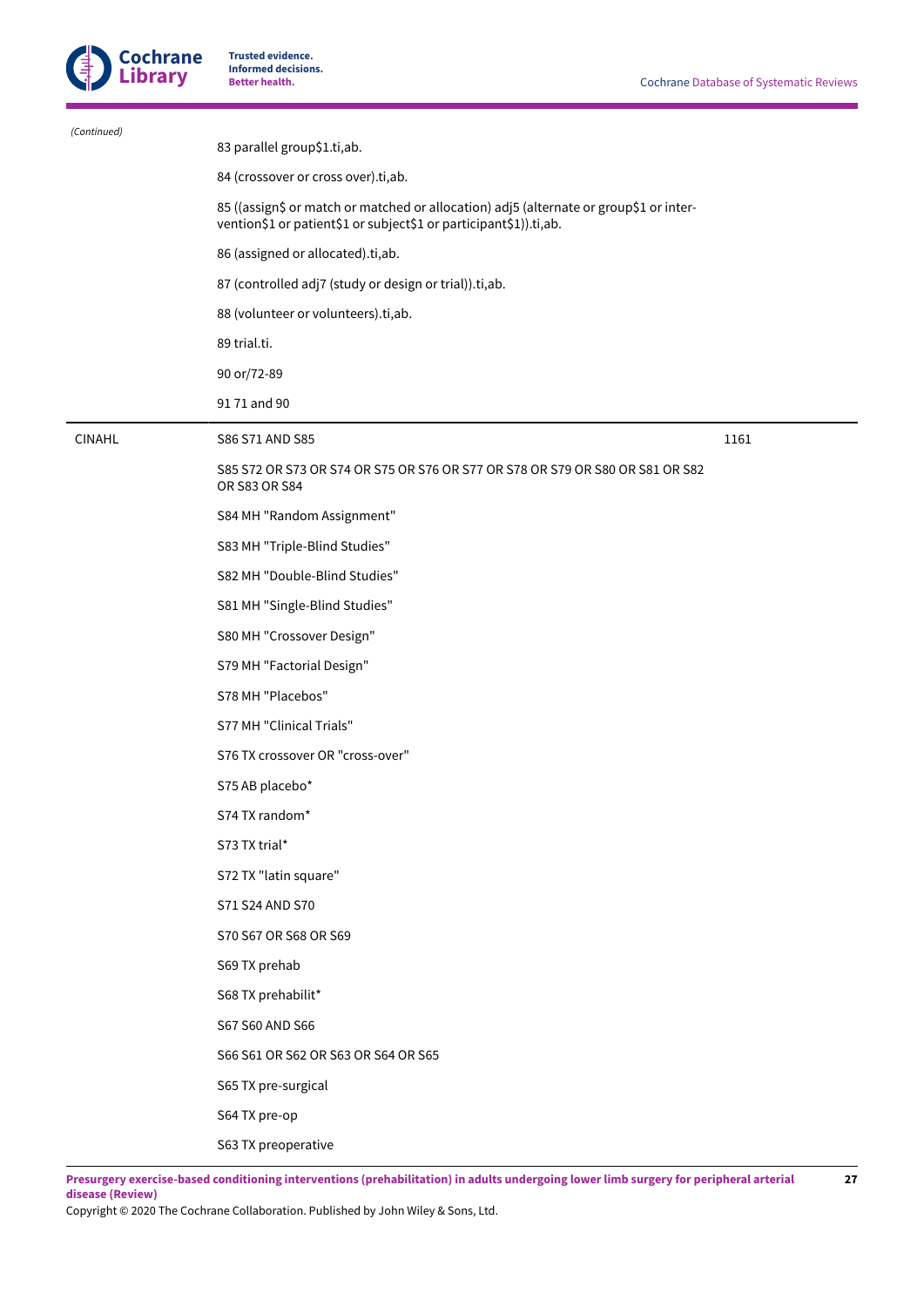*(Continued)*

S62 TX prior

S61 TX before

S60 S24 AND S59

S59 S25 OR S26 OR S27 OR S28 OR S29 OR S30 OR S31 OR S32 OR S33 OR S34 OR S35 OR S36 OR S37 OR S38 OR S39 OR S40 OR S41 OR S42 OR S43 OR S44 OR S45 OR S46 OR S47 OR S48 OR S49 OR S50 OR S51 OR S52 OR S53 OR S54 OR S55 OR S56 OR S57 OR S58

S58 TX Weight-training

S57 TX Walk\*

S56 TX Treadmill

S55 TX Swim\*

S54 TX Running

S53 TX Run

S52 TX Rowing

S51 TX Karate

S50 TX Judo

S49 TX Jogging

S48 TX gym

S47 TX Gymnastic\*

S46 TX Golf\*

S45 TX Exercis\*

S44 TX Dancing

S43 TX Dancer

S42 TX Dance

S41 TX Cyclist\*

S40 TX Cycling

S39 TX Badminton

S38 TX Ambulation

S37 TX Weight train\*

S36 TX Water exercise\*

S35 TX tennis

S34 TX Physical activit\*

S33 TX Motor activity

S32 TX martial art\*

S31 TX Cross-train\*

S30 TX Cross train\*

Presurgery exercise-based conditioning interventions (prehabilitation) in adults undergoing lower limb surgery for peripheral arterial **disease (Review)**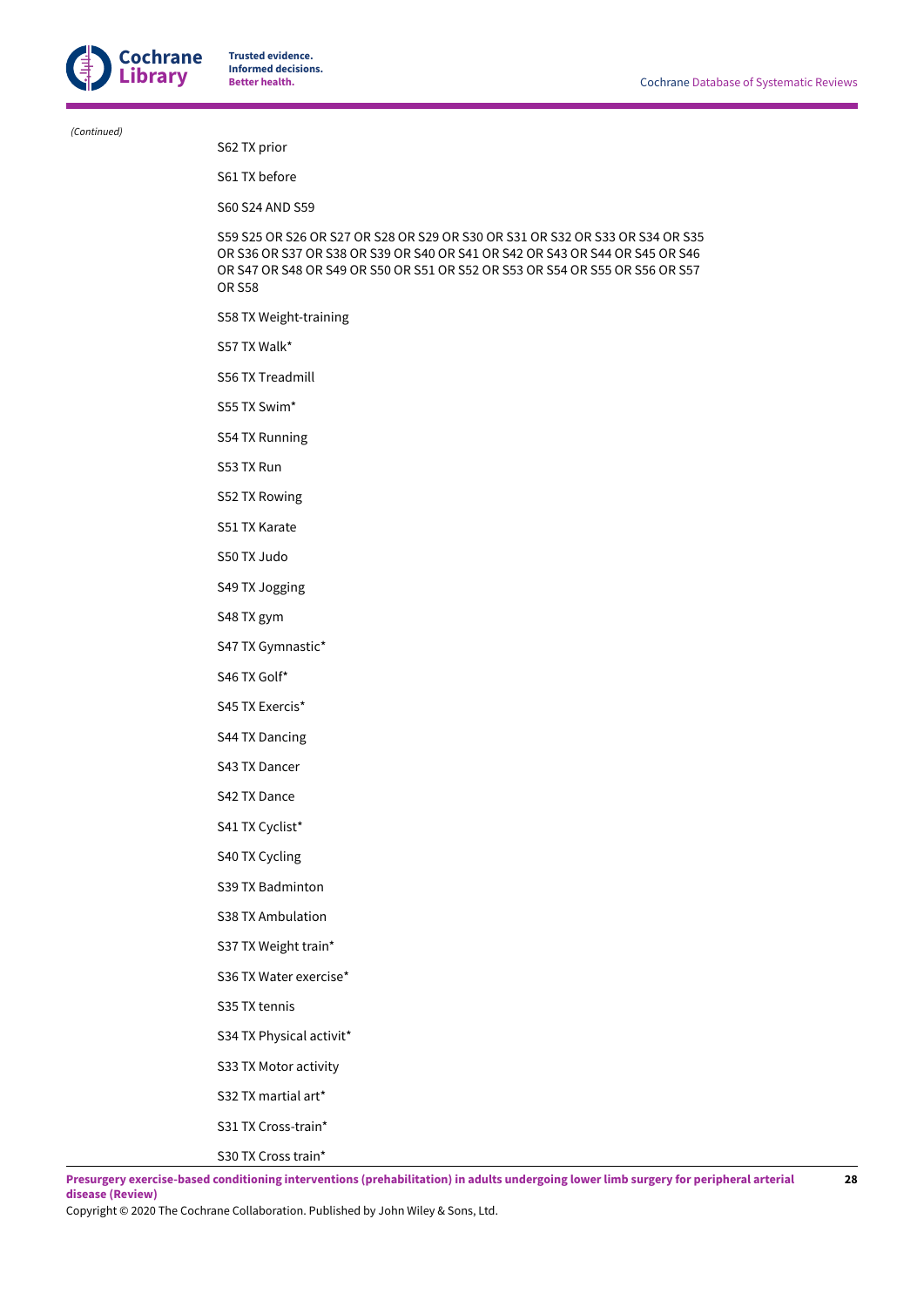*(Continued)*

S29 TX Circuit training

S28 TX Active travel

S27 TX Active living

S26 (MH "Therapeutic Exercise+")

S25 (MH "Exercise+")

S24 S1 OR S2 OR S3 OR S4 OR S5 OR S6 OR S7 OR S8 OR S9 OR S10 OR S11 OR S12 OR S13 OR S14 OR S15 OR S16 OR S17 OR S18 OR S19 OR S20 OR S21 OR S22 OR S23

S23 TX ((femor<sup>\*</sup> or iliac or popliteal or fempop<sup>\*</sup> or crural or poplite<sup>\*</sup> or infrapopliteal or inguinal or femdist\* or inguinal or infrainquinal or tibial) n3 (occlus\* or reocclus\* or re-occlus\* or steno\* or restenos\* or obstruct\* or lesio\* or block\* or harden\* or stiffen\* or obliter\*))

S22 (MH "Tibial Arteries")

S21 (MH "Femoral Artery")

S20 (MH "Popliteal Artery")

S19 (MH "Iliac Artery")

S18 (MH "Leg")

S17 TX ((iliac or femoral or popliteal or femoro\* or fempop\* or crural) n3 (occlus\* or reocclus\* or re-occlus\* or steno\* or restenos\* or obstruct\* or lesio\* or block\* or harden\* or stiffen\* or obliter\*))

S16 TX (lower n3 extrem\* n3 (occlus\* or reocclus\* or re-occlus\* or steno\* or restenos\* or obstruct\* or lesio\* or block\* or harden\* or stiffen\* or obliter\*))

S15 TX (limb n3 (occlus\* or reocclus\* or re-occlus\* or steno\* or restenos\* or obstruct\* or lesio\* or block\* or harden\* or stiffen\* or obliter\*))

S14 TX (leg n3 (occlus\* or reocclus\* or re-occlus\* or steno\* or restenos\* or obstruct\* or lesio\* or block\* or harden\* or stiffen\* or obliter\*))

S13 dysvascular\*

S12 TX arteriopathic

S11 TX isch\* or CLI

S10 TX claudic\* or IC

S9 TX peripheral n3 dis\*

S8 TX ((arter\* or vascular or vein\* or veno\* or peripher\*) n3 (occlus\* or reocclus\* or re-occlus\* or steno\* or restenos\* or obstruct\* or lesio\* or block\* or harden\* or stiffen\* or obliter\*))

S7 TX atherosclero\* or arteriosclero\* or PVD or PAOD or PAD

S6 (MH "Peripheral Vascular Diseases+")

S5 (MH "Ischemia")

S4 (MH "Intermittent Claudication")

S3 (MH "Arterial Occlusive Diseases")

S2 (MH "Atherosclerosis")